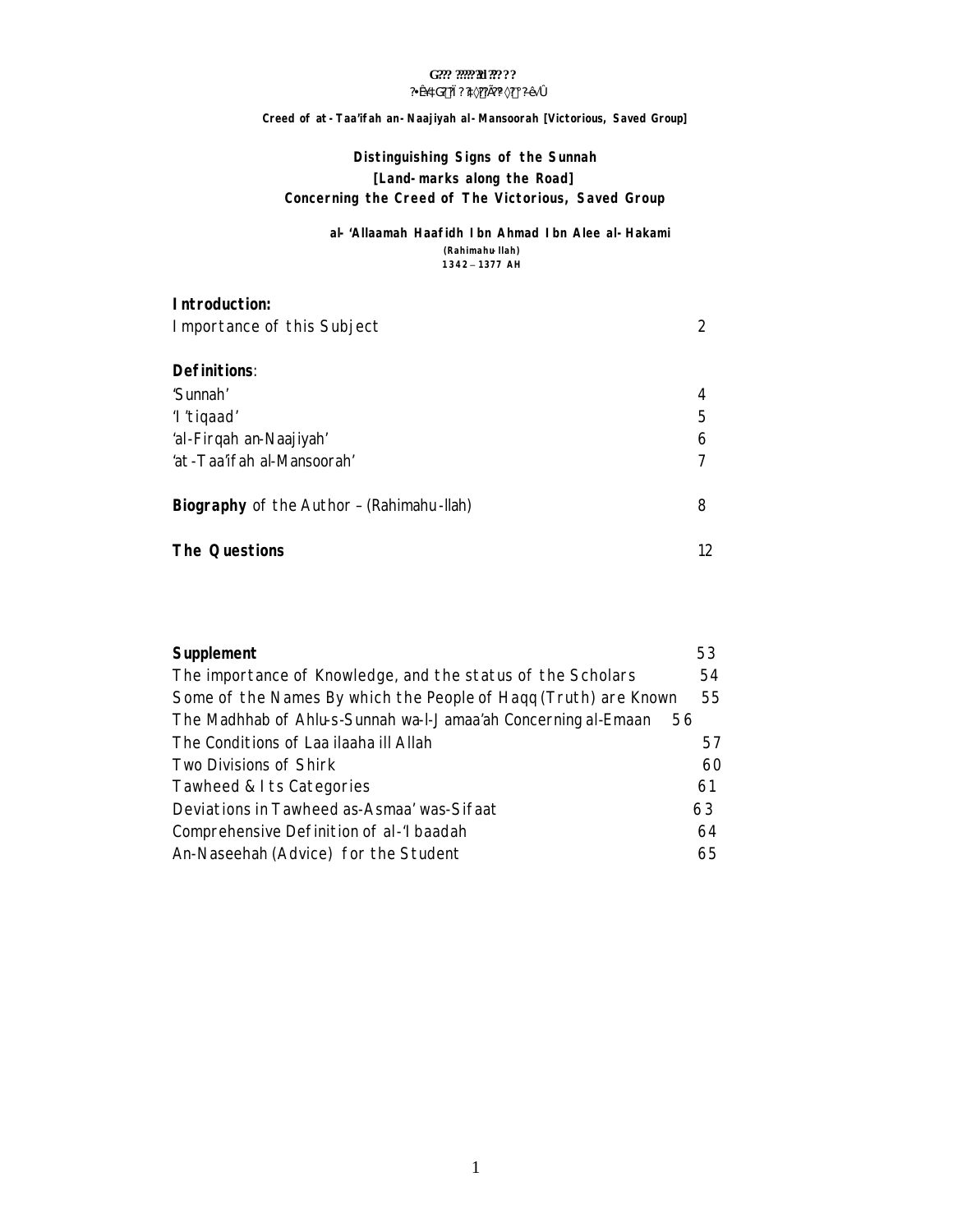#### G??? ?????**?!** ?????? **?¥æ´àG? ?ì? ?à×??Ì??¼×? ¡ ?ЕÃ ó**

#### **Creed of** *at-Taa'ifah an-Naajiyah al-Mansoorah* **[Victorious, Saved Group]**

### **Importance of the Subject of '***Aqeedah*

Whoever reflects upon the text of the Noble Qur'an will find that it makes clear and repeats again and again the matter of al-'Aqeedah (Creed). The Qur'anic text invites and calls to al-'Aqeedah al-Islamiyyah (Islamic Creed) and warns against what opposes it.

This is found in many verses of the Qur'an, using various ways and different manners of explanation. In one place it makes clear that this creed is the greatest goal [sought by the believer], and the very reason for the existence of the creation.

In another place it clarifies the fact that the divine scriptures were revealed, and the Messengers were sent and missioned, to fulfill or realize this 'Aqeedah. In yet another place, it explains the severe threat (of punishment) for whoever opposes the correct 'Aqeedah' (beliefs) and follows that which contradicts it….

Allah, the Most High, said:

"*I have not created the jinn and men except to worship Me*" [adh-Dhaariyaat 51:56]

Allah, the Most High, said:

"*Indeed, We have sent among every Ummah (community) a Messenger (proclaiming): 'Worship Allah (Alone) and avoid the Taaghoot (false deities)…* [an-Nahl 16:36] …

Such verses as these are many in the Qur'an. Indeed, the whole of the Qur'an, from the beginning to the end, contains the confirmation of this Creed.

It is either information about Allah, the Mighty, the Majestic; that which He should be described with, and that which He must not be described with – and this is *at-Tawheed al-Ilmee al-Khabaree al-I'tiqaadee* (Tawheed related to the knowledge and information that creed is based upon). [This is what is often referred to as *Tawheed ar-Ruboobiyyah* (Lordship) and *Tawheed al-Asmaa' was-Sifaat* (the Names and Characteristics of Allah)].

Otherwise, it is calling to worship Allah, alone, without any partners, and leaving whatever is worshipped besides Him. And this is *at-Tawheed at -Talabee al-Iraadee* (Tawheed related to what is required of the people, i.e. the worship of Allah). [This is what is often referred to as *Tawheed al-Uboodiyyah*].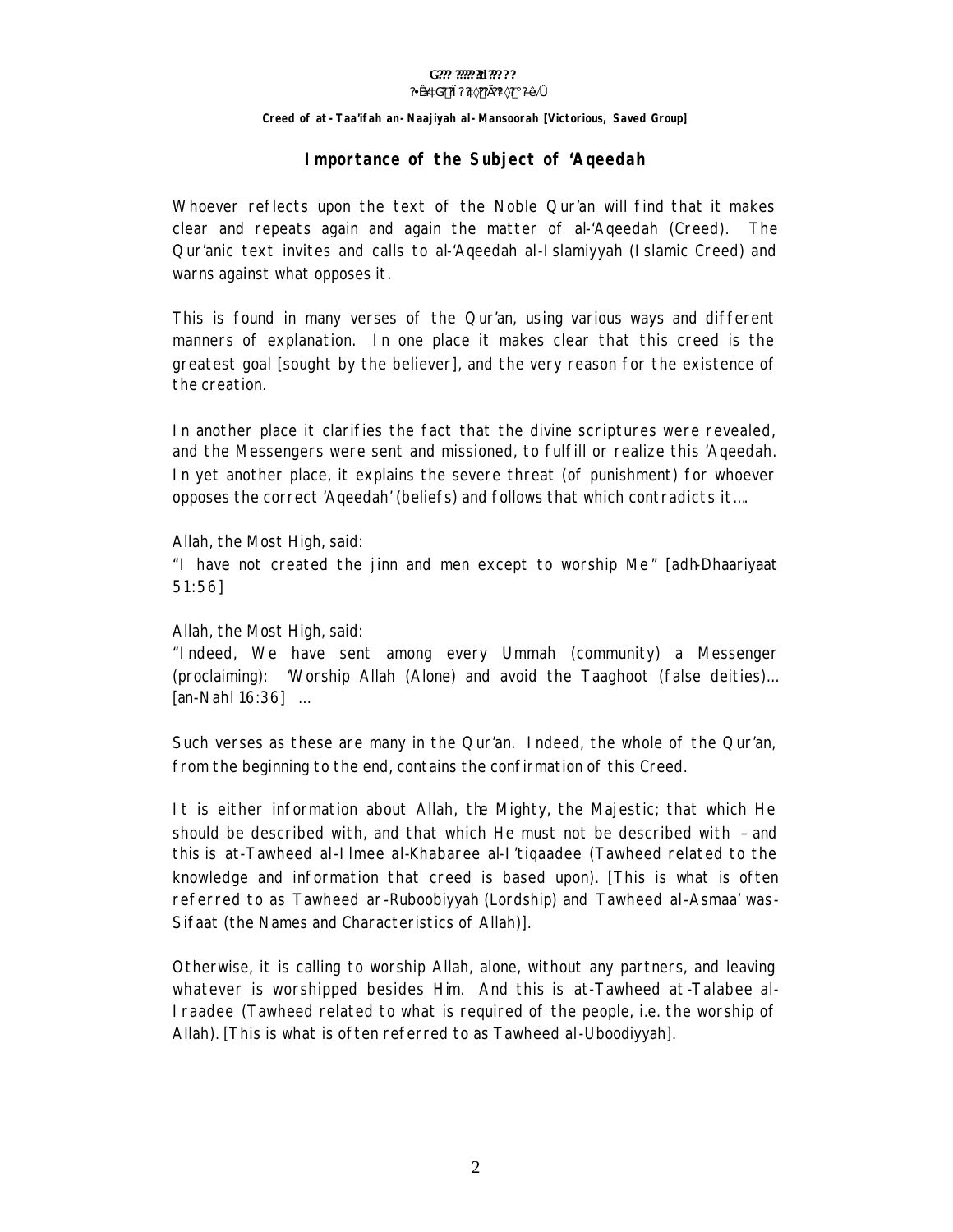#### G??? ????? 31 ?????  $?4x$  aG? ?i?  $x$ <sub>2</sub>??  $?W \times ?$  i  $D \times 10$

#### Creed of at - Taa'ifah an - Naajiyah al - Mansoorah [Victorious, Saved Group]

Otherwise, it is commands and prohibitions and the requirement of obedience to Allah; and this is part of the rights and obligations of Tawheed and that which completes and perfects it.

The Qur'an also deals with information about the honor which Allah will bestow upon the People of Tawheed: the help and aid that He gives to the People of Tawheed in this world, and what He will honor them with in the Here-after. And this is the reward of establishing His Tawheed.

Likewise, the Qur'an deals with information about the People of Shirk, how Allah dealt with them in this world - making an example of them, and what He will do to them in the end in terms of punishment. And this is the recompense for whoever goes outside the bounds of what is legislated concerning His Tawheed.

Consequently, the whole of the Qur'an is dealing with Tawheed, its requirements and reward, the matter of Shirk, its people and their 'reward'.

[Quoted from the book: 'Shaykh Abdur-Rahman ibn Sa'dee and his Efforts Concerning the Clarification of al-'Ageedah', by Shaykh Abdur-Razzag ibn Abdul-Muhsin al-'Abbaad, pgs. 73-74].

#### Other points showing the Importance of al-'Ageedah

- The Prophet focused upon it to the exclusion of other matters for 13 years before the Hijrah (migration from Makkah to Madeenah).
- considered al-Uscol  $\bullet$  Al-'Ageedah (Creed) is. as (the Fundamentals/Foundation) <sub>of</sub> the Deen. while al-Figh considered al-Furoo' (Jurisprudence) is. as (the Branches/Secondary Matters).
- I maam Abu Haneefah (Rahima-hu Allah), the great scholar of Figh (Jurisprudence), entitled is small essay dealing with a-Ageedah: 'al-Figh al-Akbar' ('The Greatest Figh').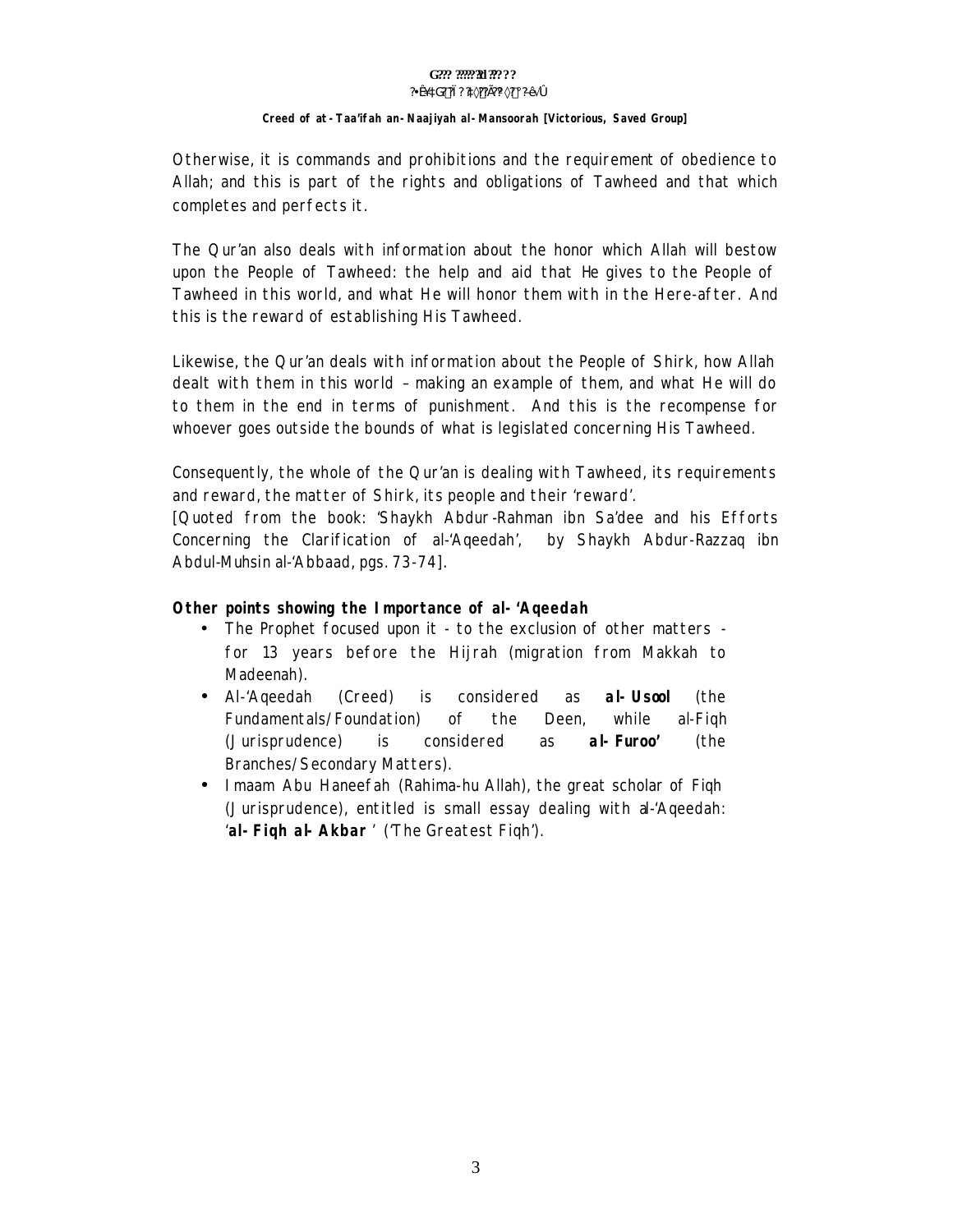#### G??? ?????**?!** ?????? **?¥æ´àG? ?ì? ?à×??Ì??¼×? ¡ ?ЕÃ ó**

# **Creed of** *at-Taa'ifah an-Naajiyah al-Mansoorah* **[Victorious, Saved Group]**

#### **Definition of** *Sunnah*

The original meaning of '*Sunnah'* is *at-Tareeqah* (the Way) and *as-Seerah* (the Life). However, if it is applied in the *Shar'* (Divine Legislation), then what is intended by it is that which the Prophet has

- (a) *Amara bi-hi* (commanded) and
- (b) *Nahaa an-hu (*prohibited) and
- (c) *Nadaba ilai-hi* (encouraged),
- (d) whether by *Qawl* (speech) or *Fi'l* (action),
- (e) not including that which is from the pronounced text (i.e. the actual verses) of *al-Kitaab al-'Azeez* (Qur'an). For this reason it is said, concerning the evidences of the Divine Legislation: '*al-Kitaab was-Sunnah'* – meaning, '*al-Qur'an* and *al-Hadeeth* '*.*

[Taken from the book: '*An-Nihaayah fee Ghareeb al-Hadeeth wal-Athar* ' – by al-Imaam Ibn al-Atheer 2/409]

From this definition, we can derive three (3) meanings for the word '*Sunnah' :*

- 1. *at-Tareeqat*/*as-Seerah*, meaning the Way/Life of the Prophet,
- 2. The sayings and actions [and approvals] of the Prophet,
- 3. Commands, prohibitions, etc. which are not Qur'anic verses.

Other meanings applied to the word '*Sunnah'* according to the Islamic Scholars:

- 4. *Sunnah* is the opposite to *Wajib* / *Fard,* i.e. that which is not obligatory, [as used by the scholars of Jurisprudence],
- 5. *Sunnah* is the opposite of *Bid'ah* (innovation), i.e. that which is founded in the divine legislation.
- 6. *Sunnah* as defined by the scholars of Hadeeth: 'Whatever has been reported from or about the Prophet, including his *speech*, *actions* and *approvals* (of what was done in his presence, or he came to know about it), in addition to his *physical characteristics*, *moral character* and his *life history* before and after the Prophethood.' According to some scholars, this definition of '*Sunnah'* makes it synonymous to '*Hadeeth'* . [as-Sunnah wa Makaanatu-haa fee at-Tashree' al-Islaamee, Dr. Mustafa as-Sabaa'ee, pgs. 47-49].
- 7. *Sunnah* also refers to the Creed ('*Aqeedah*) as in the titles of many books of Islamic Creed, such as '*Usool as-Sunnah'* ('Fundamentals of the *Sunnah'*) [Imaam Ahmad] , '*Sharh as-Sunnah*  ' ('Explanation of the *Sunnah'*) [Imaam al-Barbahaaree], etc.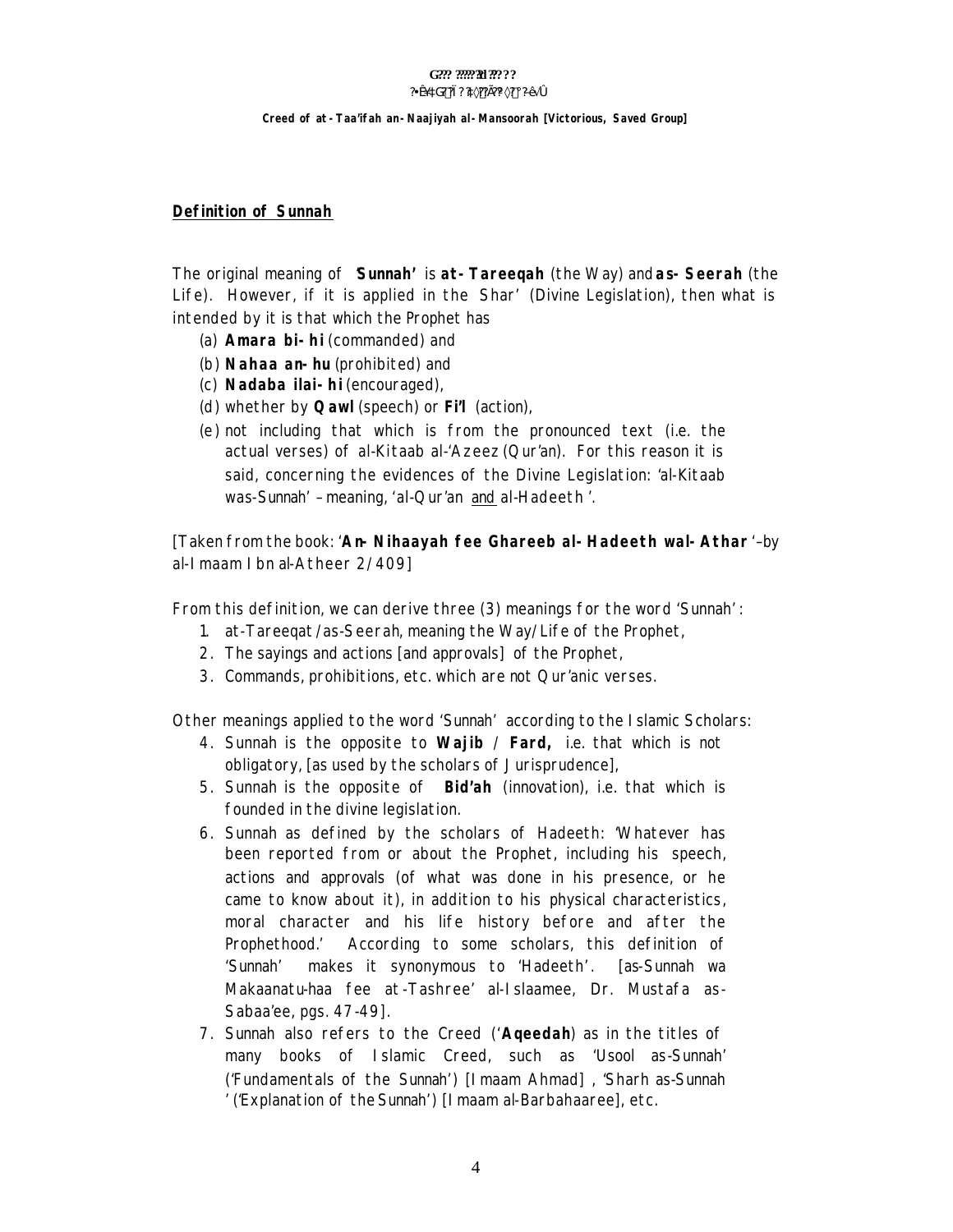#### **Creed of** *at-Taa'ifah an-Naajiyah al-Mansoorah* **[Victorious, Saved Group]**

### **Definition of al-I'tiqaad**

Linguistically, the word *I'tiqaad* is on the Arabic linguistic pattern of *Ifti'aal* from the word *'Aqd,* which means *ar-Rabt* (tying, binding) and *ash-Shadd* (tightening).

Technically, it is *Hukmu adh-Dhihni al-Jaazimu* (that which the mind has determined with certainty). If someone says: '*I'taqadtu Kadhaa'* , he means: I am *certain* about it in my *heart*. Hence, it is that which the mind/heart is sure about.

If that matter [which one's mind/heart is certain about] is in accord with reality, then it is *Saheeh* (correct), while if it contradicts reality, then it is *Faasid* (false). Hence, our belief that Allah is *Ilaahun Waahidun* (the One God that deserves to be worshipped) is *Saheeh* (correct), while the belief of the Christians that Allah is three (3) [Trinity] is *Baatil* (false), since it contradicts reality.

The way in which this meaning is connected to the linguistic meaning is obvious, since that matter - about which he has made a determination in his *heart* – is as though he has *tied* his heart to it and *tightened* it in such a way that he can not free himself from it. [Taken the Noble Shaykh Muhammad ibn Saalih al-Uthaimeen's Explanation of al-'Aqeedah al-Waasitiyyah, vol. 1, pg. 50]

This is similar to the definition of *'Aqeedah.* 

Linguistically, the word '*aqeedah* means: *'to knot, bind, fasten tightly, fortify, consolidate and cement.'* 

Technically, it means: *'a firm, unwavering belief or conviction - which is not open to any doubt - in the mind and heart of the one who holds this conviction.'*

- Therefore, the **Islamic 'I'tiqaad' / 'Aqeedah' (Creed)** refers to *that which the heart and mind is certain about, i.e. Imaanin* the following:
- 1) *Allah*, the Most High, and what is due to Him of the *Tawheed* in one's belief, worship and obedience to Him,
- 2) His *Angels*,
- 3) His *Scriptures*,
- 4) His *Messengers*,
- 5) The *Last Day*,
- 6) The *Divine Decree* (Qadr and Qadaa'): accepting its good and its evil.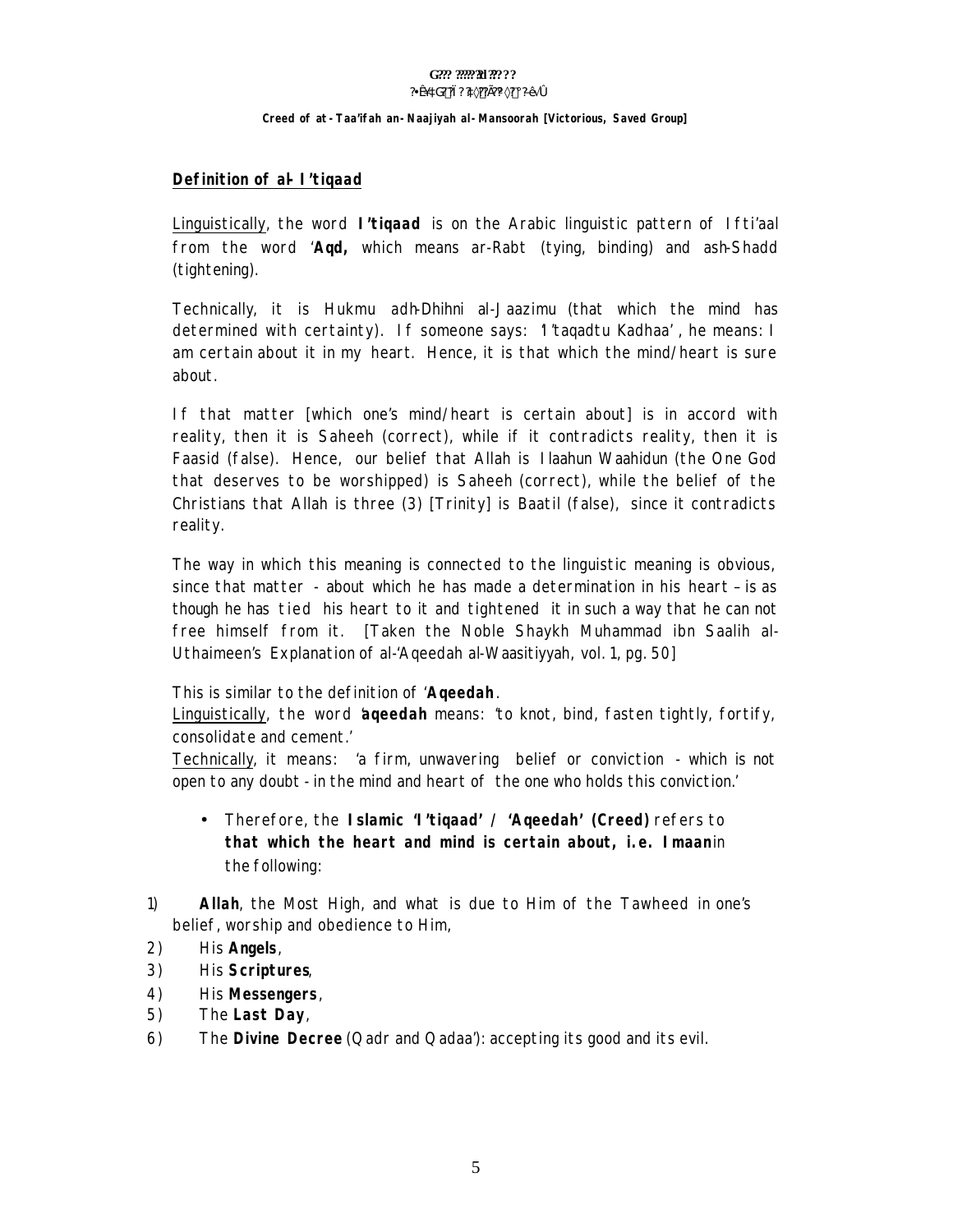#### G??? ?????**?!** ?????? **?¥æ´àG? ?ì? ?à×??Ì??¼×? ¡ ?ЕÃ ó**

#### **Creed of** *at-Taa'ifah an-Naajiyah al-Mansoorah* **[Victorious, Saved Group]**

Additionally, one must belief in whatever is confirmed from the remaining matters of the Unseen and reports concerning the previous nations and future events.

#### **Al-Firqah an-Naajiyah (the Saved Sect)**

The Noble Shaykh Muhammad Ibn Saalih al-Uthaimeen (Rahima-hu Allah) said:

*Al-Firqah an-Naajiyah* is the sect/group which adheres to that which the Prophet was upon in *al-'Aqeedah* (creed, beliefs), *al-'Ibaadah* (worship), *al-Akhlaaq* (character) and *al-Mu'aamalah* (business and social dealings with others).

Shortcomings in these matters does not [necessarily] exclude someone from being of the 'Saved Sect'. However, everyone will reach the degree which is based upon his works.

Note that shortcomings/defects in the sphere of at-Tawheed could perhaps exclude someone from being of the 'Saved Sect'. For example defects in one's *Ikhlaas* (doing something for the sake of Allah alone) [could take someone outside of the realm of the 'Saved Sect']. Similar is the case of one who falls into *bid'ah* (innovation), if the person engages in an innovation [*Bid'ah Mukaffirah* (a type of innovation which entails disbelief)] which excludes him from being among the 'Saved Sect'.

The mention of *al-Firqah an-Naajiyah* came – with its description – in the Hadeeth which is authenticated from the Prophet: *That the Jews divided into seventy-one (71) sects and the Christians divided into seventy-two (72) sects , and the Ummah (nation) of Muhammad [Ummah al-Ijaabah] will be divided into seventy-three (73) sects – and all of them would be in the Fire, except one (sect). When he was asked who they were, he said: 'They are those who are upon that which I and my companions are upon today.'* In another narration, he said: [The saved group is] *al-Jamaa'ah* (i.e. those who unite together upon the Truth and do not divide themselves over it).

[Reported by Abu Daawood, at-Tirmidhee, Ibn Maajah, Ibn Hibban, al-Haakim, Ahmad…and it is authentic. See: *Silsilah al-Ahaadeeth as-Saheehah,* vol. 1, pg. 402-414, Shaykh al-Albaanee]

The words: '…*all of them would be in the Fire, except one (sect)…'* do not necessitate that they remain in the Fire eternally (*al-Khulood*). Rather, the meaning is that their actions are such that justify them being admitted into the Fire (*ad-Dukhool*).

The words: '*They are those who are upon that which I and my companions are upon today'* indicate that they are holding fast to the pure Islam which is absolutely free from any blemish or foreign influence.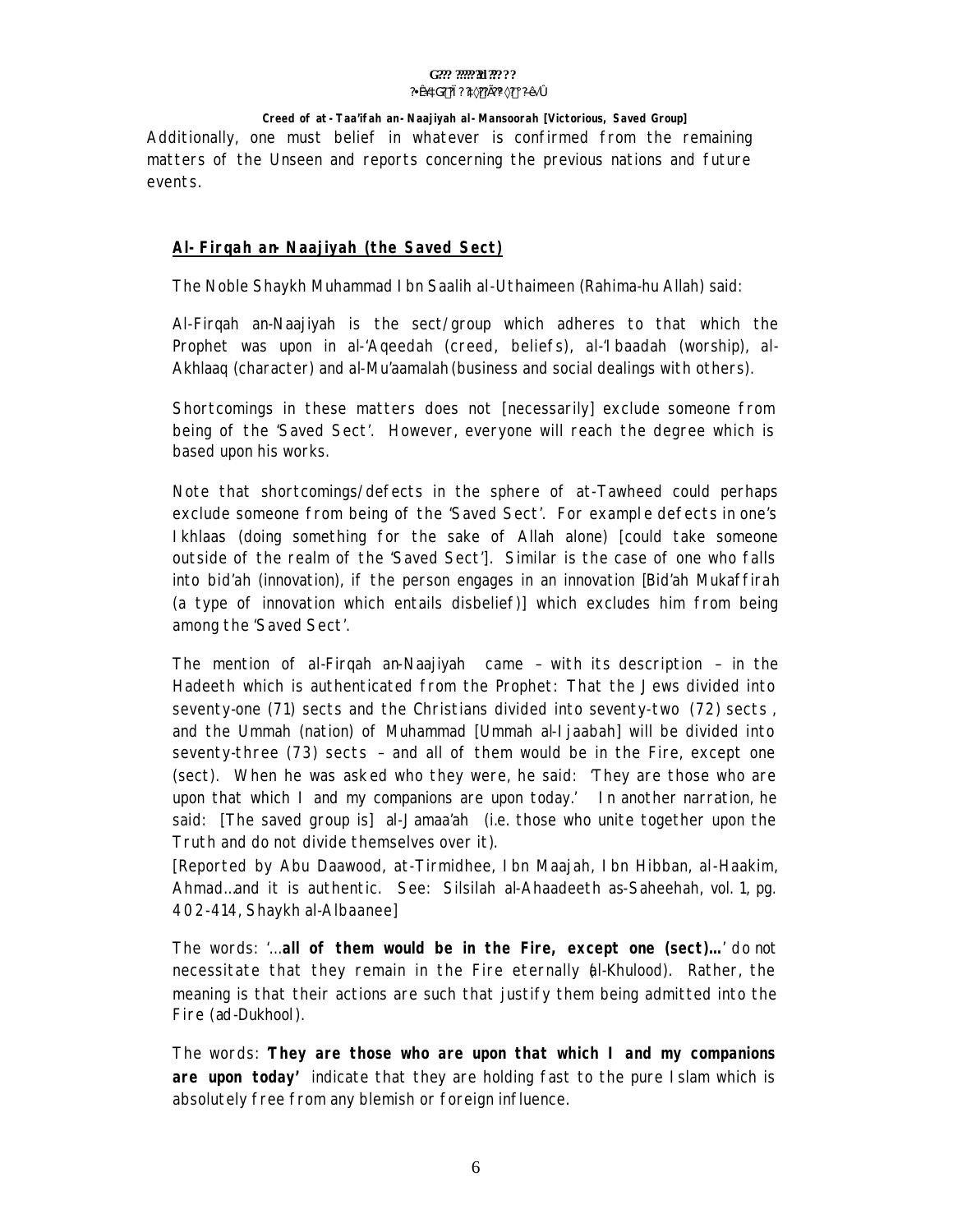#### $\mbox{G222}$   $\mbox{222}$   $\mbox{222}$   $\mbox{222}$  ? <br> : ? <br> <br> <br> : ?¥æ´àG? ?ì ? ?à×?? Ì?¼×? ¡ ?Ð∙Ă Ó

Creed of at -Taa'ifah an-Naajiyah al-Mansoorah [Victorious, Saved Group] [Quoted from: Majmoo' Fataawa al-'Aqeedah, Shaykh al-'Uthaimeen, 1/38, 39 & Sharh al-'Aqeedah al-Waasitiyyah, al-'Uthaimeen, 2/370-371]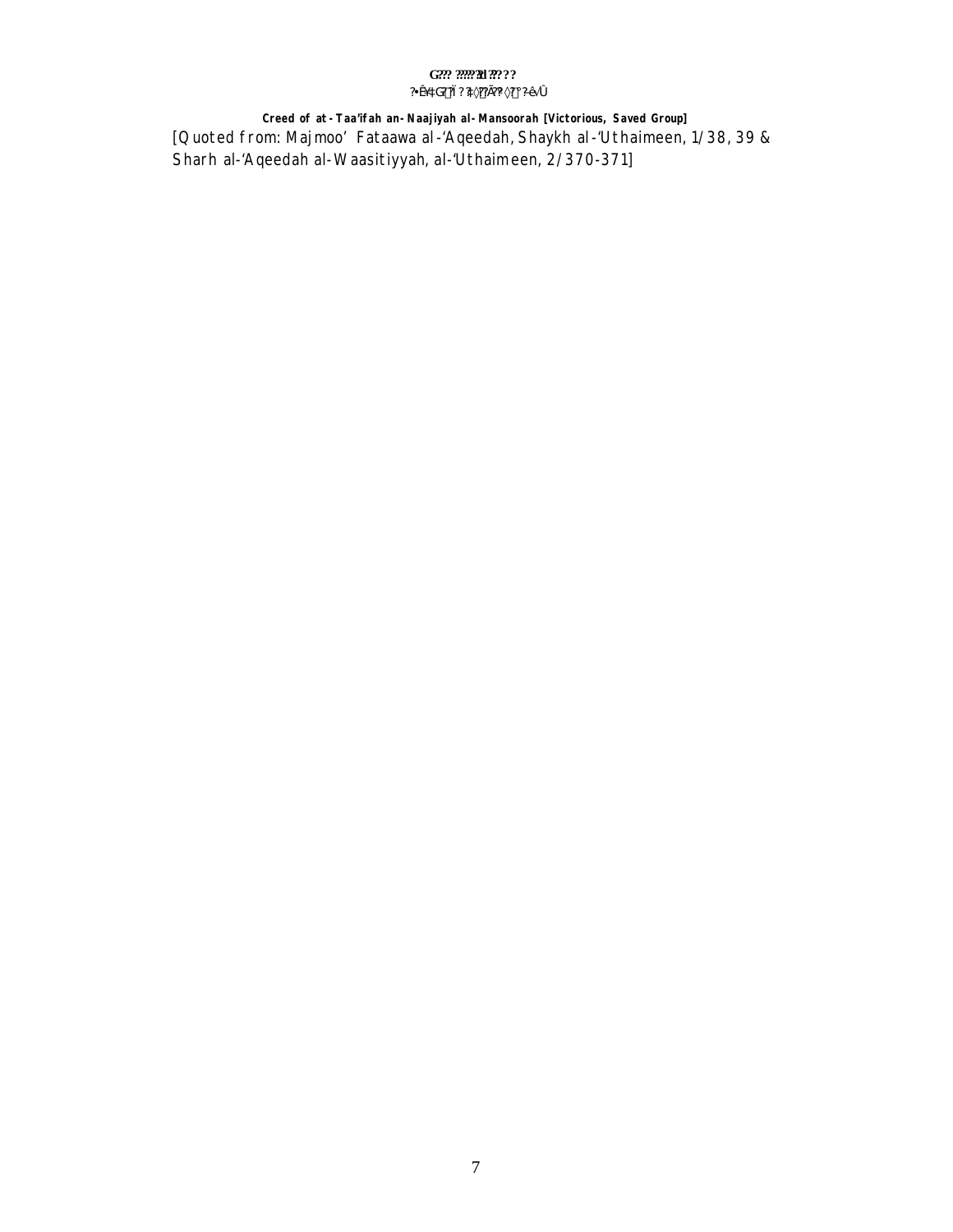#### Creed of at - Taa'ifah an - Naajiyah al - Mansoorah [Victorious, Saved Group]

#### At-Taa'ifah al-Mansoorah (the Victorious Group)

The Noble Shaykh Muhammad I bn Saalih al-Uthaimeen (Rahima-hu Allah) said:

At-Taa'ifah al-Mansoorah – they are Ahlus-Sunnah wal-Jamaa'ah (those who adhere to the Prophet's Way and Unite upon the truth). They are those about whom the Prophet said: "A Taa'ifah (Group) from my Ummah will remain upon the Truth - Mansoorah (Victorious, by the support of Allah); they will not be harmed by those who abandon them, nor by those who oppose them, until the command of Allah comes." In another narration: "...until the Hour (of Judgement) comes." [al-Bukhaaree, Muslim, Abu Daawood, at-Tirmidhee...See: Silsilah al-Ahaadeeth as-Saheehah, 4/597-604, Al-Albaanee]

The meaning of the words: "... until the Hour (of Judgement) comes," is until the actual Judgement is *near*. The only reason why we have explained it in this way is in order to reconcile between this Hadeeth and the Hadeeth: "...Verily, from the *most evil* of humanity are those whom the Hour (of Judgement) will overtake while they are still living." Indeed, the Ahlus-Sunnah wal-Jamaa'ah are the best of the creation, after the Prophet. Hence, it is not possible for the Hour (of Judgement) to overtake them [while they are still living].

The words: '... And they are at-Taa'ifah al-Mansoorah' mean that the Ahlus-Sunnah wal-Jamaa'ah - they are the "Victorious Group" which Allah, the Mighty the Majestic will support and give victory to. This is because they are included in His, the Most High's, saving: "Verily, We will indeed make victorious Our Messengers and **those who believe** in this world's life and on the Day when the witnesses will stand forth (i.e. the Day of Resurrection)." [Ghaafir 40:51] Hence, they are supported and victorious [in this world] as well as the fact that the final end will be for them (in the next life)....

Also, [know] that an-Nasr (the Victory) is not the victory of an individual by himself. Rather, the real victory is that Allah, the Most High, supports the Truth that you call to. Even if a person is afflicted with humiliation in this world, this does not negate the (promised) victory. Indeed, the Prophet was persecuted greatly. However, in the end he was given victory over those who persecuted him, and he entered Makkah victorious, strengthened and triumphant, after going out in fear...

#### The words: 'A Taa'ifah (Group) from my Ummah will remain upon the Truth...'

This group is not limited to a certain number, place and time. It is possible that it be supported in some matter of the Deen in one place, while in another place another group [from the people of Truth] will be supported. Hence, collectively through these two groups the Deen will remain victorious, triumphant.

[Quoted from Majmoo' Fataawa al-'Ageedah, Shaykh al-'Uthaimeen, 4/314, & Sharh al-'Aqeedah al-Waasitiyyah, al-'Uthaimeen, 2/377-380]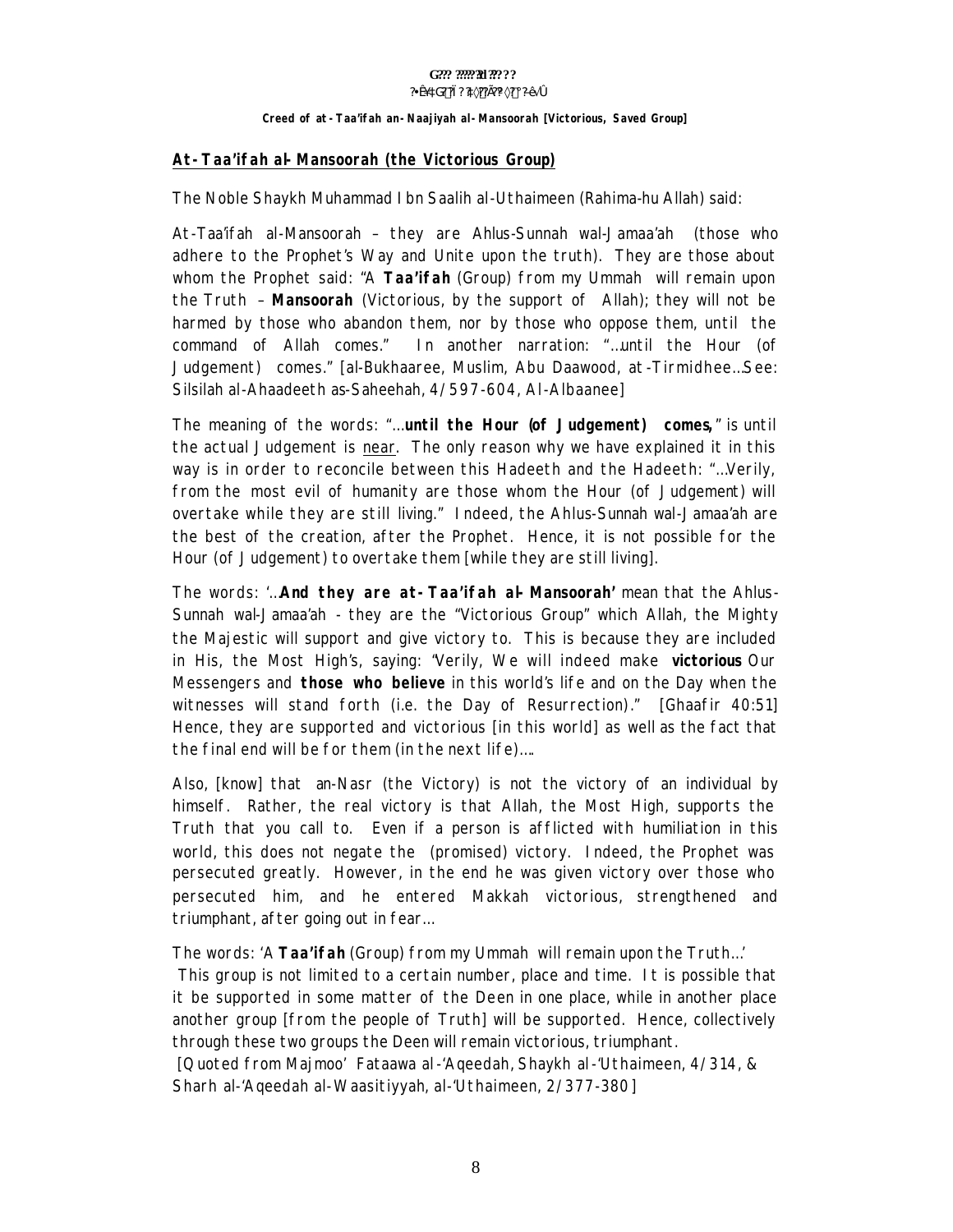#### G??? ?????**?!** ?????? **?¥æ´àG? ?ì? ?à×??Ì??¼×? ¡ ?ЕÃ ó**

#### **Creed of** *at-Taa'ifah an-Naajiyah al-Mansoorah* **[Victorious, Saved Group]**

#### **Biography of the Author – (Rahimahu-llah)**

His is ash-Shaykh al-'Allaamah – **Haafidh** ibn **Ahmad** ibn **Alee** ibn Ahmad ibn Alee **al-Hakami** – one of the noble scholars from Saudi Arabia, from the southern province, the city of '**Tihaamah'**. The name 'al-Hakami' indicates his relationship to 'al-Hakam ibn Sa'd'.

He was born on the **24th** night of the blessed month of **Ramadan**, in the year **1342 AH** [i.e. after the *Hijrah* of the Prophet], [1924 CE] in the village of '**as-Salaam'** which is under the jurisdiction of the city of 'al-Madhaayaa', south-east of the city of '**Jaazaan'**. Then, he moved with his father to the village of 'al-Jaadhi' – which is under the jurisdiction of the city of 'Saamitah'.

### **Early Upringing**

He was brought up – and good and righteous upbringing - in the shelter of his two parents. He was raised upon the virtues of modesty, purity and good character. Before he reached the age of puberty, he was grazing his parents sheep, which was the most important wealth they possessed at that time – in accordance with the customs of the society at that time.

### **Early Studies**

When he reached the age of **seven** (7), he father admitted him to a school for learning al-Qur'an al-Kareem - where he received his primary education along with his eldest brother Muhammad - in the village of al-Jaadhi'. His intelligence, quick memory and understanding were amazing.

Afterwards, he continued learning to read the Qur'an with his brother until he completed the reading of the Qur'an "*qiraa'ah mujawwadah* " [in accordance with established rules of pronunciation and intonation], followed by his completion of the memorization of the Qur'an at around the age of **twelve** (12).

This was followed by busying himself with the improvement of handwriting, reading books of *al-Fiqh* (Jurisprudence)*, al-Faraa'id* (Inheritance)*, al-Hadeeth*  (Narrations from the Prophet) *at-Tafseer* (Explanation of the Qur'an) and *at-Tawheed* (Creed, related to the Uniqueness of Allah, the Most High) – by both reading and memorization.

#### **The Arrival of His Teacher**

In the beginning of the year **1358** AH the Shaykh and reformer **Abdullah ibn Muhammad ibn Hamad al-Qar'aawee** came to *Tihaamah* after hearing about the ignorance and innovation present there. As a result of this Haafidh al-Hakami was able to benefit from the lectures of this great scholar.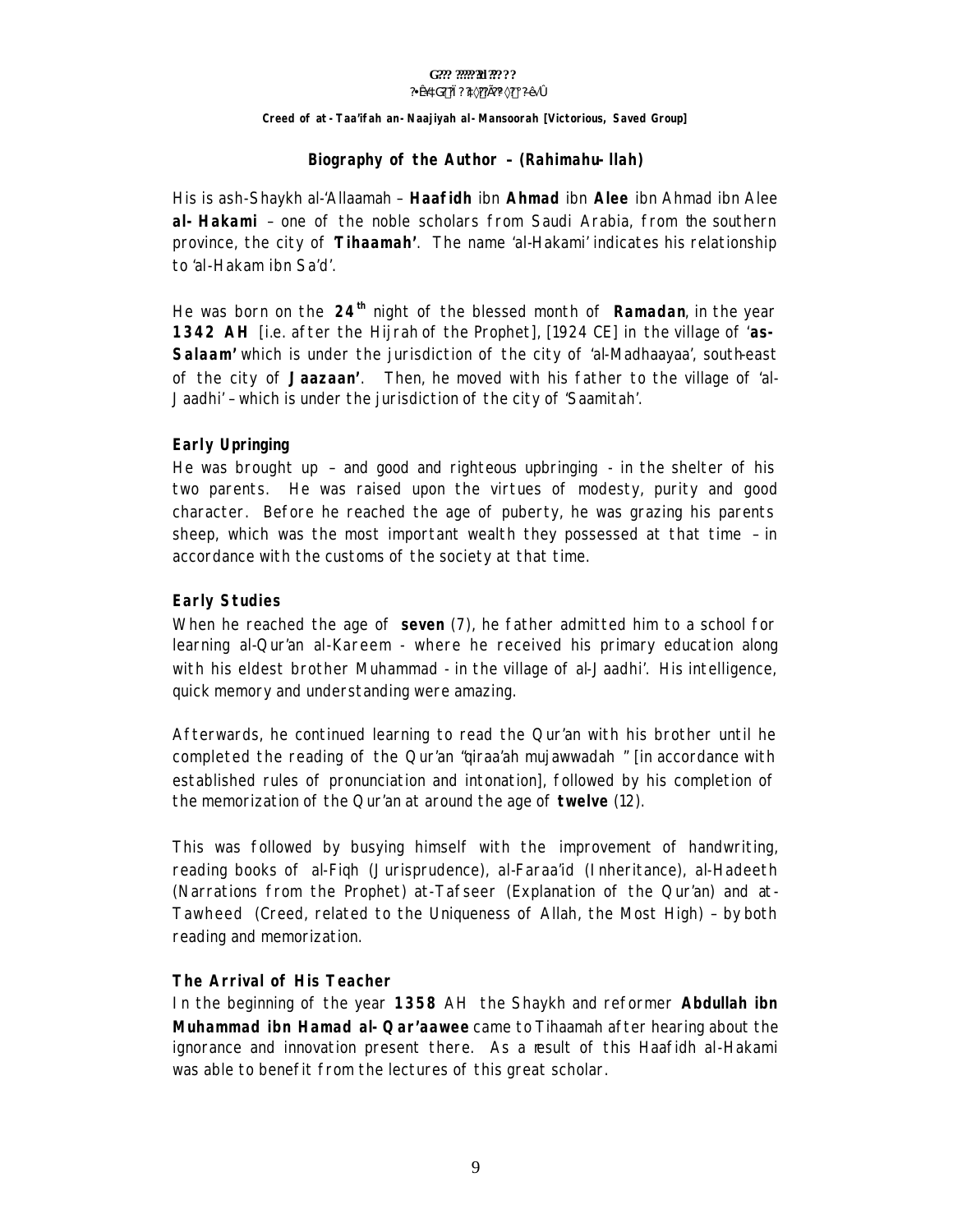#### G??? ?????**?!** ?????? **?¥æ´àG? ?ì? ?à×??Ì??¼×? ¡ ?ЕÃ ó**

#### **Creed of** *at-Taa'ifah an-Naajiyah al-Mansoorah* **[Victorious, Saved Group]**

After the death of his father [and mother] in the year **1360** AH, Shaykh Haafidh devoted himself to studying and the acqusition of knowledge. He went to his Shayk h Abdullah ibn Muhammad ibn Hamad al-Qar'aawee, staying with him full-time, reading to him and benefiting from him.

He continued for some time seeking knowledge from his noble Shaykh, acquiring knowledge and collecting valuable and rare books, digesting them through reading and understanding. Consequently, he excelled in his studies and the fruits of his efforts were manifest. He gave great attention to the books of the scholars of Sunnah, and especially benefited from the writing of Shaykh al-Islam **Ibn Taymiyyah** and his student **Ibn al-Qayyim.**

Shaykh Haafidh al-Hakami – Rahima-hu-llah – had a deep understanding and and was swift in memorization of whenever he read. His older classmates used to check with him concerning every matter which they did not understand.

He was – as his Shaykh described him – '[*In this region*] *he had no equal - in seeking knowledge, authoring books, teaching and administrative skills in such a short period of time.*' In light of his excellence, his Shaykh gave him his daughter in marriage, and she gave birth to righteous children who were students of knowledge. One of his four sons – Dr. Ahmad ibn Haafidh al-Hakami – is presently an assistant professor at the Islamic University of Imam Muhammad ibn Sa'ood in Riyaadh. The others are Abdullah, Muhammad and Abdur-Rahmaan.

#### **The Beginning of his Scholastic Writings**

When he reached the age of **nineteen** (19) he was requested by his Shaykh – as a means of testing the extent to which he has benefited from his reading and research - to author a book on the subject of *Tawheed Allah* – consisting of the '*Aqeedah as-Salaf as-Saalih* (the Creed of the Righteous Predecessors), in the form of poetry, so as to make it easy for the students to memorize it. Consequently, he authored his work of poetry entitled "**Sullam al-Wusool ilaa 'Ilm al-Usool**" – which was completed in the year **1362** AH. This work of poetry was well received by his Shaykh as well as the scholars of his era.

This was followed by other works in *al-Fiqh* (Jurisprudence), *Usool al-Fiqh* (Fundamentals of Jurisprudence), *at-Tawheed* (Creed, related to the Uniqueness of Allah, the Most High), *as-Seerah an-Nabaweeyah* (Biography of the Prophet), *Mustalah al-Hadeeth* (Technical Terms and Classifications of Hadeeth), *al-Faraa'id* (Inheritance), and many other fields – in the form of poetry and prose.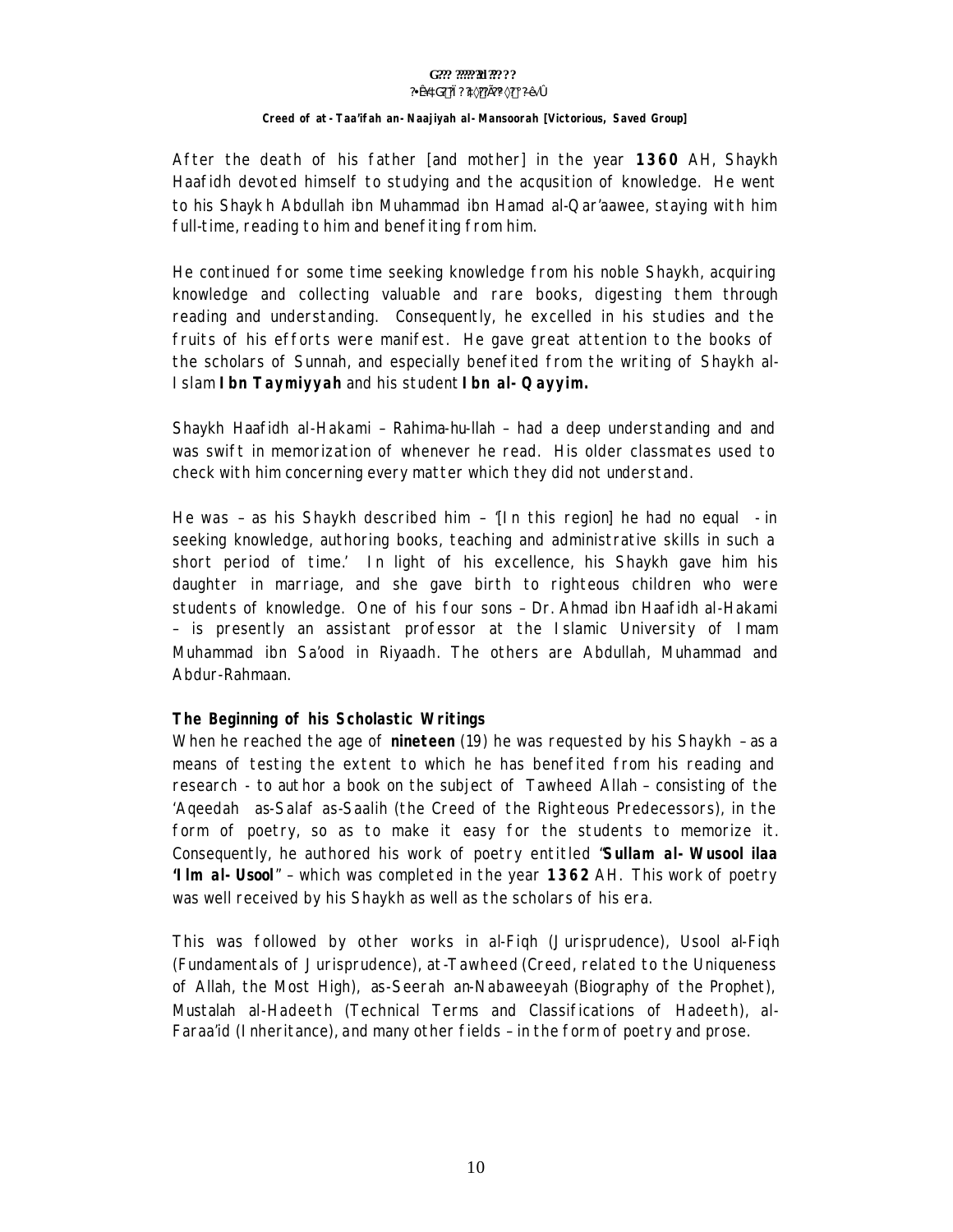# G??? ?????**?!** ??????

#### **?¥æ´àG? ?ì? ?à×??Ì??¼×? ¡ ?ЕÃ ó**

#### **Creed of** *at-Taa'ifah an-Naajiyah al-Mansoorah* **[Victorious, Saved Group]**

#### **Some of the Author's other Works**

Tawheed:

\*\* "*Sullam al-Wusool ila 'Ilm al-Usool…*" [Poetry, Completed 1362 AH, 16 pages]

\*\* "*Ma'aarij al-Qubool bi-Sharh Sullam al-Wusool…*" [Completed 1366, Two volumns, more than 1,100 pages]

\*\* "*A'laam As-Sunnah al-Manshoorah, Li-I'tiqaad at-Taa'ifah an-Naajiyah al-Mansoorah* " [Completed 1365 AH, 67 pages]

#### Mustalah al-Hadeeth:

\*\* "*Daleel Arbaab al-Falaah, Li-Tahqeeq Fan al-Istilaah* " [Published 1374 AH, 174 pages]

\*\* "*al-Lu'lu al-Maknoon, Fee Ahwaal al-Asaaneed wal-Mutoon*" [Poetry, Completed 1366 AH, 18 pages]

#### Fiqh:

\*\* "*as-Subul as-Saweeyah, Li-Fiqh as-Sunan al-Marweeyah* " [Poetry, 134 pages]

#### Usool al-Fiqh:

"*Waseelah al-Husool, ila Muhimmaat al-Usool*" [640 verses of Poetry, Completed 1373 AH, 35 pages]

#### al-Faraa'id:

\*\* "*an-Noor al-Faa'id, Min Shams al-Wahyee, Fee 'Ilm al-Faraa'id*" [Completed 1365 AH, 64 pages]

#### at-Taareekh & as-Seerah an-Nabaweeyah:

 \*\*"*Nail as-Sool min Taareekh al-Umam wa Seerah ar-Rasool*" [950 plus verses of Poetry, 52 pages]

There are many other works both published and un-published.

#### **His Career/Appointments**

In the year **1363** AH [at the age of twenty-one (21)] his Shaykh appointed him as the director of the *Madrasah Salafiyyah of 'Saamitah' -* as well as the supervisor of all the schools in the surounding villages.

In the year **1373** AH [at the age of thirty-one (31)] the Ministry of Education of Saudi Arabia opened an High School in 'Jaazaan' and appointed Shaykh Haafidh as its first director.

Later, in the year **1374** AH an institute of religious knowledge (*Ma'had 'Ilmee*) under the jurisdiction of the 'General Administration of Colleges and Religious Institues' – was opened in the city of 'Saamitah', and Shaykh Haafidh al-Hakami was appointed as its director, a task which he performed with excellence.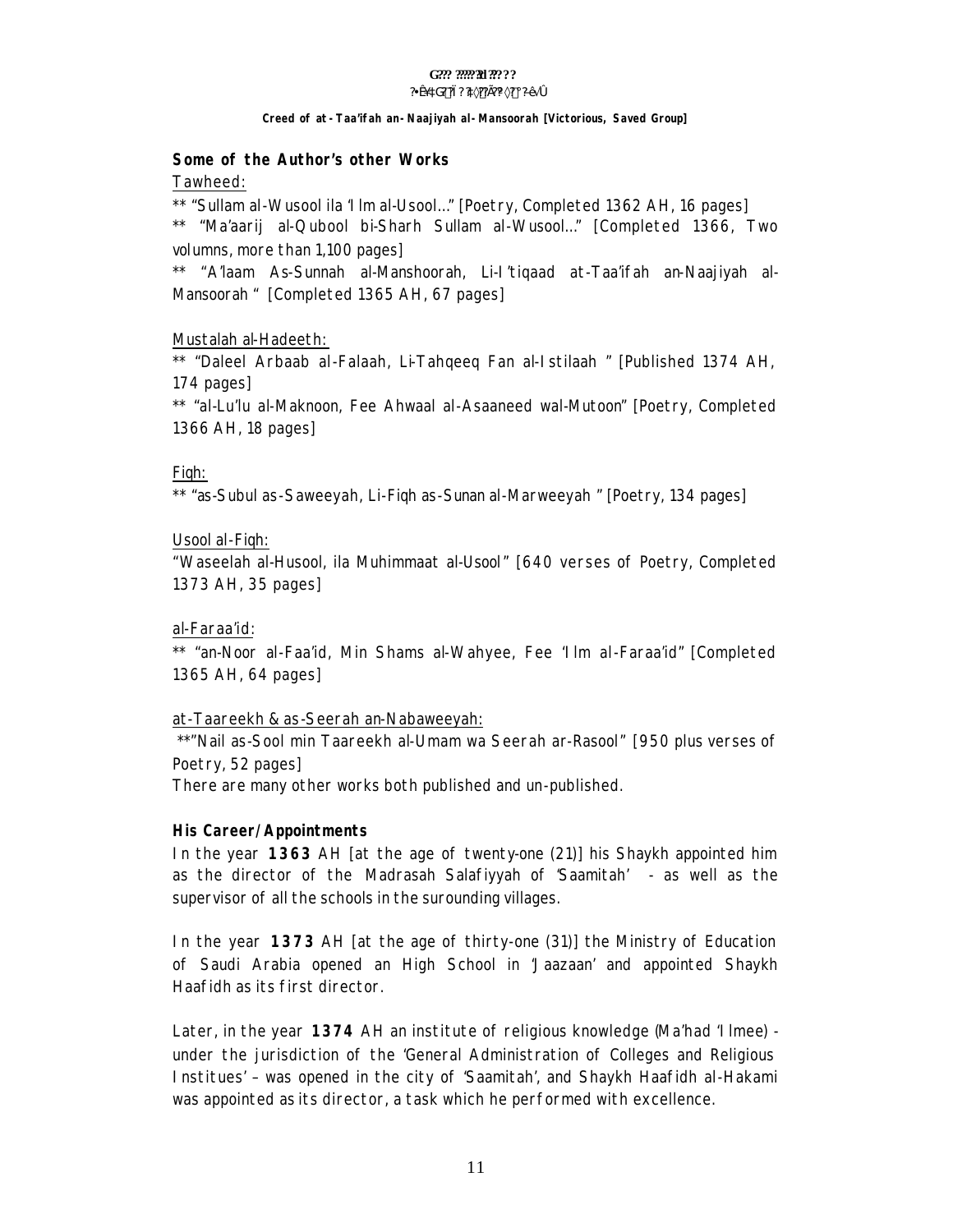#### G??? ?????**?!** ?????? **?¥æ´àG? ?ì? ?à×??Ì??¼×? ¡ ?ЕÃ ó**

#### **Creed of** *at-Taa'ifah an-Naajiyah al-Mansoorah* **[Victorious, Saved Group]**

#### **His Personality & Character**

Shaykh al-Hakami was an example to be followed by every student of knowledge who wants to achieve and acquire beneficial knowledge. Likewise, he was an example for every unpretentious, noble scholar who loves/desires every good and benefit for his students and associates.

He –Rahima-hu-llah – possessed a great degree of *al-Wara'* (Fear of Allah), *al-Karam* (Generosity), *al-'Iffah* (Virtuousness, Modesty) and *at-Taqwa* (Piety). He was strong of faith, stern in adhering (to the Deen) and open with the Truth. He used to enjoin the good and do it himself, and forbid the evil and stay far removed from it. He had no concern about the criticism of those who criticize when it envolved (fulfilling the rights of) Allah.

His sittings were always filled with lecturing, *al-Mudhaakarah* (Reviewing what has been learned) and acquiring knowledge. He was accompanied by his students at home, in the masjid and at school. His speech was never boring nor were his companions ever weary or tired. Most of his time was spent in reciting the Qur'an or reading scholarly books, in addition to teaching, writing and reviewing the acquired knowledge.

He was cheerful and high-spirited, enjoyed sports as well as playing and joking with his friends, students and visitors; this being one of the causes of the hearts of the people being drawn to him and hence benefiting from him.

#### **His Death**

Shaykh Haafidh al-Hakami remained the director of the Religious Institute in '*Saamitah'* until he performed the *Hajj* (Pilgrimage) in the year **1377** AH. After completing the rites of Hajj he '*answered the call of His Lord'* on Saturday the **18th** of **Dhul-Hijjah**, 1377 AH (1958 CE) in the city of Makkah al-Mukarramah. This was immediately after a sickness which befell him while he was at the height of his youth, his age at that time being thirty-five (35) years and nearly three (3) months.

His death – rahima-hu-llah - had a severe effect upon his Shaykh, his family, his friends, students and those who loved him. Indeed, they had lost a *man* - who was a model for other men – and *a noble scholar* - the likes of which the area had never seen. Many of his students and friends eulogized him in words of beautiful poetry.

He was buried in Makkah. May Allah, the Most High, have mercy upon him, benefit others through his knowledge and admit him into the spaciousness of His *Jannah*!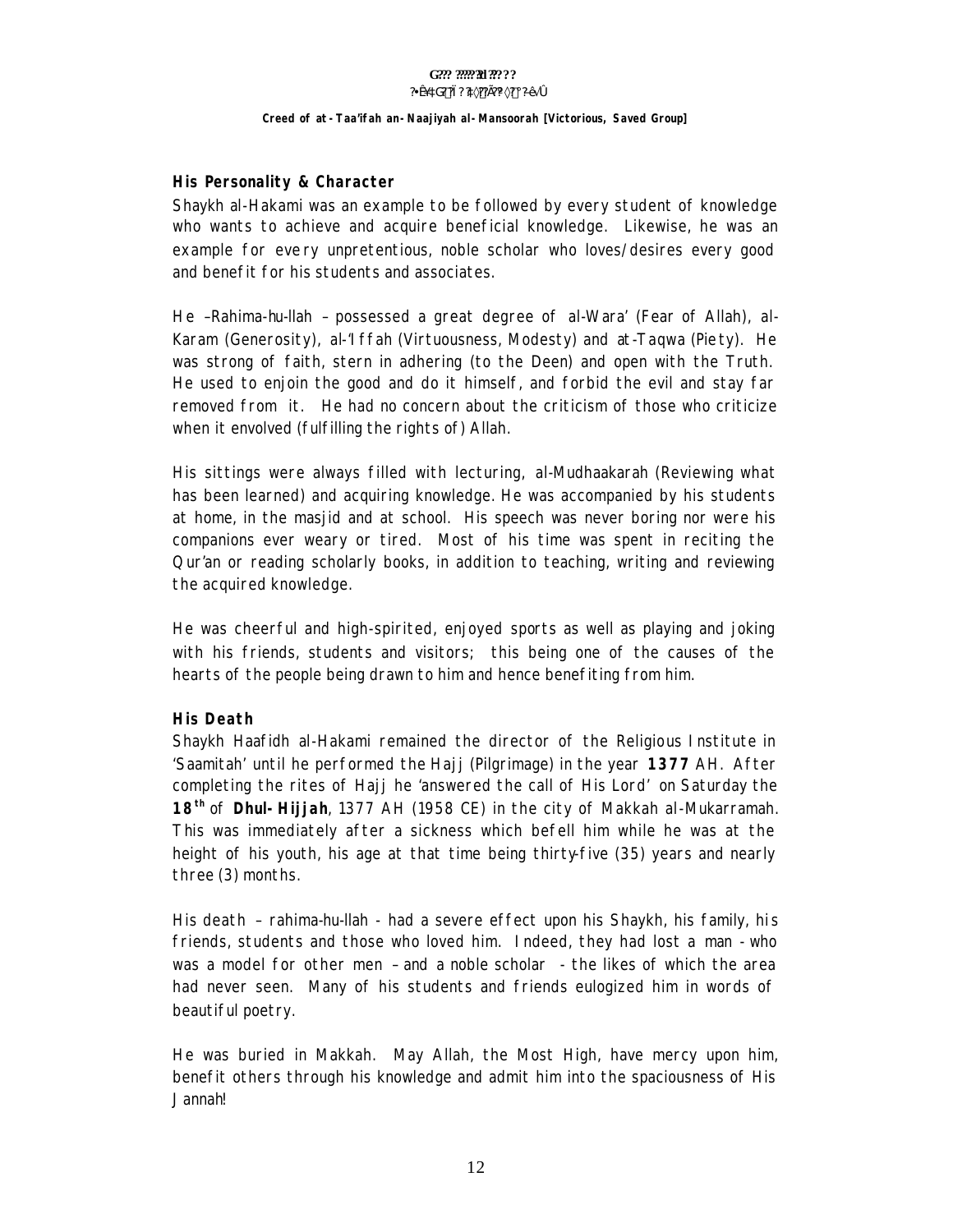# Creed of at - Taa'ifah an - Naajiyah al - Mansoorah [Victorious, Saved Group]

#### Questionnaire Study-Guide for Lecture No. 1 -Introduction

#### **Questions:**

- 1. Discuss briefly the *importance* of the subject of al-'Aqeedah'.
- 2. Define as-Sunnah
- 3. Define al-I'tiqaad.
- 4. Explain the terms:  $(a)$ Al-Firqah an-Naajiyah
	- (b) At-Taa'ifah al-Mansoorah
- 5. Mention the author's name & the era in which he lived (date of birth/death).
- 6. Mention something about the author's *early upbringing* and studies.
- 7. Mention the name of the author's Shaykh & his relationship to him.
- 8. Discuss the author's personality, character and death.
- 9. List three (3) of the author's *most important* books.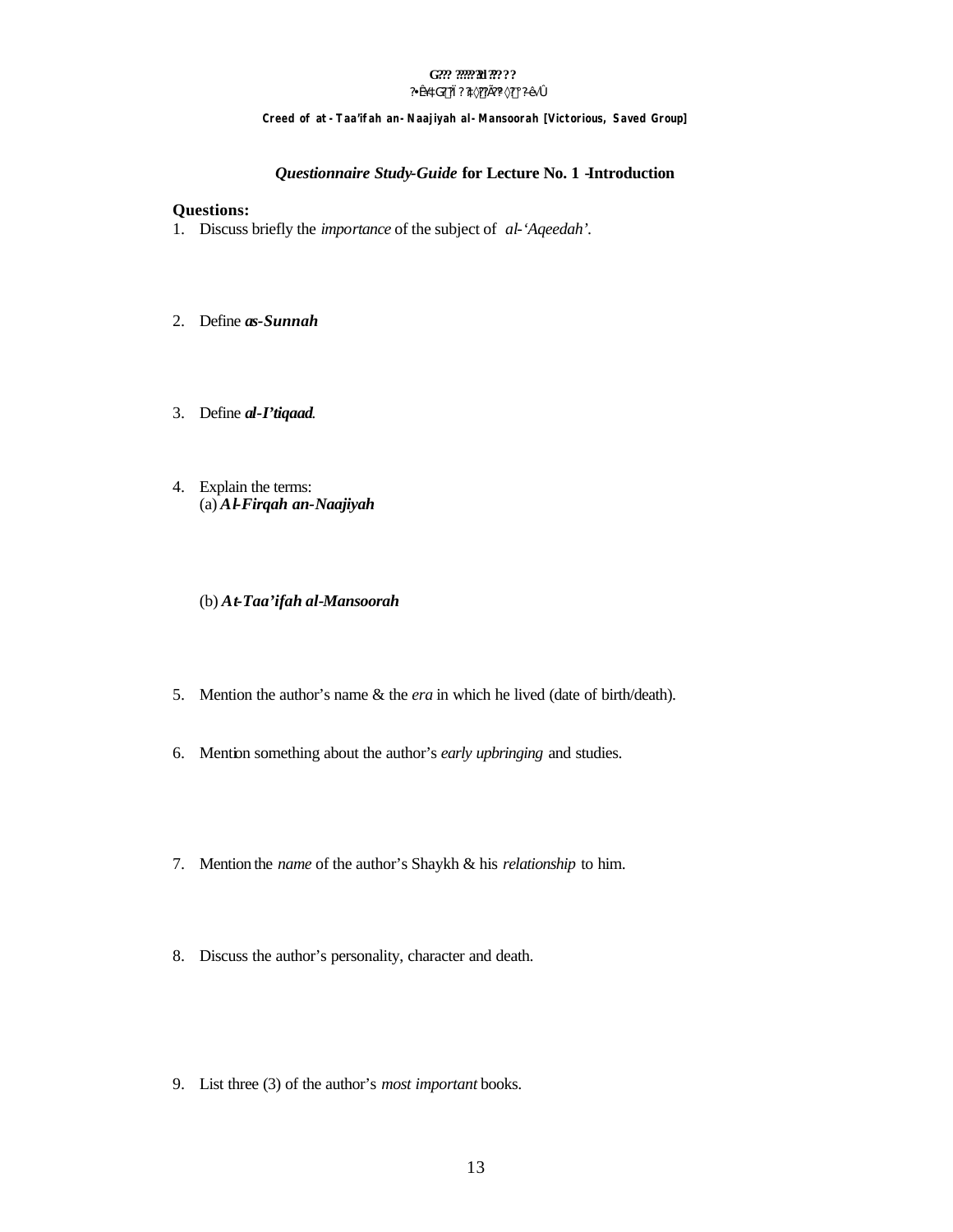#### G??? ????? 30???? ?¥æ´àG? ?ì ? ?à×?? Ì ?¼×? ¡ ?ЕÄ Ó

#### Creed of at - Taa'ifah an - Naajiyah al - Mansoorah [Victorious, Saved Group]

Question No. 1 What is the first thing which is obligatory upon 'al-'l baad' (servants of Allah)?

Question No. 2 What is the matter (purpose) for which Allah created the creatures?

Question No. 3 What is the meaning of "al-'Abd" (Slave/Servant)?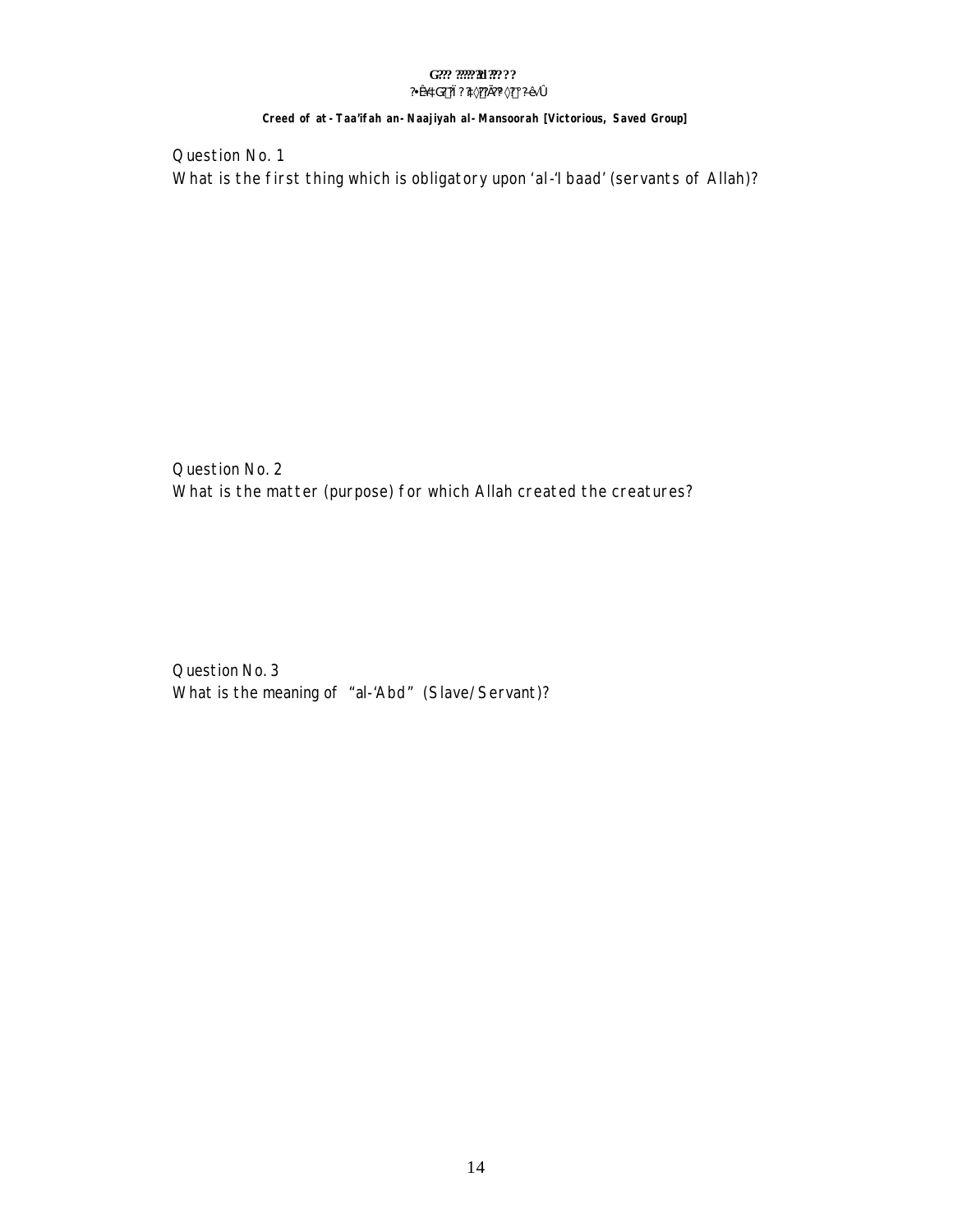#### G??? ????? 30???? ?¥æ´àG? ?ì ? ?à×?? Ì ?¼×? ¡ ?ЕÄ Ó

### Creed of at -Taa'ifah an-Naajiyah al-Mansoorah [Victorious, Saved Group]

Question No. 4 What is "al-I baadah" (worship)?

Question No. 5 When is an action considered as "I baadah" (worship)?

Question No. 6 What is the sign/indication of the servants' "Mahabbah" (love) for his Lord, the Mighty, the Majestic?

Question No. 7 What are the means through which the servant knows what Allah loves and is pleased with?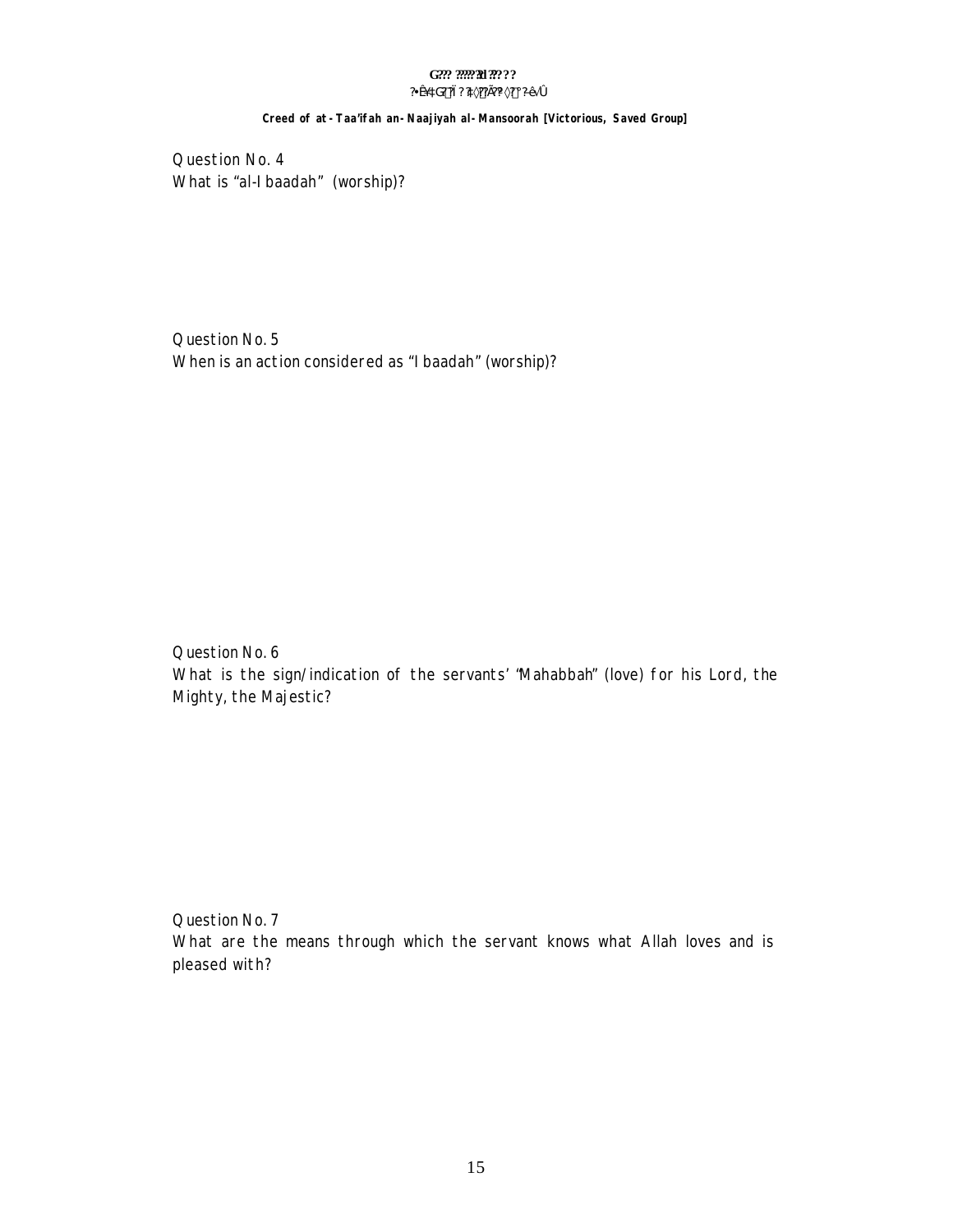#### G??? ????? 30???? ?¥æ´àG? ?ì ? ?à×?? Ì ?¼×? ¡ ?ЕĂ Ó

#### Creed of at - Taa'ifah an - Naajiyah al - Mansoorah [Victorious, Saved Group]

Question No. 8 How many conditions are there (for the acceptability) of "al-'l baadah"?

Question No. 9 What is meant by "Sidq al-'Azeemah" (sincerity of determination)?

Question No. 10 What is the meaning of "Ikhlaas an-Niyyah" (Purity of Intentions)?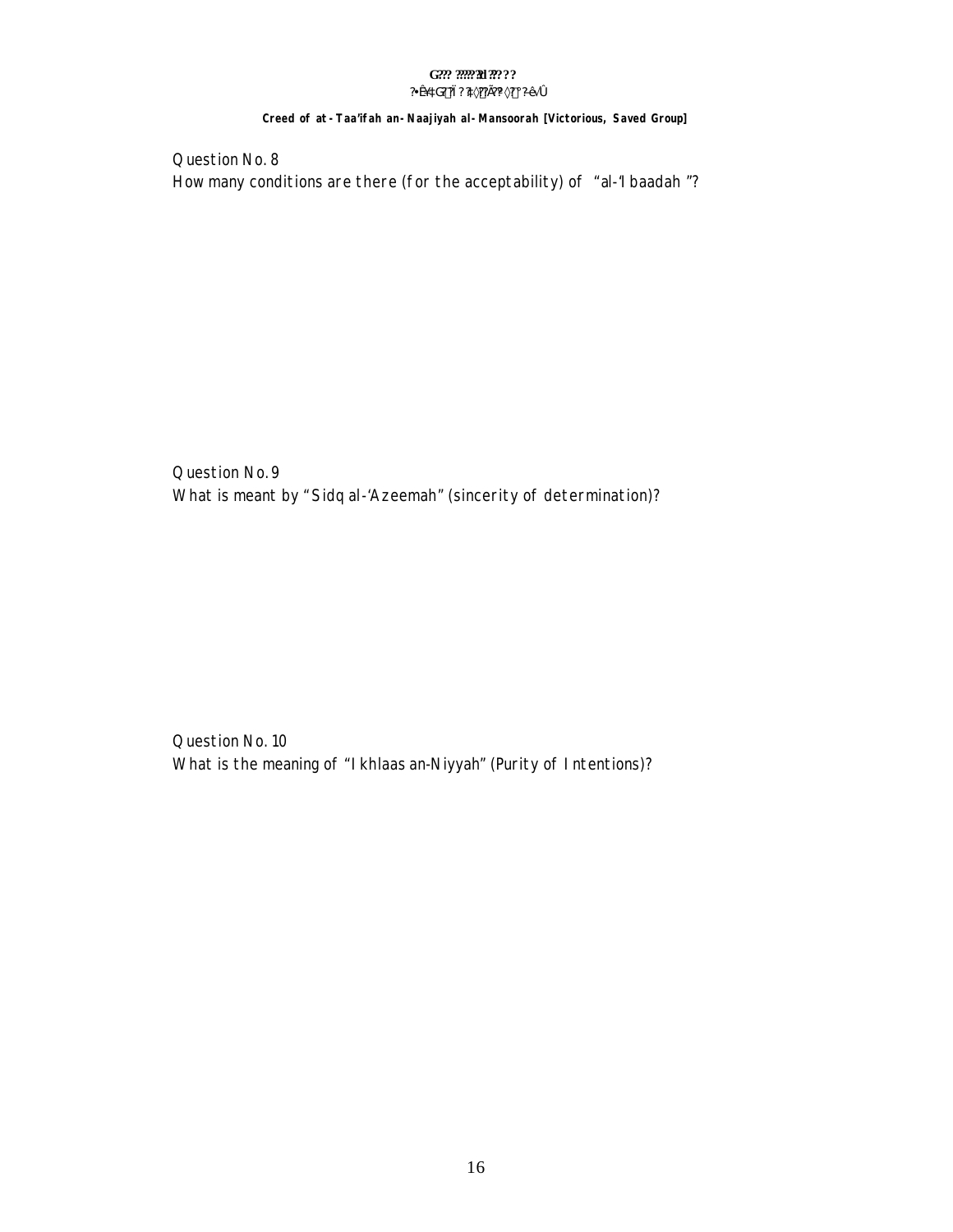#### G??? ????? 30???? ?¥æ´àG? ?ì ? ?à×?? Ì ?¼×? ¡ ?ЕĂ Ó

#### Creed of at - Taa'ifah an - Naajiyah al - Mansoorah [Victorious, Saved Group]

Question No. 11

What is the Shar'u (Divine Revealed Way) that Allah, the Most High, has commanded that one not worship except by it?

Question No. 12 How many are the Maraatib (levels) of the I slamic Deen (Way of Life)?

Question No. 13 What is the meaning of "al-I slaam"?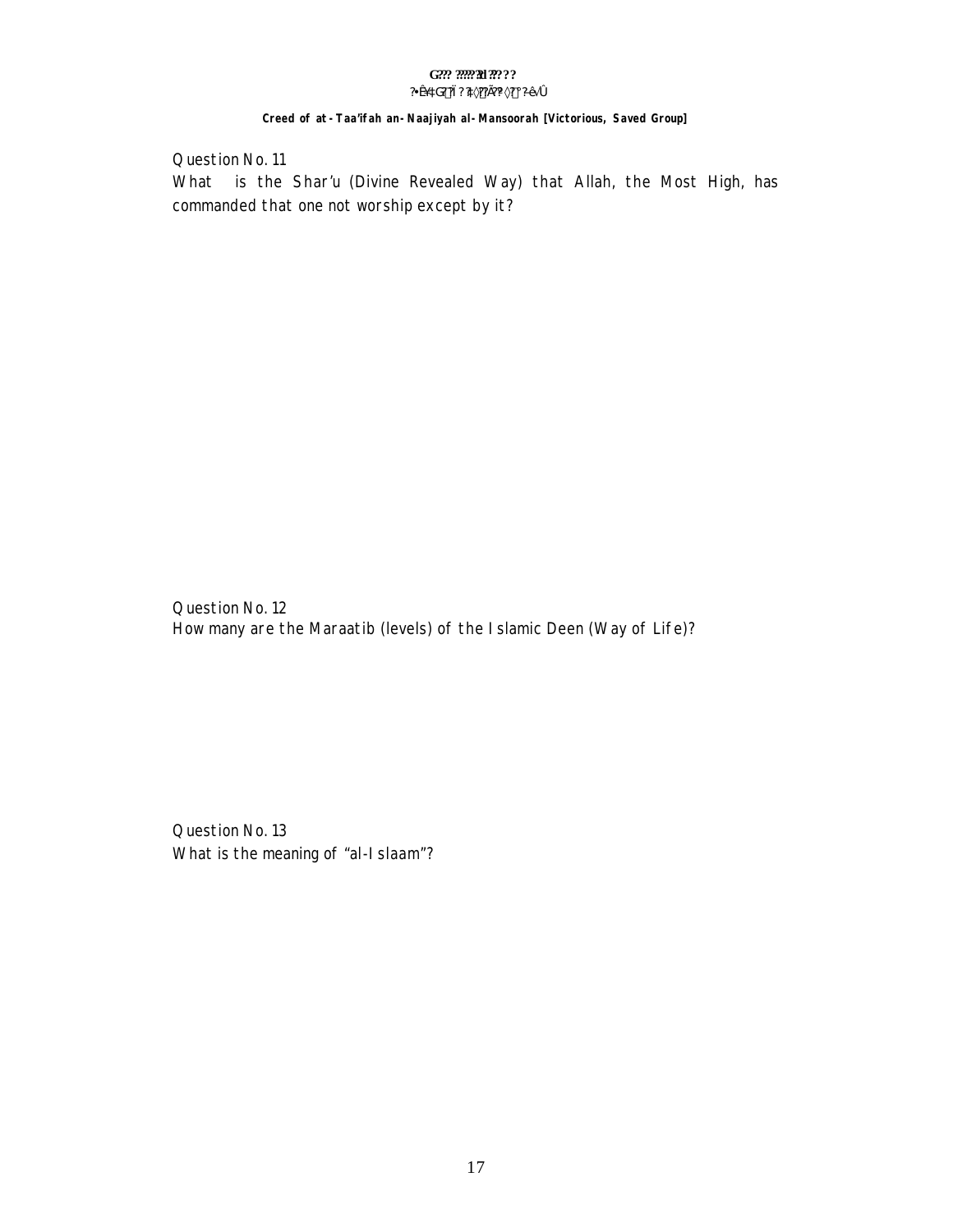# Creed of at -Taa'ifah an-Naajiyah al-Mansoorah [Victorious, Saved Group]

Question No. 14 What is the proof that the expression "I slam" includes the whole of the Deen when it is used in the general sense (Mutlaq)?

Question No. 15 What is the proof for defining "I slam" as the Five Pillars when it is used in the specific sense (Tafseel)?

Question No. 16 What is the status of the "Shahaadatain" (The Two Testimonies) in Islam?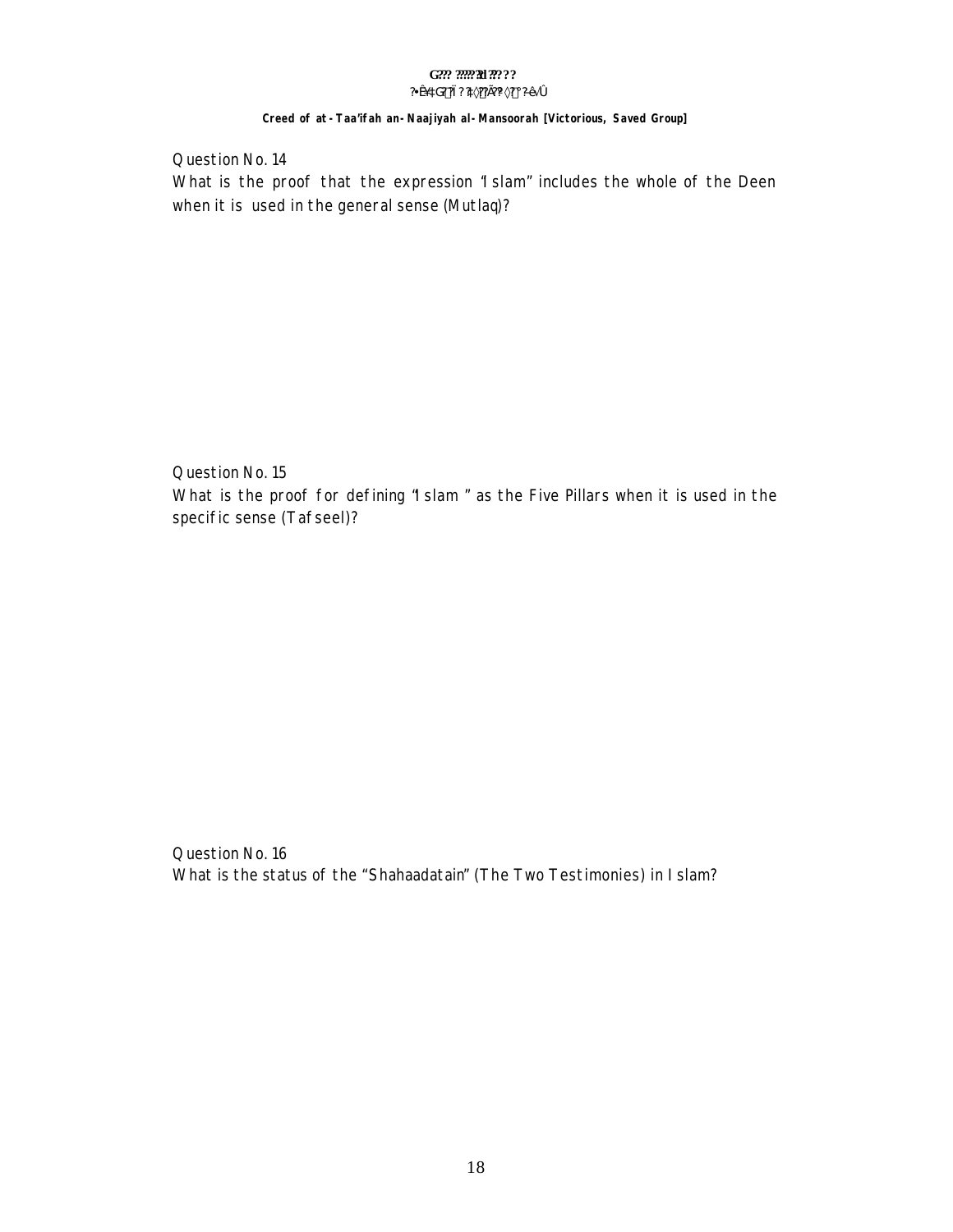#### Creed of at - Taa'ifah an - Naajiyah al - Mansoorah [Victorious, Saved Group]

Question No. 17 What is the proof for the testimony: "Laa ilaaha ill Allah"?

Question No. 18 What is the meaning of the testimony: "Laa ilaaha ill Allah"?

Question No. 19

What are the conditions for the testimony of "Laa ilaaha ill Allah" - without which there is no benefit for the one who recites it, unless they are all fulfilled?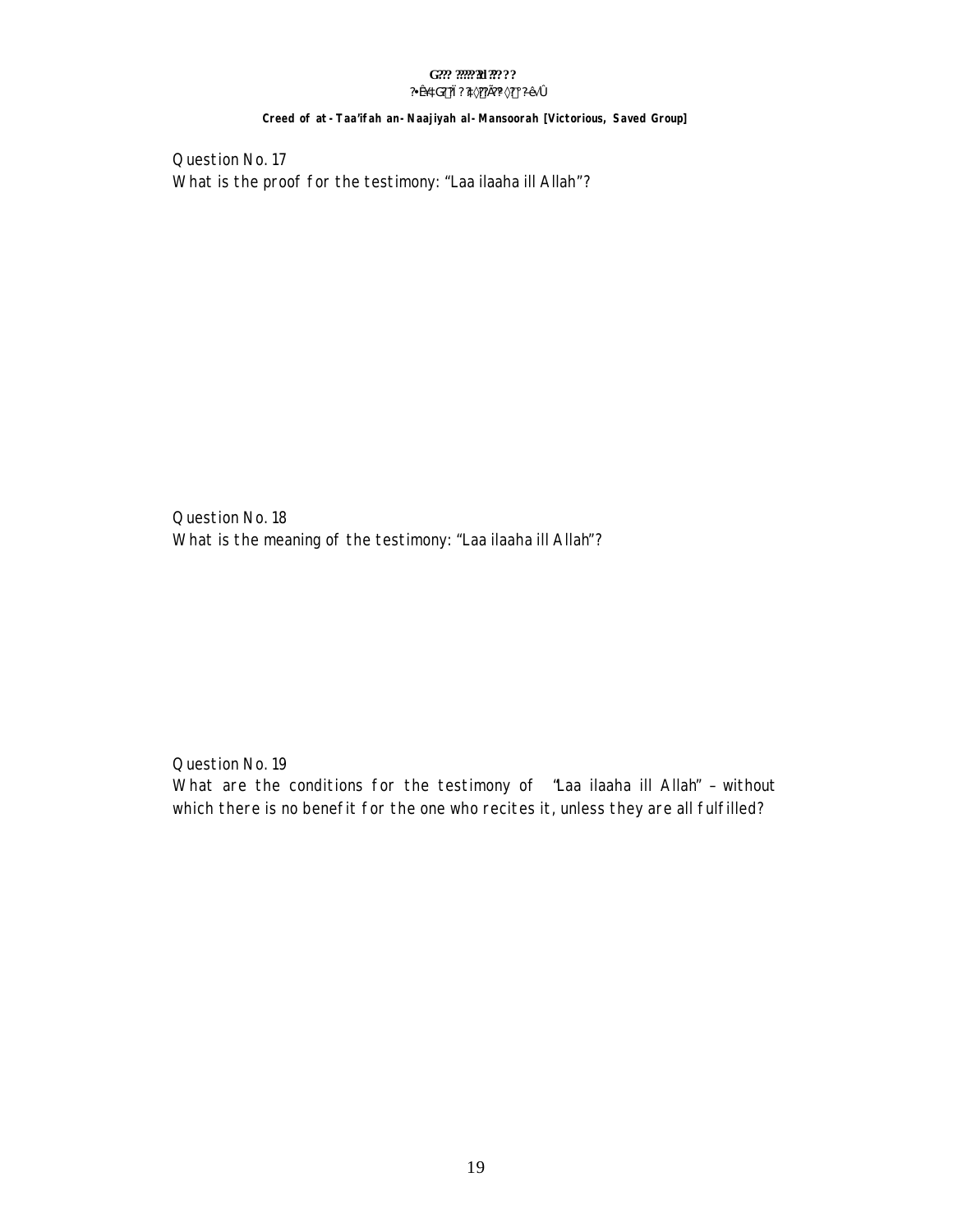Creed of at -Taa'ifah an-Naajiyah al-Mansoorah [Victorious, Saved Group]

Question No. 20 What is the proof from the Qur'an and Sunnah for the condition of 'llm (Knowledge)?

Question No. 21

What is the proof from the Qur'an and Sunnah for the condition of Yaqeen (Certainty)?

Question No. 22 What is the proof from the Qur'an and Sunnah for the condition of Inqiyaad (Surrender)?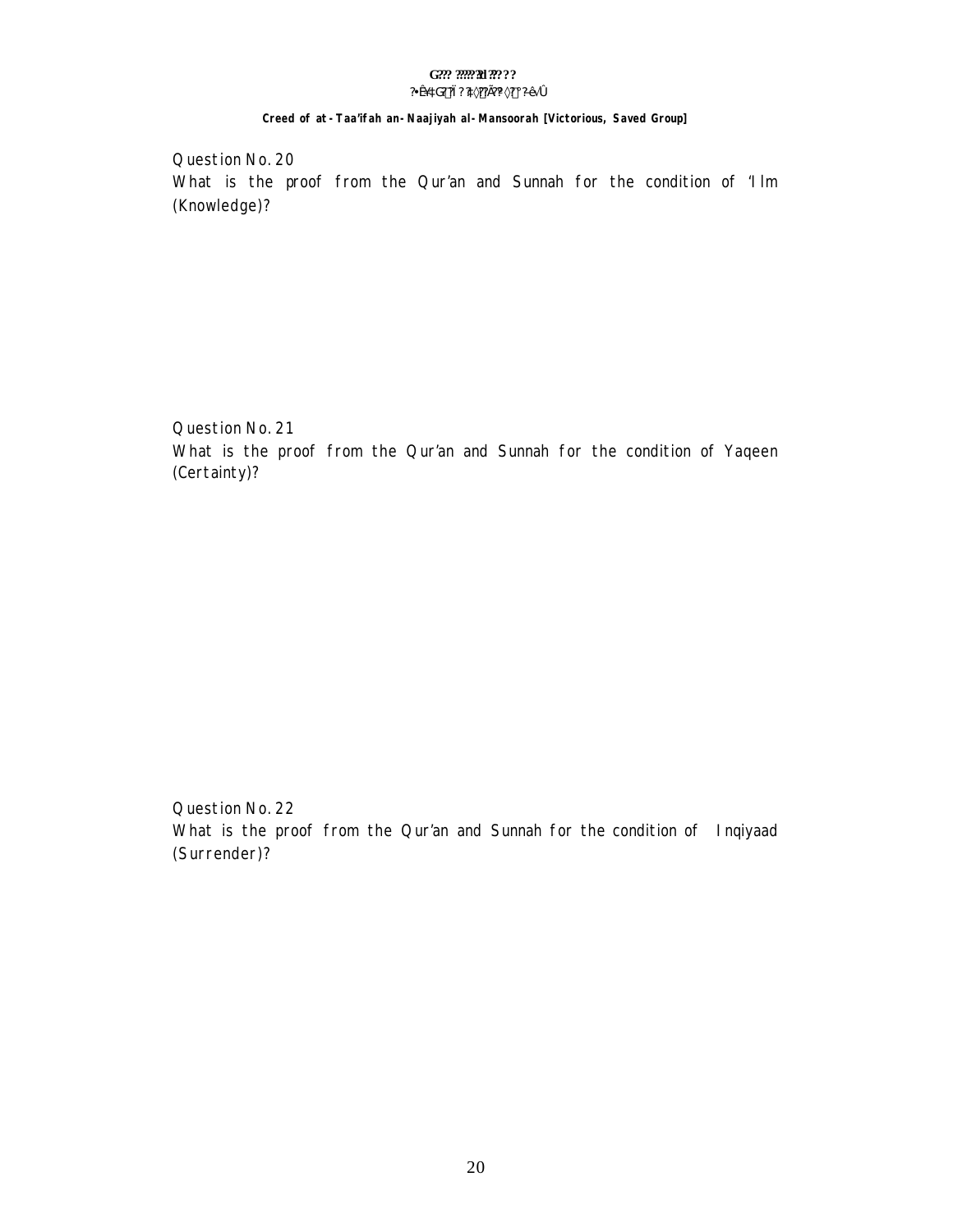#### G??? ????? 30???? ?¥æ´àG? ?ì ? ?à×?? Ì?¼×? ¡ ?Ð∙Ă Ó

### Creed of at -Taa'ifah an-Naajiyah al-Mansoorah [Victorious, Saved Group]

Question No. 23 What is the proof from the Qur'an and Sunnah for the condition of Qubool (Acceptance)?

Question No. 24 What is the proof from the Qur'an and Sunnah for the condition of Ikhlaas (Sincerity)?

Question No. 25 What is the proof from the Qur'an and Sunnah [for the condition of] Sidq (Truthfulness)?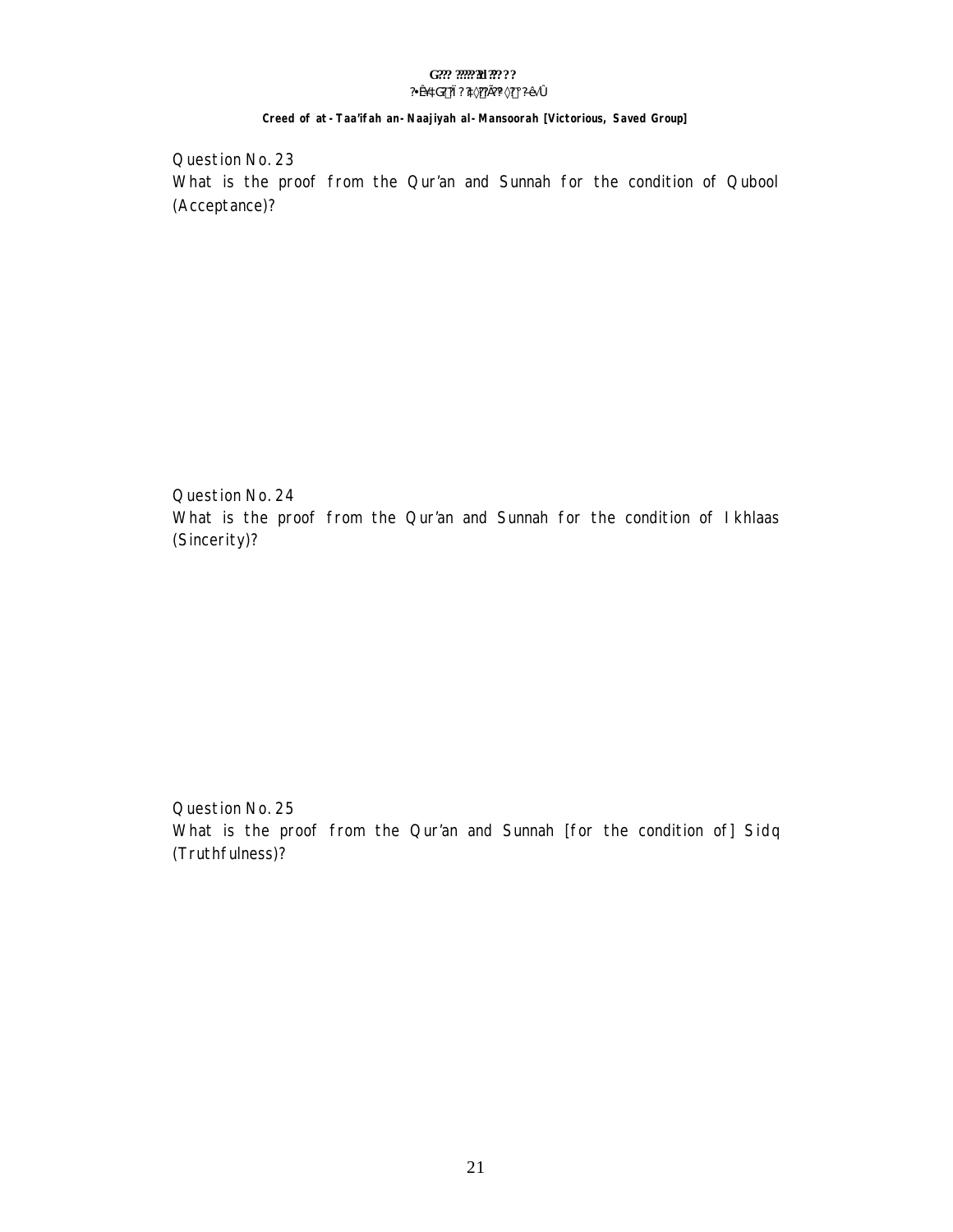#### G??? ????? 30???? ?¥æ´àG? ?ì ? ?à×?? Ì ?¼×? ¡ ?ЕÄ Ó

#### Creed of at - Taa'ifah an - Naajiyah al - Mansoorah [Victorious, Saved Group]

Question No. 26 What is the proof from the Qur'an and Sunnah for the condition of Mahabbah (Love)?

Question No. 27 What is the proof of al-Muwaalaat (Allegiance) for the sake of Allah and al-Mu'aadaat (Enmity) for His sake?

Question No. 28 What is the proof for the testimony: Muhammadur-Rasool Allah?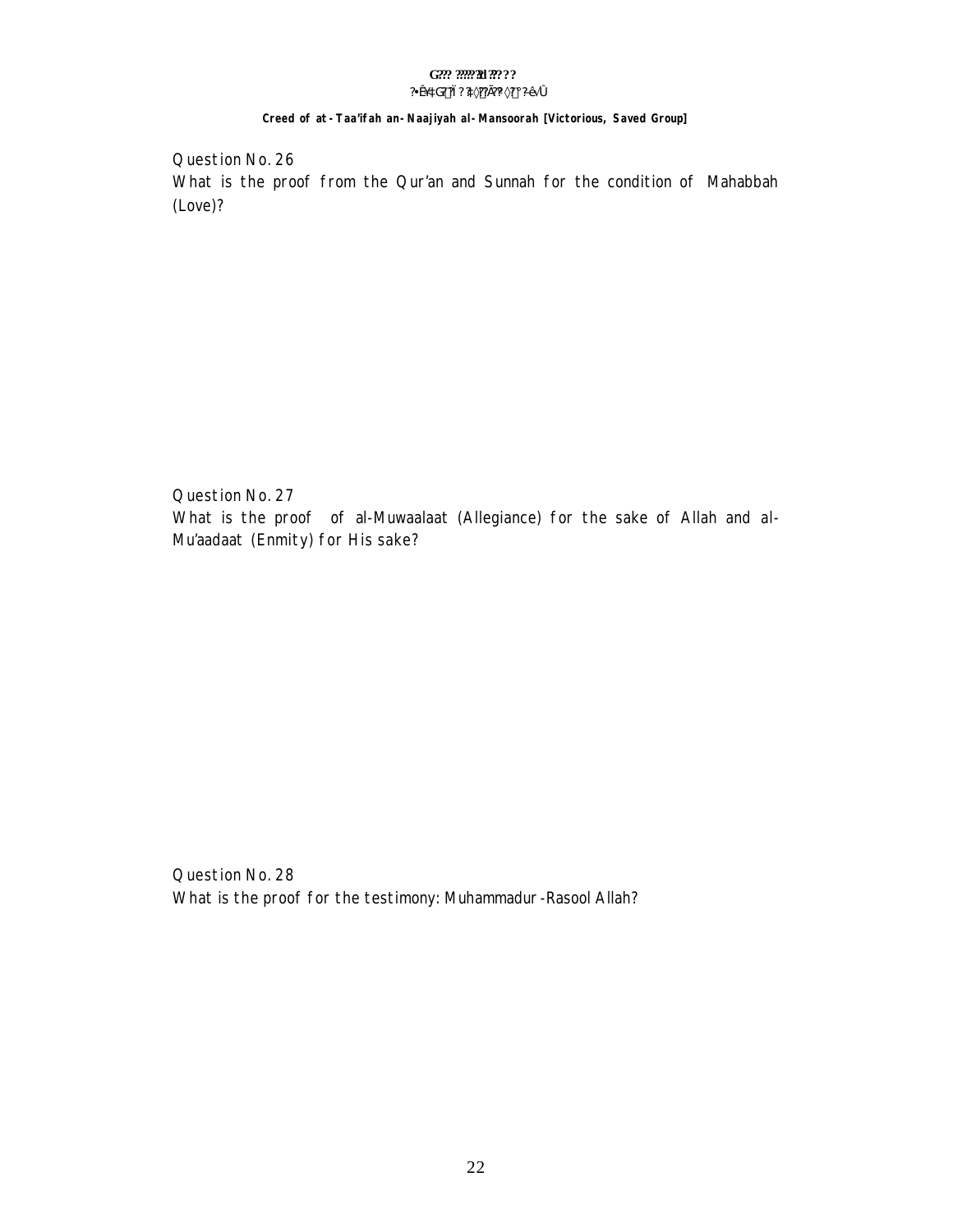Creed of at - Taa'ifah an - Naajiyah al - Mansoorah [Victorious, Saved Group]

Question No. 29 What is the meaning of the testimony: Muhammadur-Rasool Allah?

Question No. 30 What are the conditions of the testimony: Muhammadur-Rasool Allah? Can the first testimony (Laa ilaaha ill Allah) be accepted without this one?

Question No. 31 What is the evidence for (the obligation of) as-Salaat and az-Zakaat?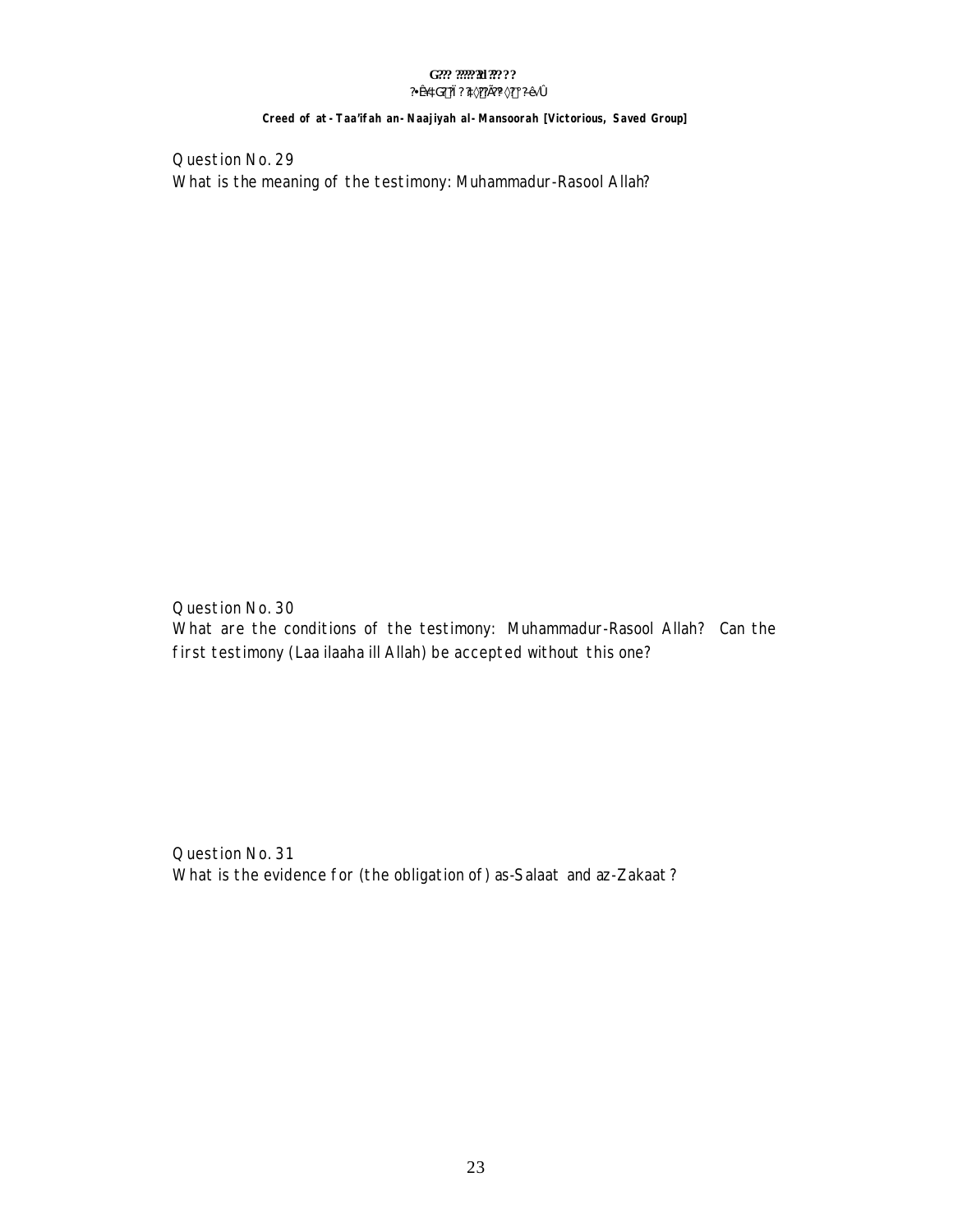#### G??? ????? 30???? ?¥æ´àG? ?ì ? ?à×?? Ì ?¼×? ¡ ?ЕÄ Ó

#### Creed of at - Taa'ifah an - Naajiyah al - Mansoorah [Victorious, Saved Group]

Question No. 32 What is the evidence for (the obligation of) as-Sawm?

Question No. 33 What is the evidence for (the obligation of) al-Hajj?

Question No. 34

What is the Hukm (Ruling) concerning one who denies one of these (obligations), or one who acknowledges it but turns away (from it) due to pride & arrogance?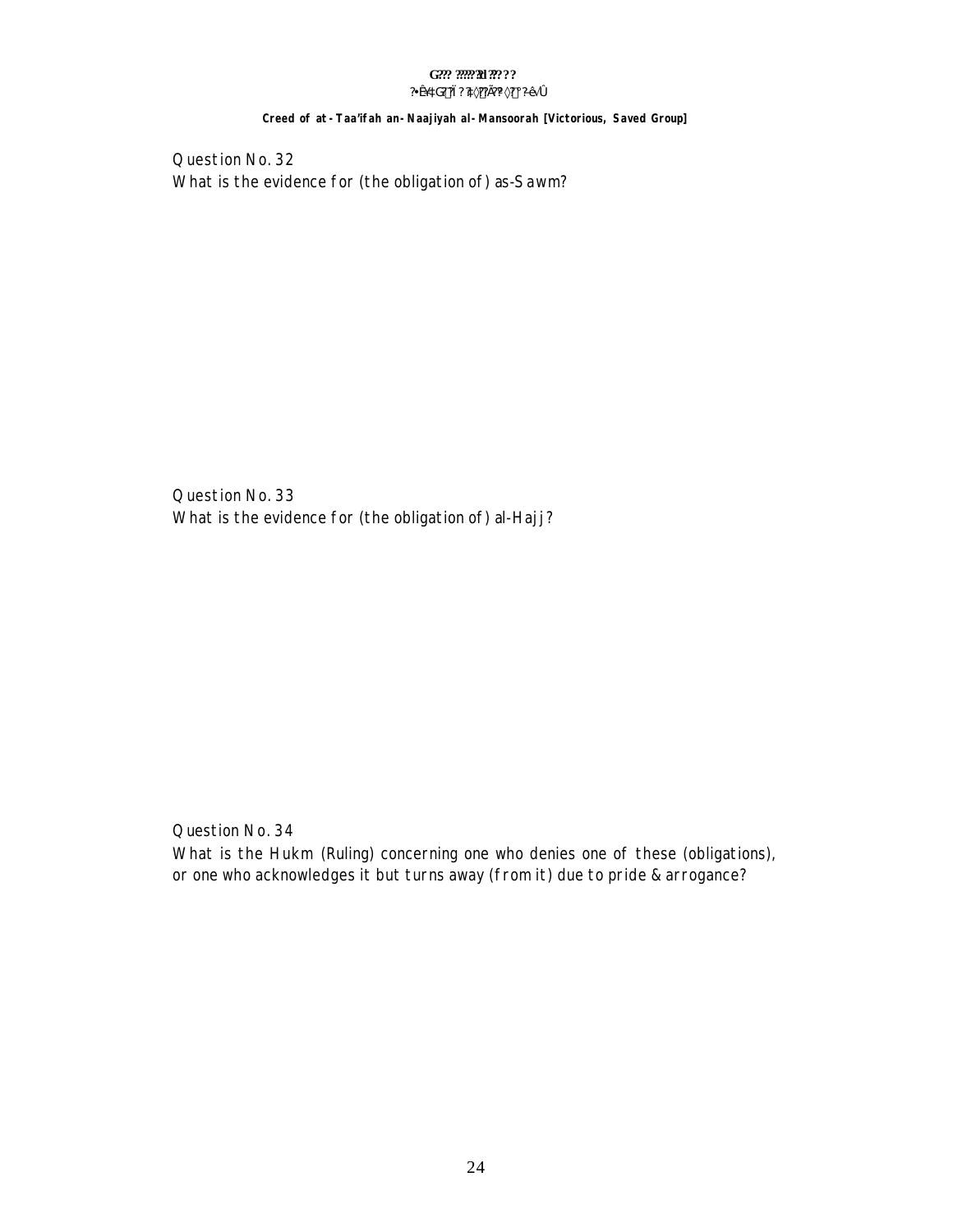# G??? ????? 30????

#### ?¥æ´àG? ?ì ? ?à×?? Ì ?¼×? ¡ ?ЕĂ Ó

#### Creed of at - Taa'ifah an - Naajiyah al - Mansoorah [Victorious, Saved Group]

Question No. 35

What is the Hukm (Ruling) concerning one who acknowledges these obligations, then abandons them due to some type of Takaasul (laziness) or Ta'weel (false interpretation)?

Question No. 36 What is al-Emaan (Faith)?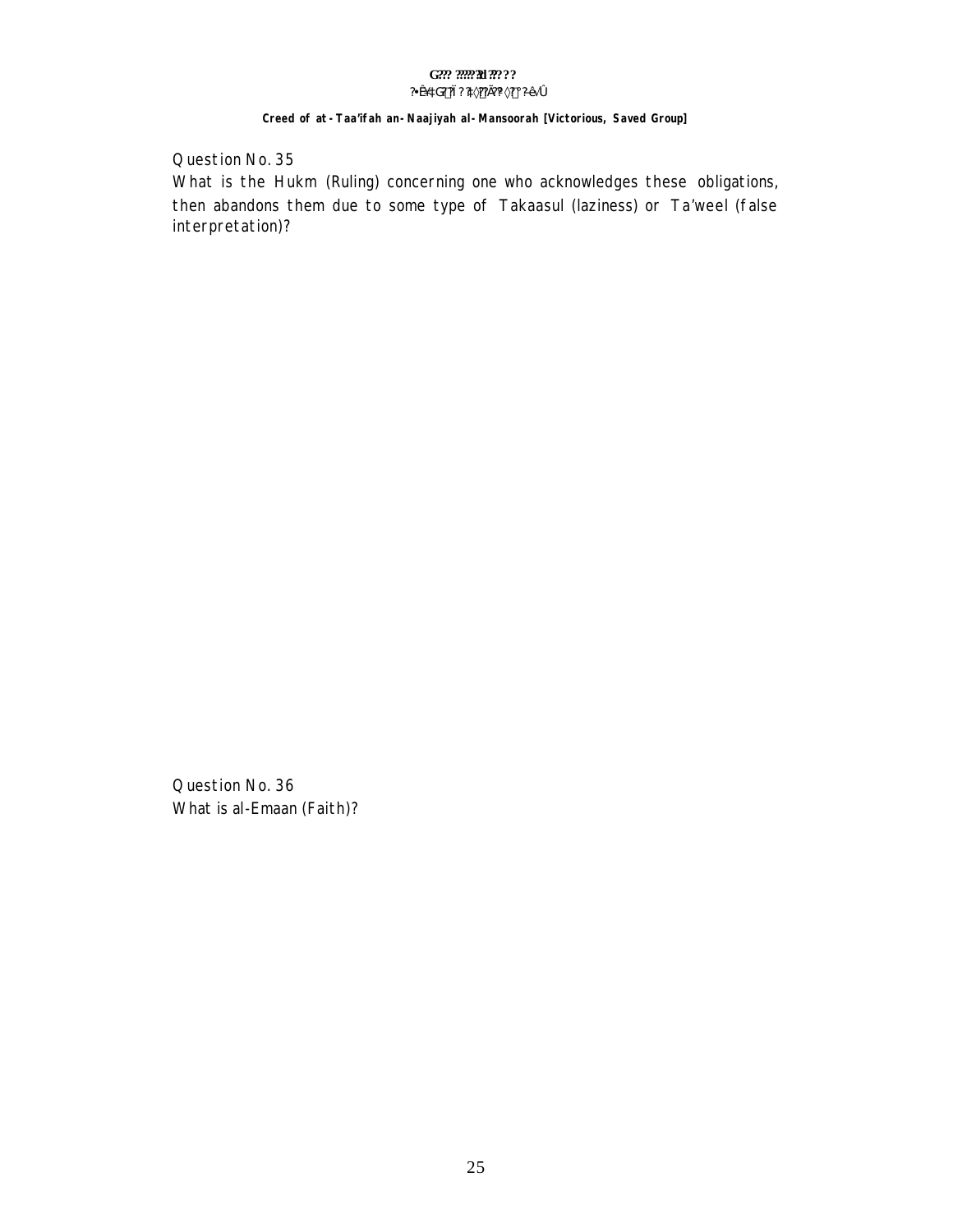#### G??? ??????!! ????? ?¥æ´àG? ?ì ? ?à×?? Ì ?¼×? ¡ ?ЕĂ Ó

#### Creed of at -Taa'ifah an-Naajiyah al-Mansoorah [Victorious, Saved Group]

Question No. 37 What is the evidence that it includes speech and action?

Question No. 38 What is the evidence that Emaan increases and decreases?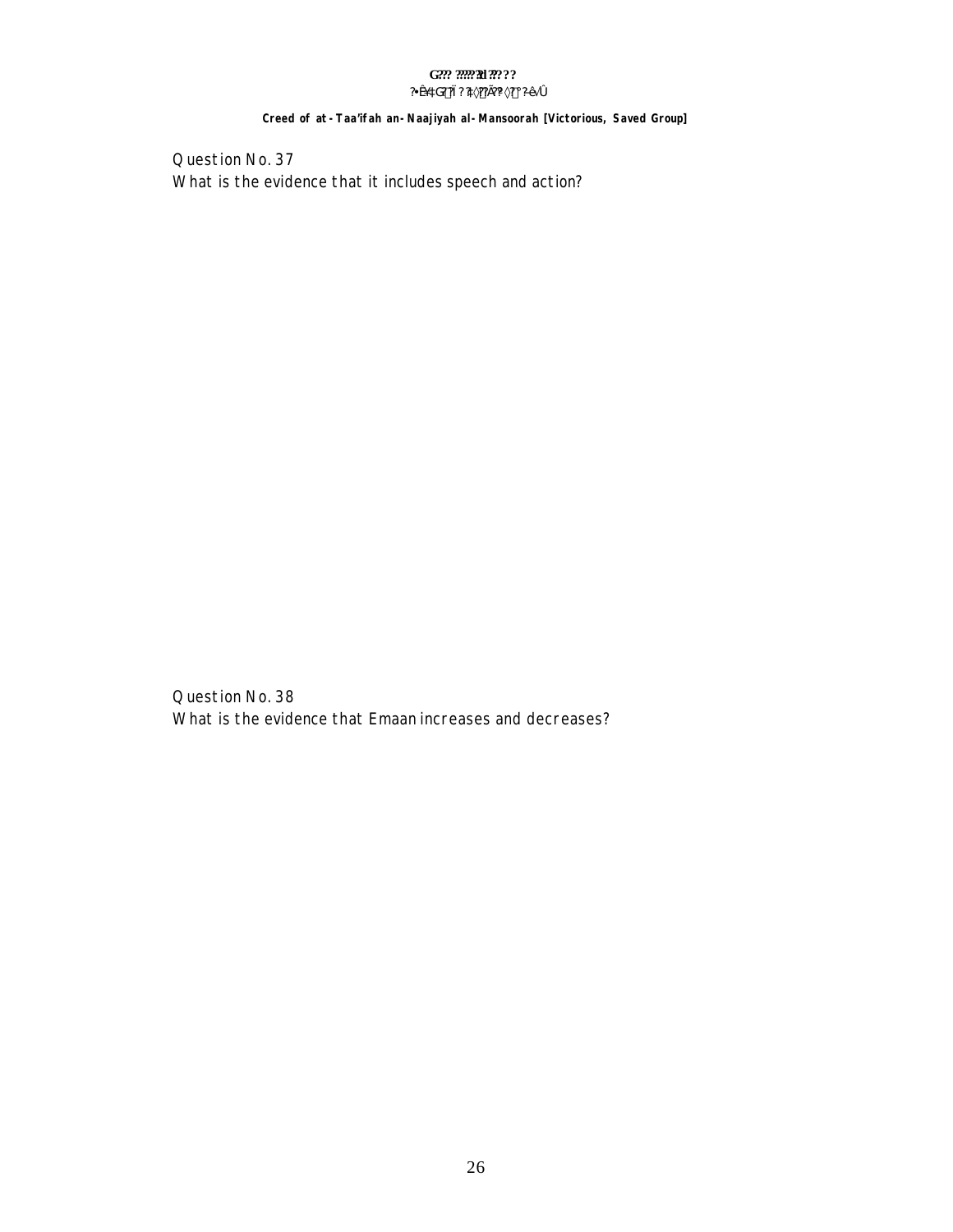#### G??? ????? 30???? ?¥æ´àG? ?ì ? ?à×?? Ì?¼×? ¡ ?Ð∙Ă Ó

#### Creed of at - Taa'ifah an - Naajiyah al - Mansoorah [Victorious, Saved Group]

Question No. 39 What is the evidence that the People of Emaan vary in the degree of their Emaan?

Question No. 40 What is the evidence that Emaan includes the whole of the Deen when used in the general / unrestricted sense (Mutlaq)?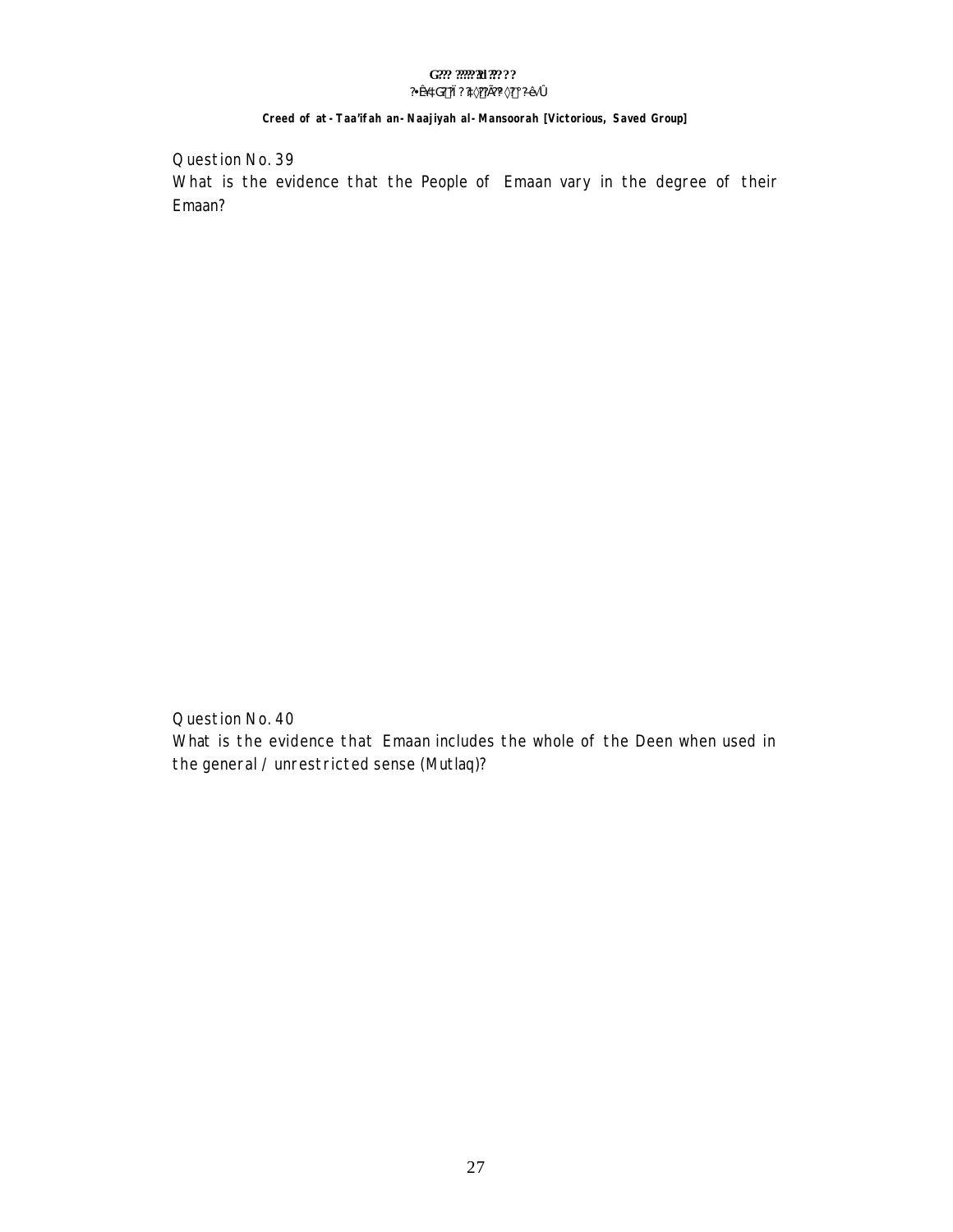#### G??? ????? 30???? ?¥æ´àG? ?ì ? ?à×?? Ì ?¼×? ¡ ?ЕÄ Ó

### Creed of at -Taa'ifah an-Naajiyah al-Mansoorah [Victorious, Saved Group]

Question No. 41 What is the proof for defining 'Emaan" as the Six Pillars of Faith when it is used in the specific sense (Tafseel)?

Question No. 42 What is the proof for Emaan Jumlatan (as a whole) from the Qur'an?

Question No. 43 What is the meaning of Emaan bi-llah (Faith in Allah), the Mighty, the Majestic?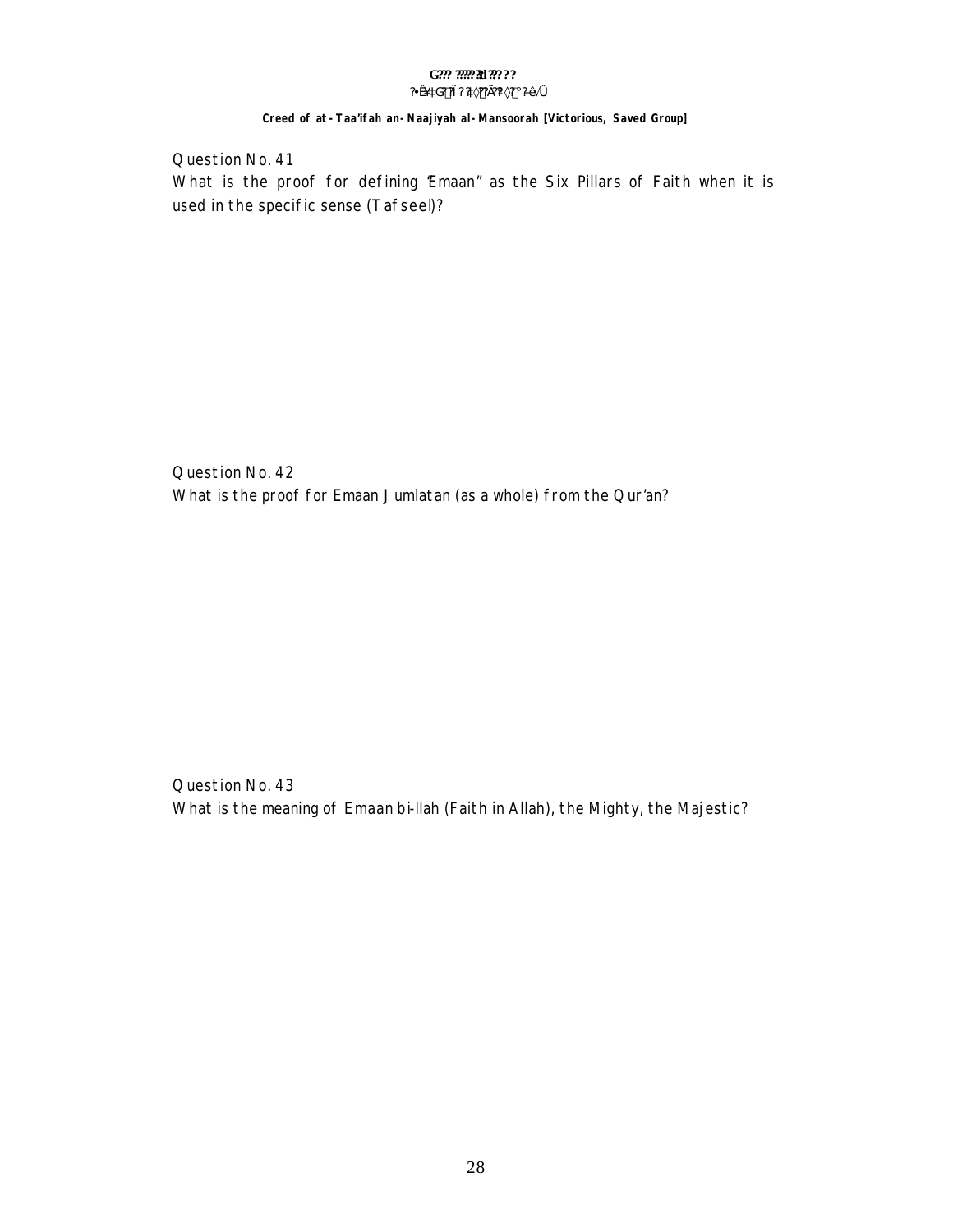#### G??? ????? 30???? ?¥æ´àG? ?ì ? ?à×?? Ì ?¼×? ¡ ?ЕĂ Ó

#### Creed of at - Taa'ifah an - Naajiyah al - Mansoorah [Victorious, Saved Group]

Question No. 44 What is Tawheed al-Ilaahiyyah (Tawheed of Divinity/Worship)?

Question No. 45 What is the opposite of Tawheed al-Ilaahiyyah?

Question No. 46 What is ash-Shirk al-Akbar (Major Shirk)?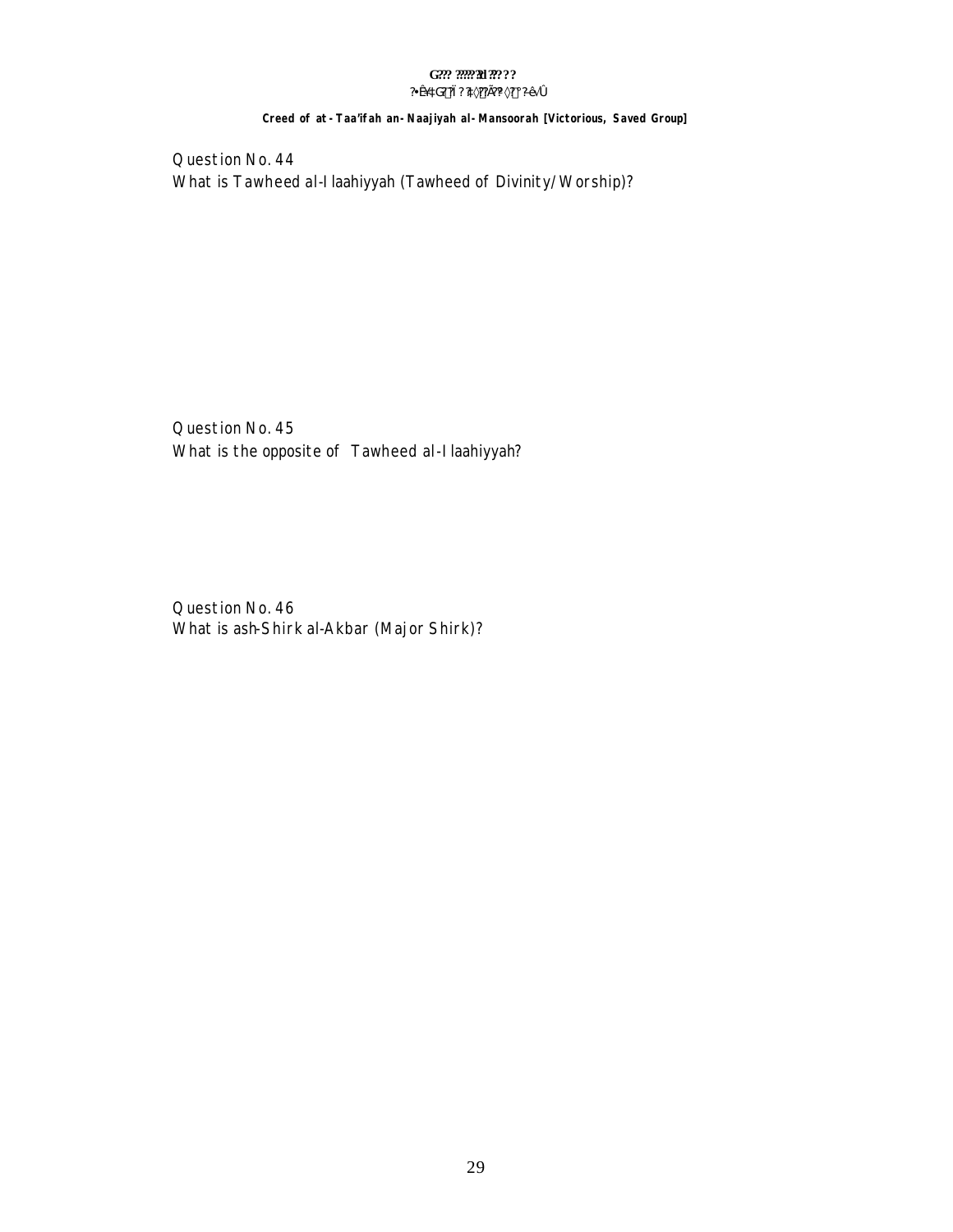#### G??? ??????!! ????? ?¥æ´àG? ?ì ? ?à×?? Ì ?¼×? ¡ ?ЕĂ Ó

#### Creed of at - Taa'ifah an - Naajiyah al - Mansoorah [Victorious, Saved Group]

Question No. 47 What is ash-Shirk al-Asghar (Minor Shirk)?

Question No. 48 What is the difference between Waw' (and) and 'Thumma' (then) in these expressions?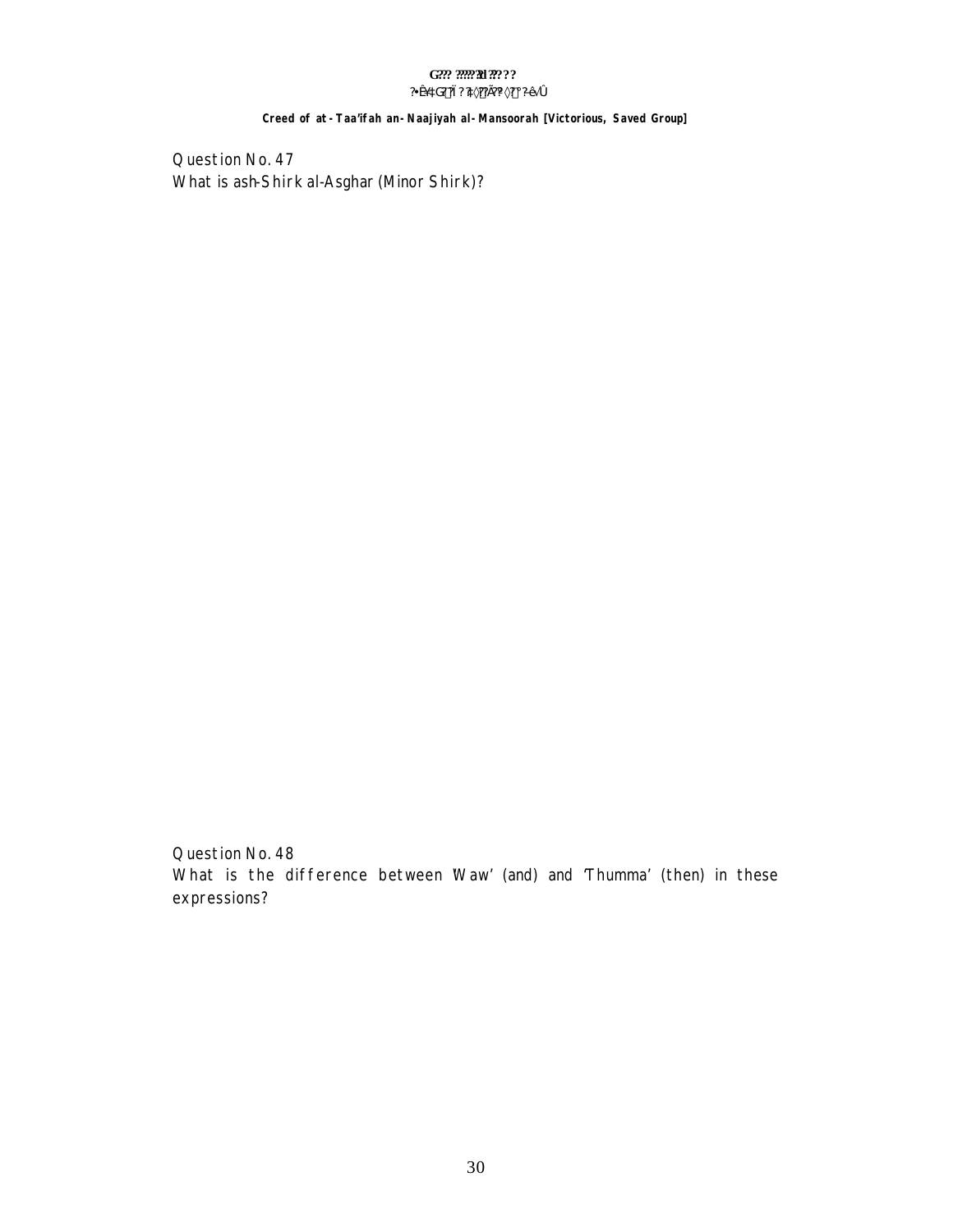#### G??? ??????!! ????? ?¥æ´àG? ?ì ? ?à×?? Ì ?¼×? ¡ ?ЕĂ Ó

#### Creed of at - Taa'ifah an - Naajiyah al - Mansoorah [Victorious, Saved Group]

Question No. 49 What is Tawheed ar-Ruboobiyyah (Tawheed of Lordship)?

Question No. 50 What is the opposite of Tawheed ar-Ruboobiyyah?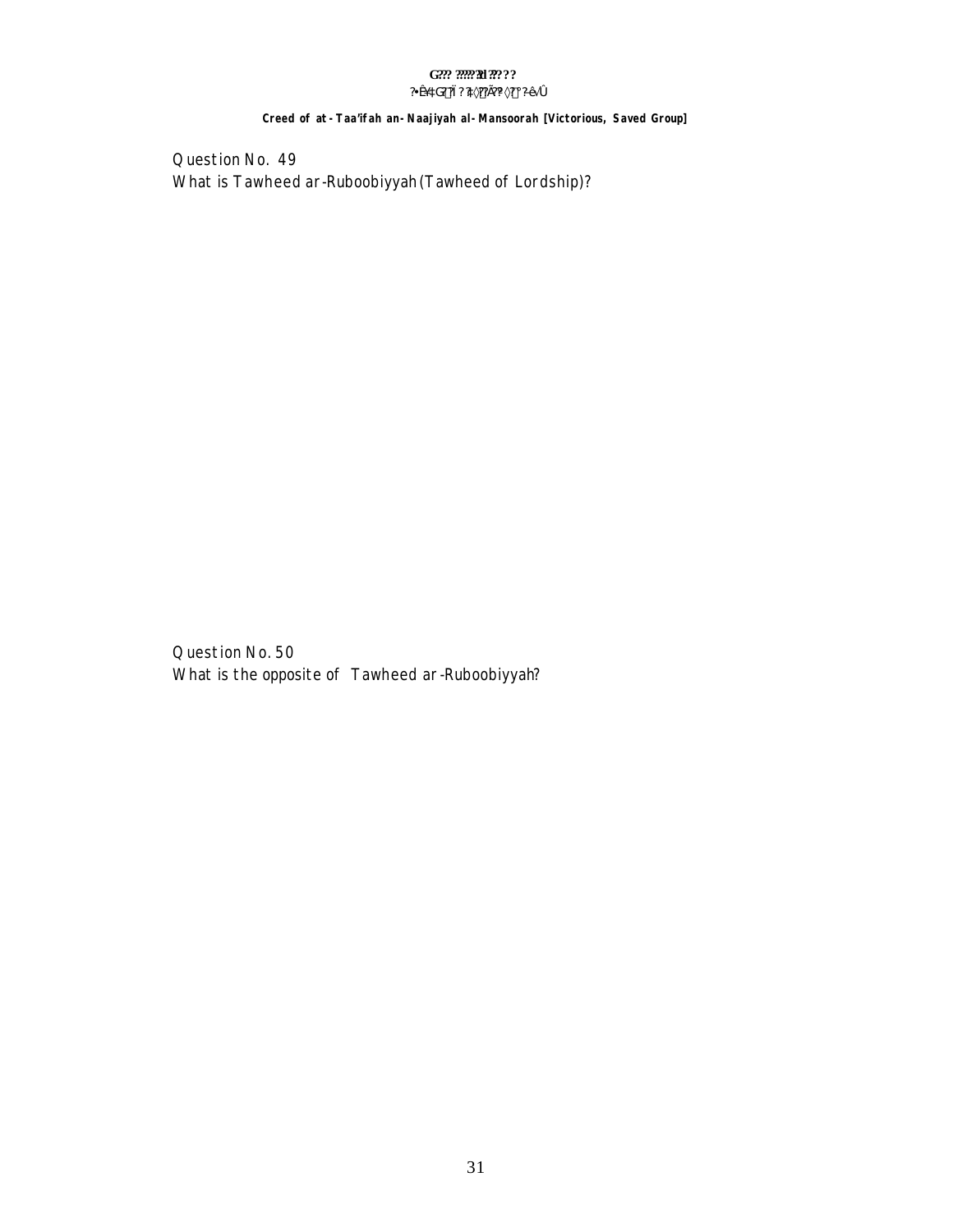#### G??? ????? 30???? ?¥æ´àG? ?ì ? ?à×?? Ì ?¼×? ¡ ?ЕĂ Ó

#### Creed of at - Taa'ifah an - Naajiyah al - Mansoorah [Victorious, Saved Group]

Question No. 51 What is Tawheed al-Asmaa' was-Sifaat (Tawheed of the Names and Characteristics)?

Question No. 52 What is the evidence of al-Asmaa' al-Husnaa (Beautiful Names) in the Qur'an and Sunnah?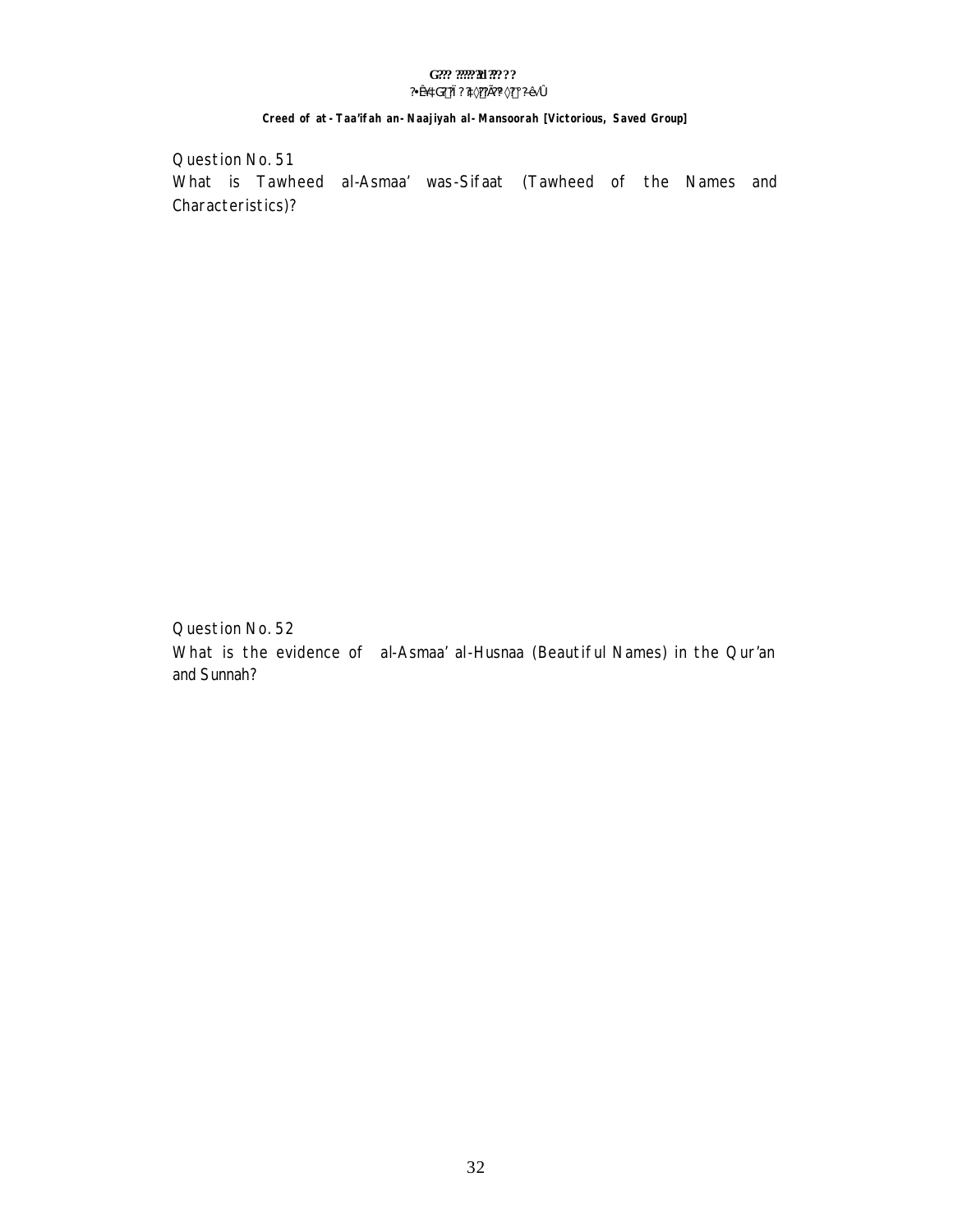#### G??? ????? 30???? ?¥æ´àG? ?ì ? ?à×?? Ì ?¼×? ¡ ?ЕĂ Ó

#### Creed of at - Taa'ifah an - Naajiyah al - Mansoorah [Victorious, Saved Group]

Question No. 53 What is the example of al-Asmaa' al-Husnaa (Beautiful Names) from the Qur'an?

Question No. 54 What is the example of al-Asmaa' al-Husnaa (Beautiful Names) from the Sunnah?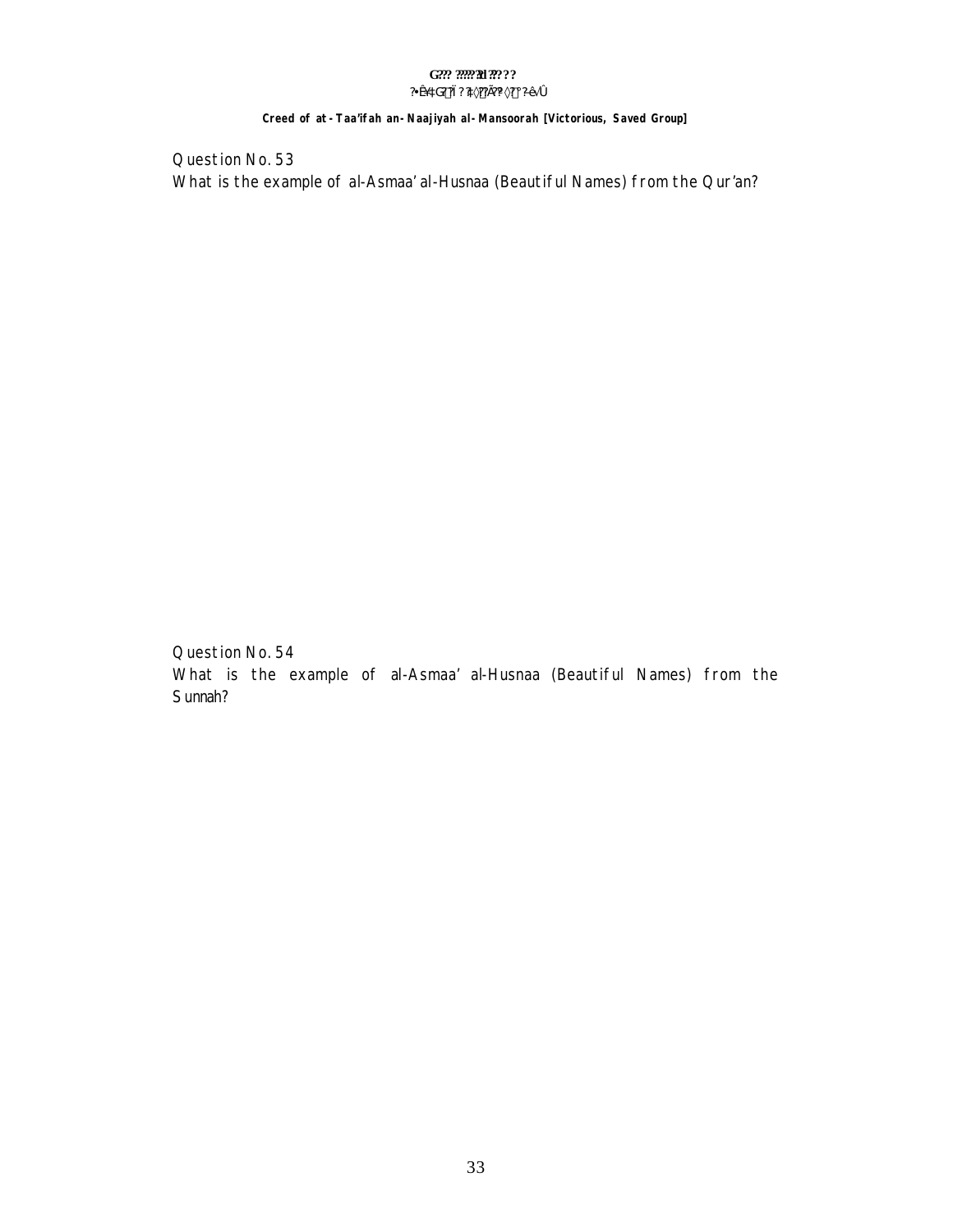#### G??? ????? 30???? ?¥æ´àG? ?ì ? ?à×?? Ì ?¼×? ¡ ?ЕÄ Ó

#### Creed of at - Taa'ifah an - Naajiyah al - Mansoorah [Victorious, Saved Group]

Question No. 55 How many are the types of Dalaalah (Indications) of al-Asmaa' al-Husnaa?

Question No. 56 Give an example of this (each type).

Question No. 57 How many are the divisions of Dalaalah (Indications) of al-Asmaa' al-Husnaa, from the perspective of at-Tadammun (That which is implied)?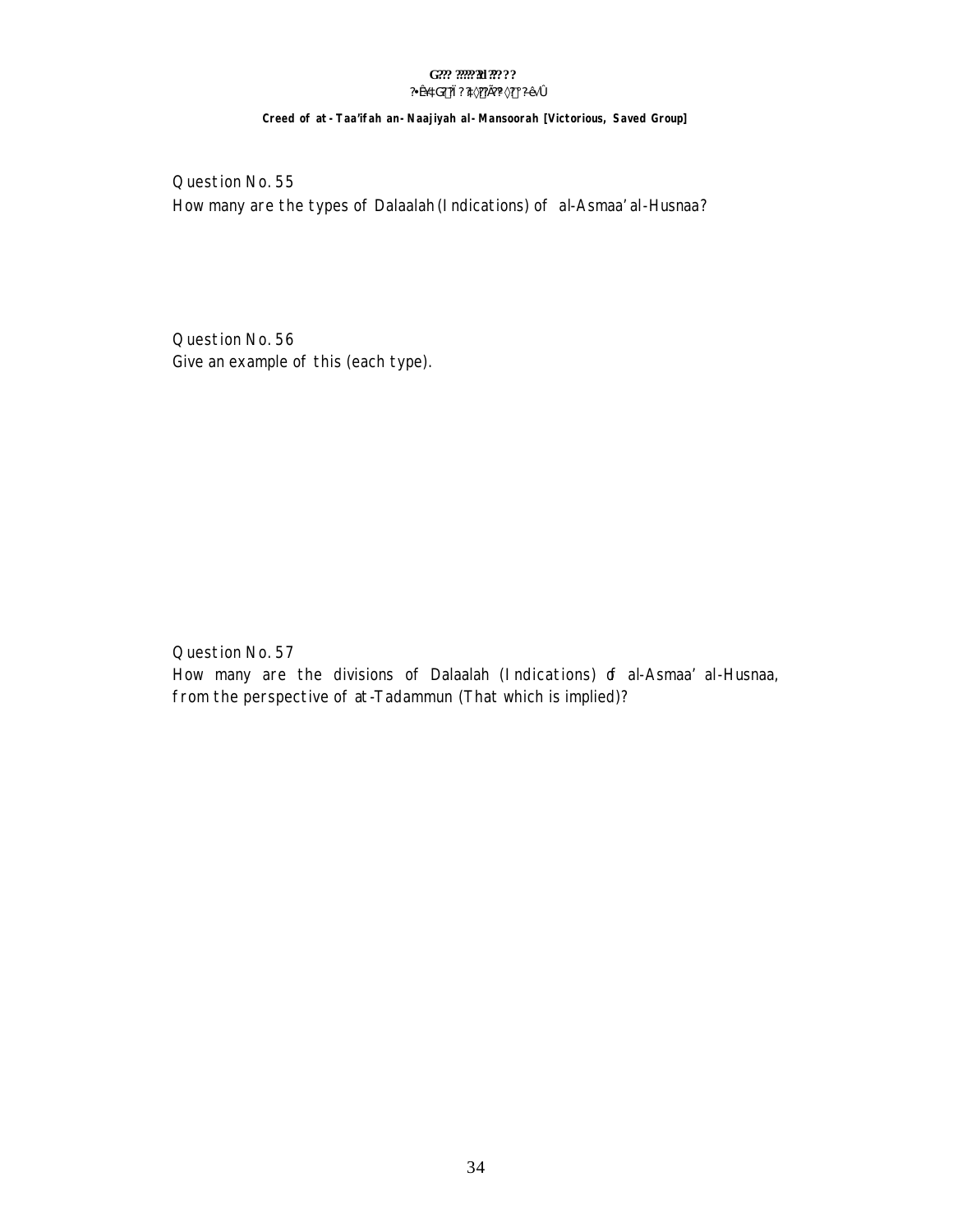#### Creed of at - Taa'ifah an - Naajiyah al - Mansoorah [Victorious, Saved Group]

Question No. 58 How many divisions are al-Asmaa' al-Husnaa divided into from the perspective of their being applied to Allah, the Might, the Majestic?

Question No. 59

It has already been mentioned that the Sifaat (Characteristics) of Allah, the Most High, include those which are **Dhaatiyah** (related to His Divine Being) and those which are Fi'liyah (related to His Actions). Give examples of Sifaat adh-Dhaat (Characteristics of His Divine Being) from the Qur'an.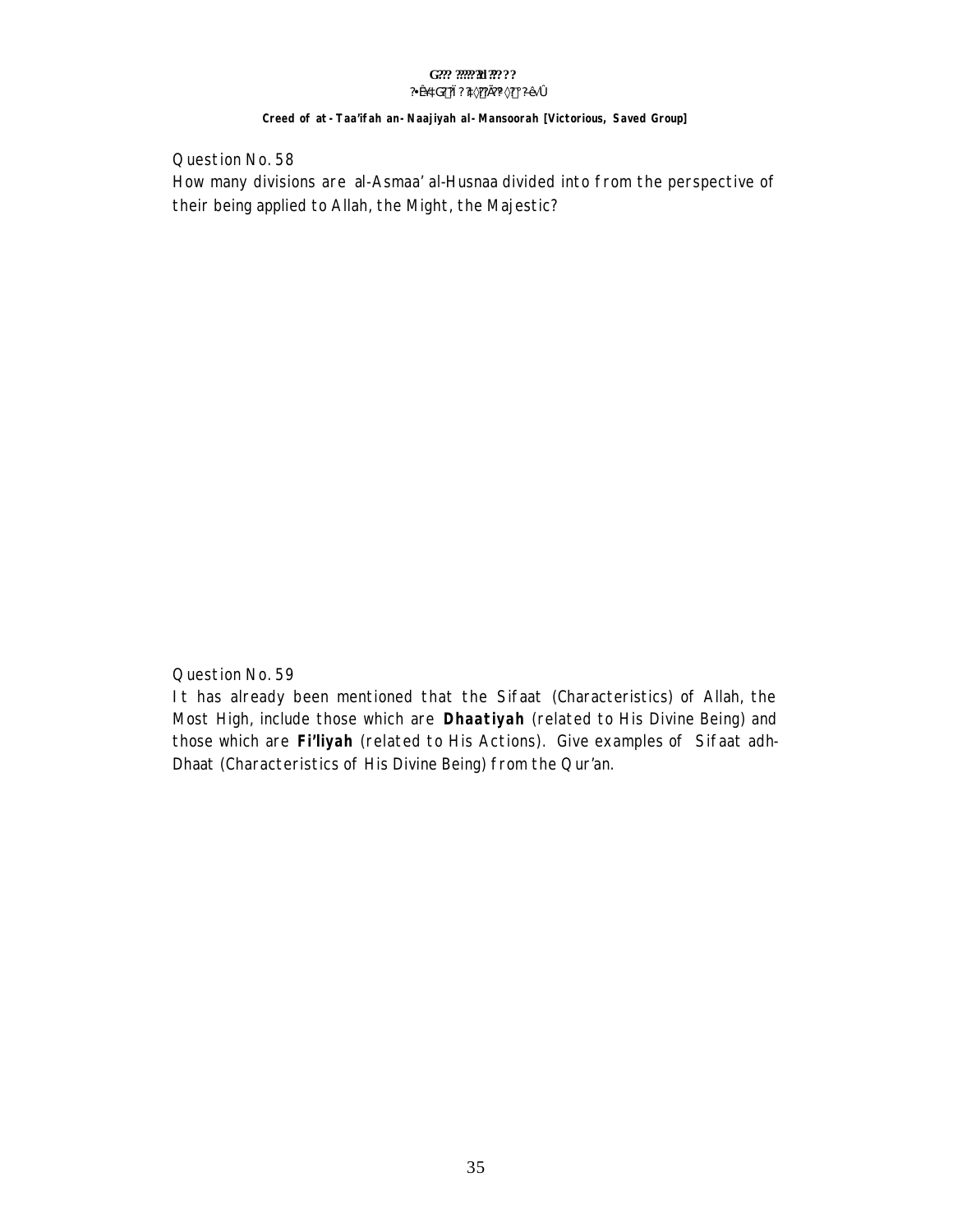#### G??? ????? 30???? ?¥æ´àG? ?ì ? ?à×?? Ì ?¼×? ¡ ?ЕĂ Ó

#### Creed of at - Taa'ifah an - Naajiyah al - Mansoorah [Victorious, Saved Group]

Question No. 60 Give examples of Sifaat adh-Dhaat from the Sunnah.

Question No. 61 Give examples of Sifaat al-Af'aal (Characteristics of His Actions) from the Qur'an.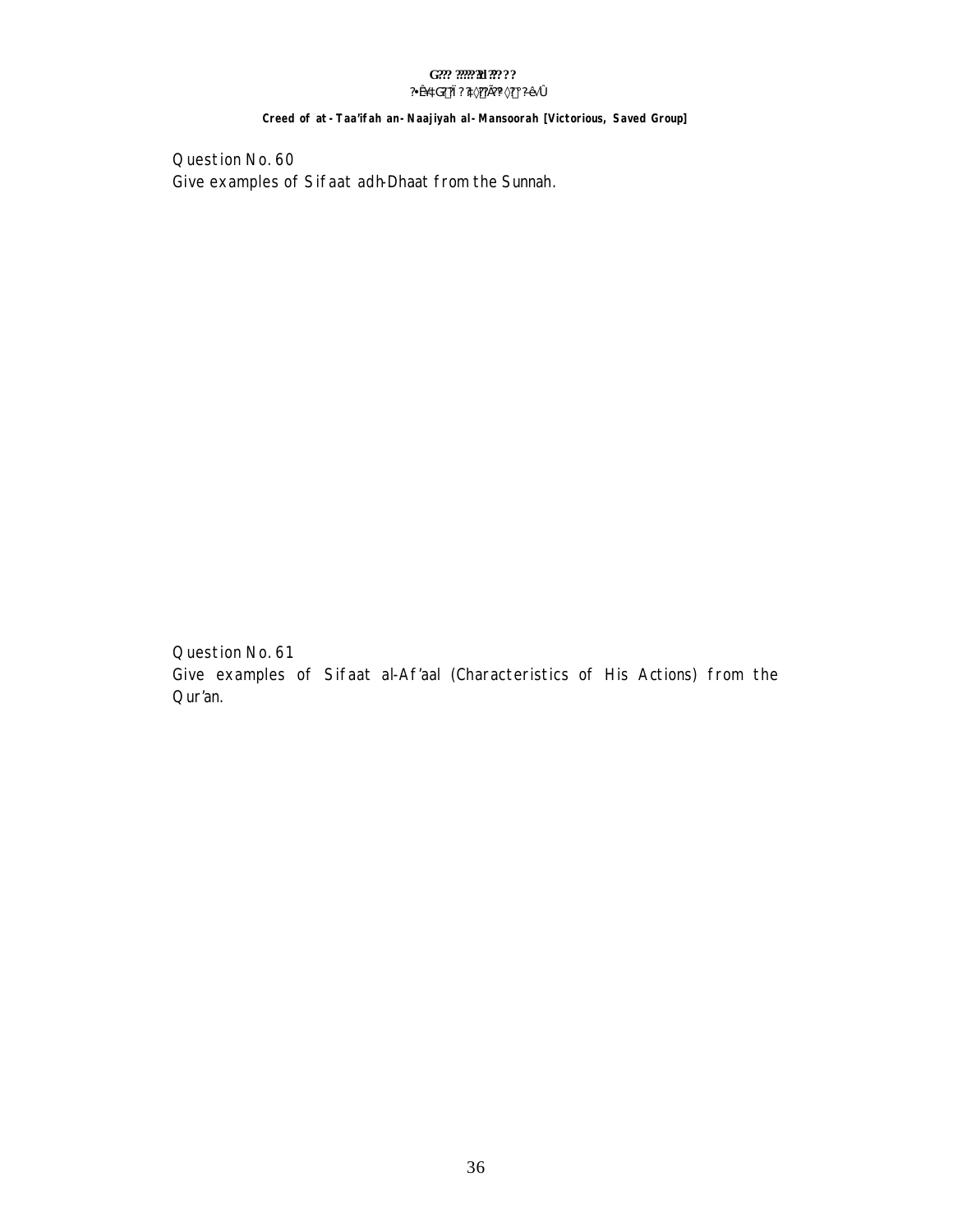### Creed of at -Taa'ifah an-Naajiyah al-Mansoorah [Victorious, Saved Group]

Question No. 62 Give examples of Sifaat al-Af'aal (Characteristics of His Actions) from the Sunnah.

Question No. 63

Are Asmaa' (Names for Allah) derived/extracted from every one of the Sifaat al-Af'aal (Characteristics of His Actions), or are the Asmaa' Allah (Names of Allah) all Tawqeefeeyah (that which requires a proof from the Qur'an and Sunnah).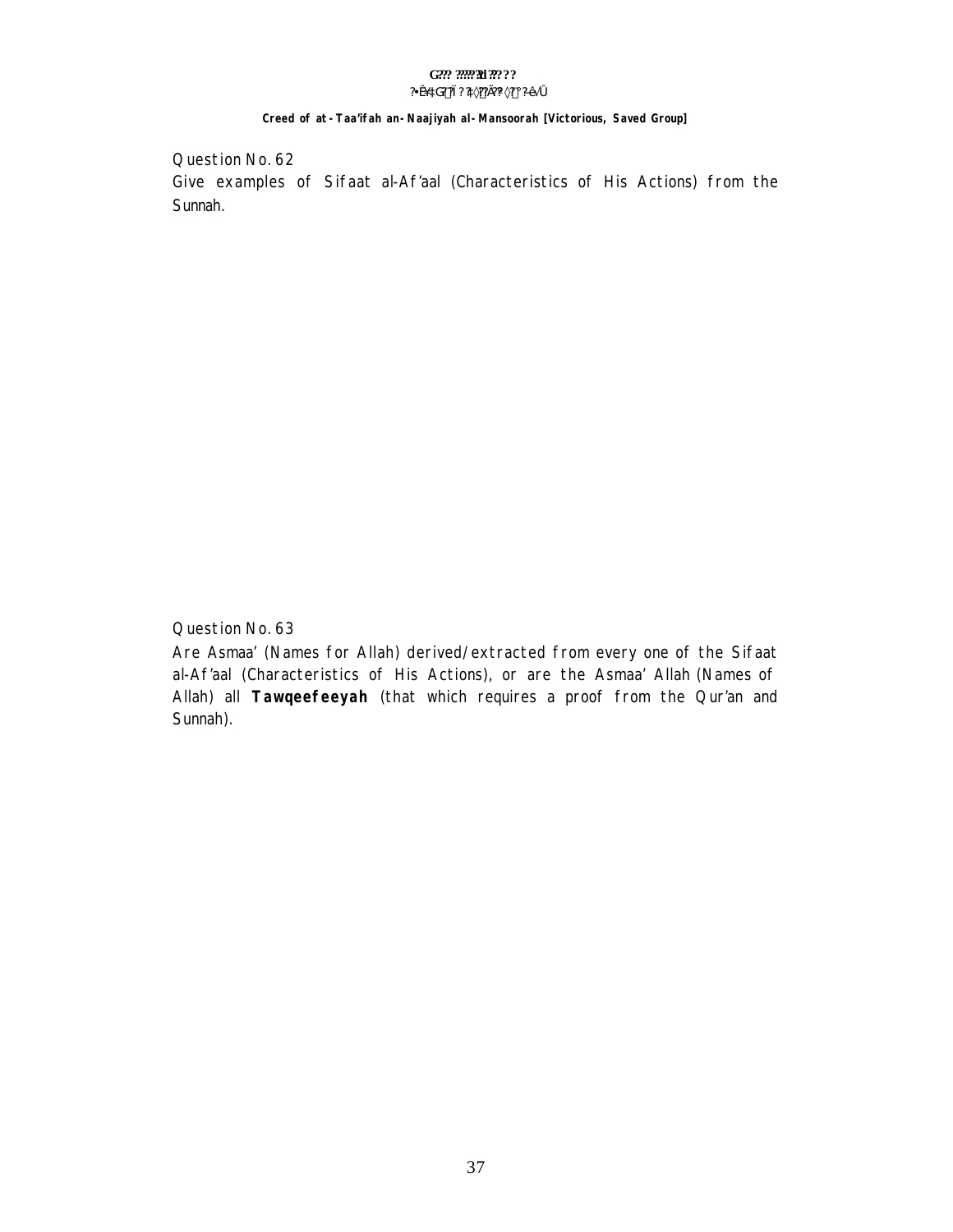# G??? ????? 30????

#### ?¥æ´àG??ì??à×??Ì?%×?;?ЕĂó

### Creed of at -Taa'ifah an-Naajiyah al-Mansoorah [Victorious, Saved Group]

Question No. 64

What is implied by His Name al-A'laa (the Most High) and other names of similar meaning such as Adh-Dhaahir (the High), al-Qaahir (the Irresistible/Supreme) and al-Muta'aalee (the Most High)?

Question No. 65 What is the evidence for (describing Allah with) Fawqiyyah (being High, Above) from the Qur'an?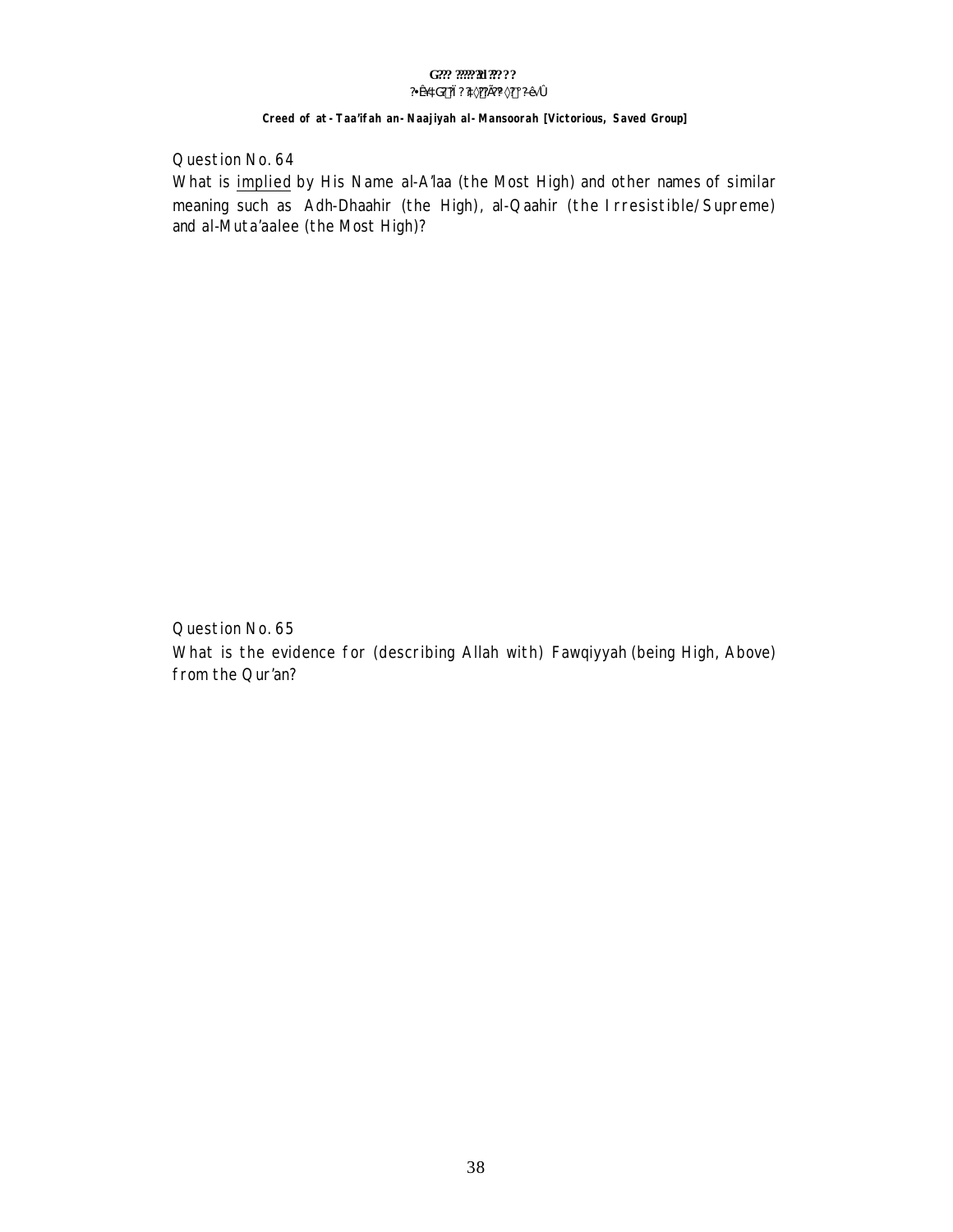#### Creed of at -Taa'ifah an-Naajiyah al-Mansoorah [Victorious, Saved Group]

Question No. 66 What is the evidence for (describing Allah with) Fawqiyyah (being High, Above) from the Sunnah?

Question No. 67 What have the Imaams of this Deen - from among as-Salaf as-Saalih (the Righteous Predecessors) said concerning the issue of al-Istiwaa' (Ascension, Rising above the 'Arsh)?

Question No. 68 What is the evidence for 'Uloo al-Qahr' (His Supremacy over all) from the Book  $(Qur'an)?$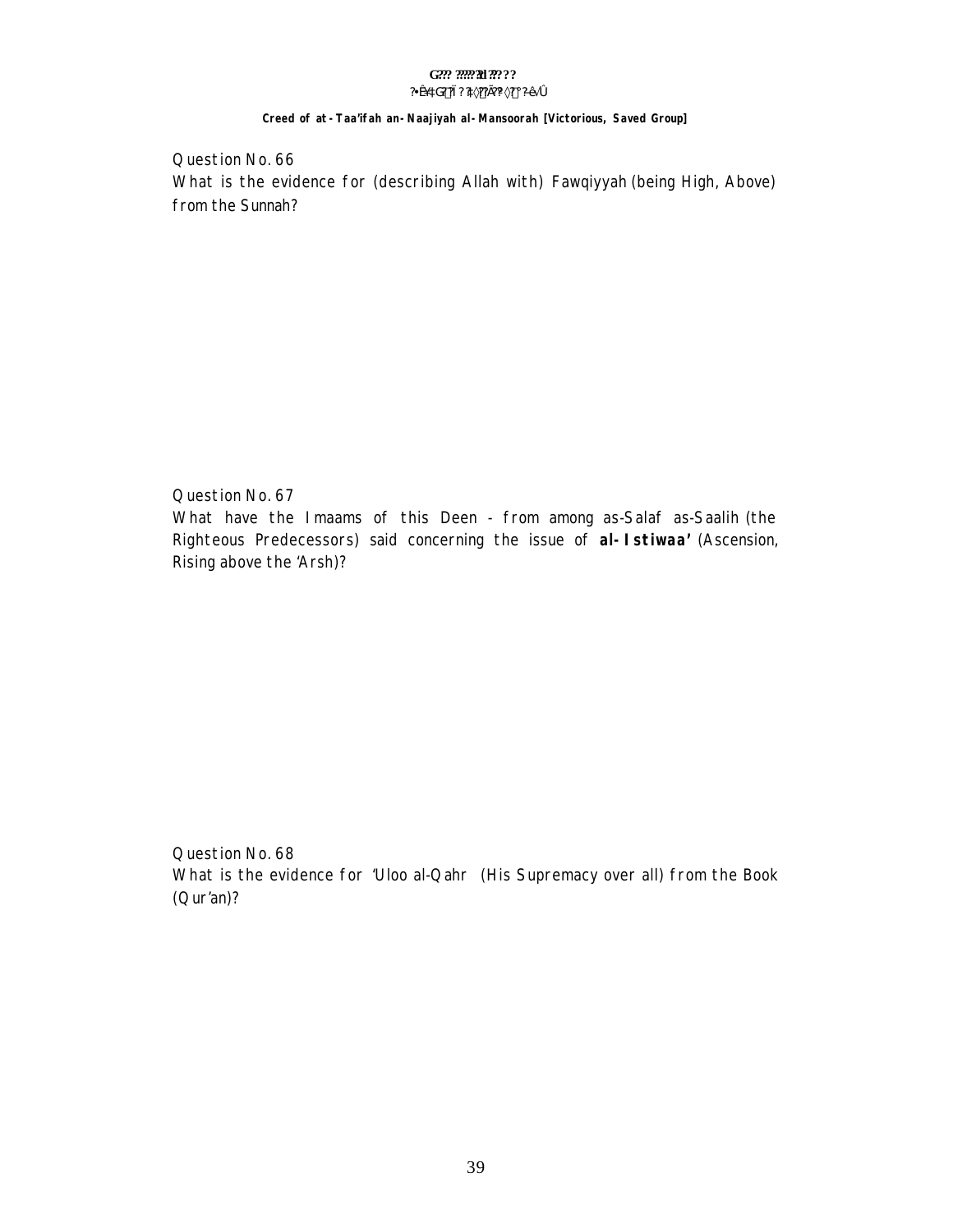#### G??? ????? 30???? ?¥æ´àG? ?ì ? ?à×?? Ì?¼×? ¡ ?Ð∙Ă Ó

# Creed of at -Taa'ifah an-Naajiyah al-Mansoorah [Victorious, Saved Group]

Question No. 69 What is the evidence for 'Uloo al-Qahr (Supremacy) from the Sunnah?

Question No. 70

What is the evidence for 'Uloo ash-Sha'n (Sublimity of His Rank, State or Condition)? And what is it that must be denied/disavowed from [being attributed to] Allah, Azza wa Jalla.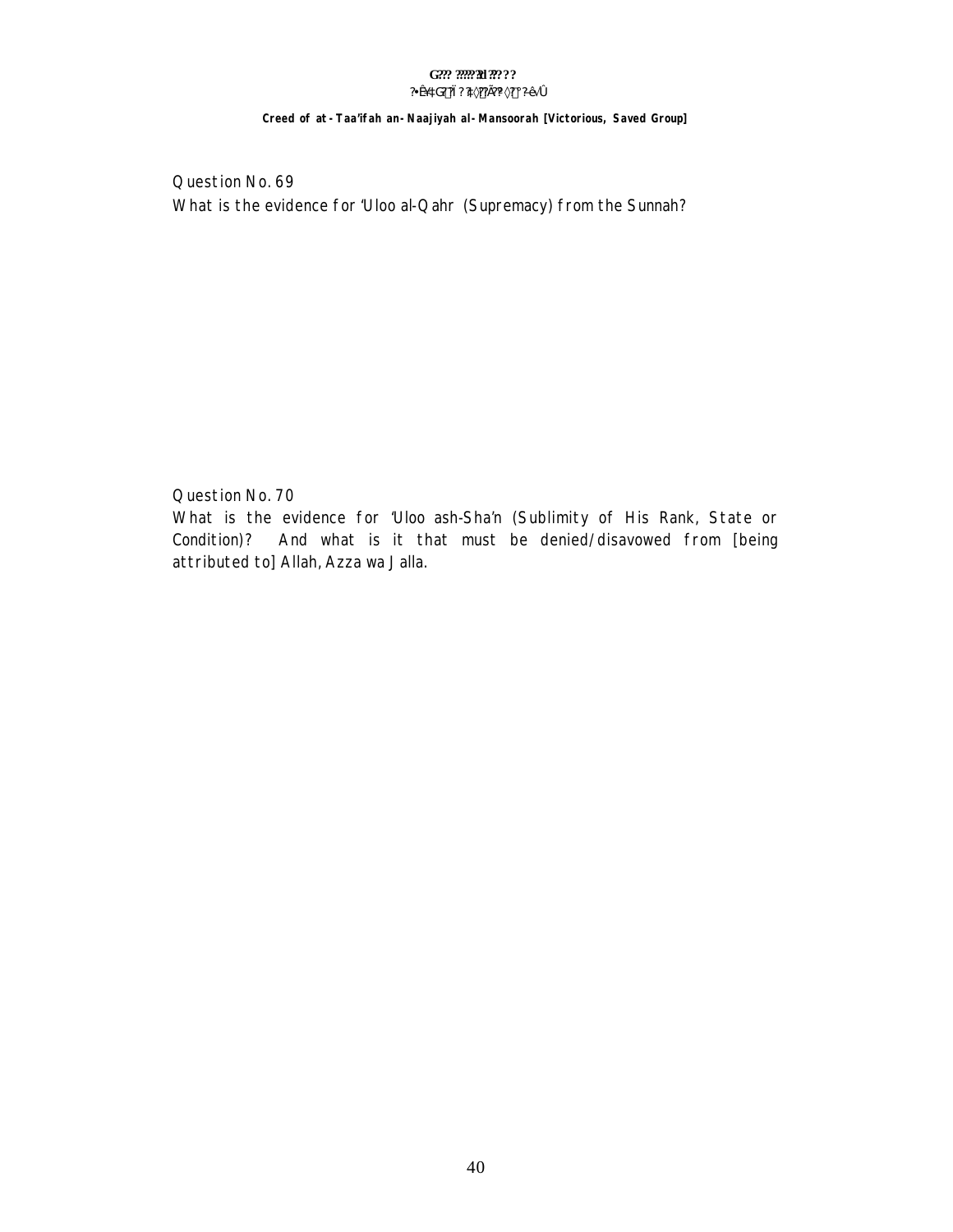# G??? ????? 30????

#### $?4x^3dG?$  ? i ?  $2x^2$ ? i ?  $\frac{3x^2}{2}$  i  $\frac{3x^4}{2}$  i  $\frac{3x^4}{2}$  o

#### Creed of at - Taa'ifah an - Naajiyah al - Mansoorah [Victorious, Saved Group]

Question No. 71

What is the meaning of the Prophet's saying - concerning al-Asmaa' al-Husnaa: "Allah has ninety-nine names [from amongst many] - whoever Ahsaa-haa (enumerates them) will enter paradise"?

Question No. 72 What is the opposite of Tawheed al-Asmaa' was-Sifaat (Tawheed concerning the Names and Characteristics of Allah)?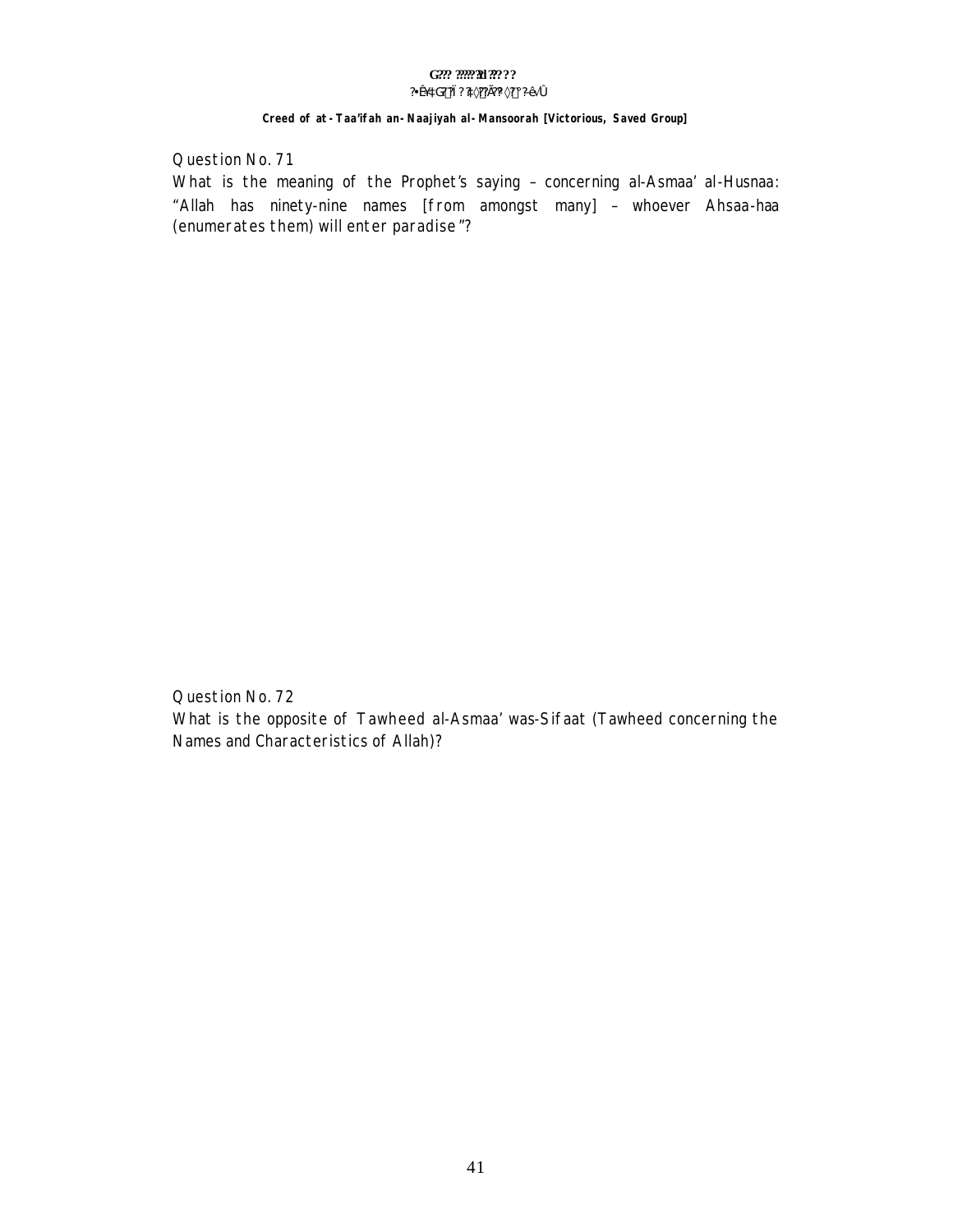### Creed of at -Taa'ifah an-Naajiyah al-Mansoorah [Victorious, Saved Group]

Question No. 73

Are all of the divisions of Tawheed Mutalaazimah (inseparable from one another), such that whatever nullifies one division nullifies them all?

Question No. 74 What is the proof for [the obligation of] having faith in the Malaa'ikah (Angels) from al-Kitaab was-Sunnah?

Question No. 75 What is the meaning of al-Emaan bi-I-Malaa'ikah (Faith in the Angels)?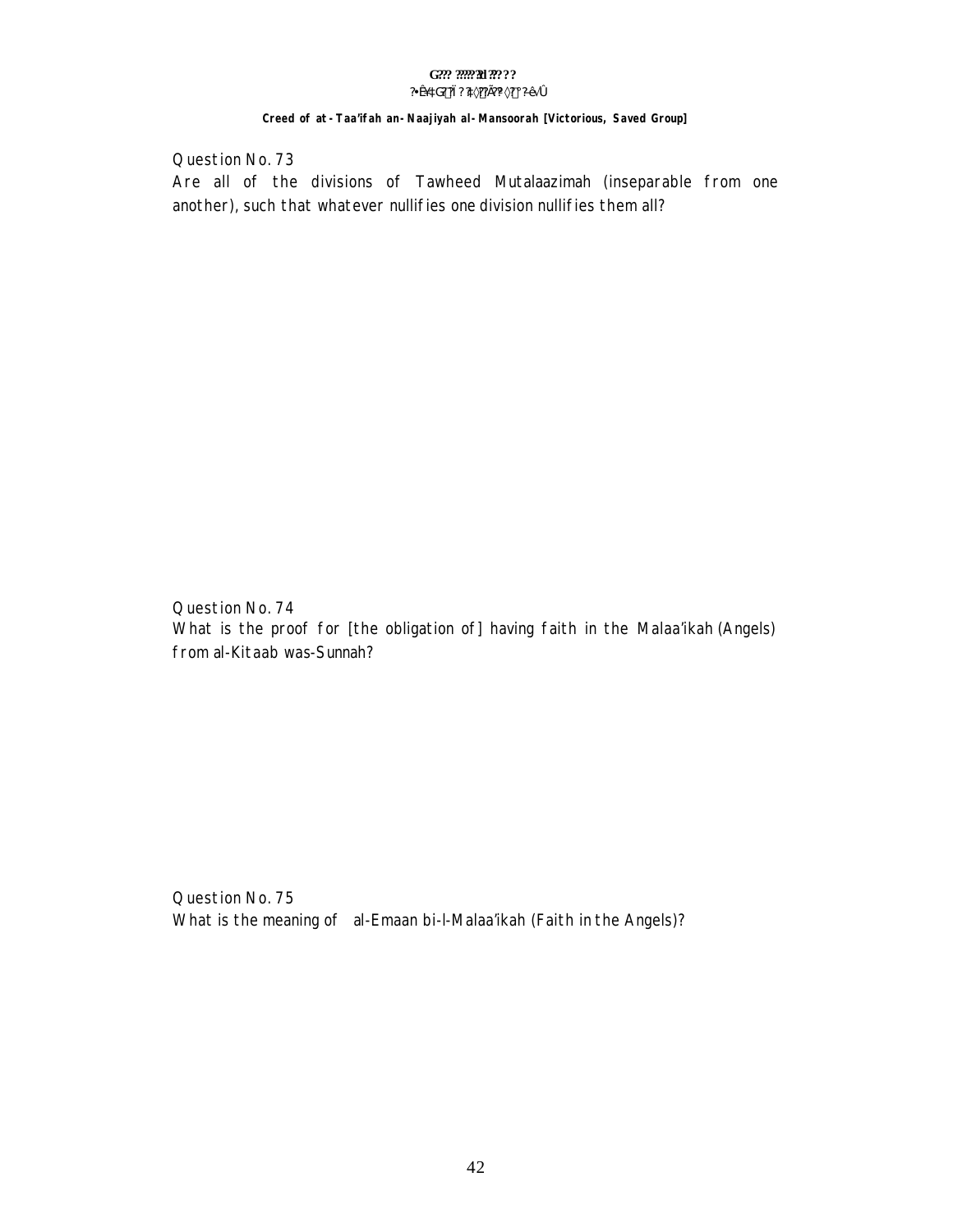#### G??? ????? 30???? ?¥æ´àG? ?ì ? ?à×?? Ì?¼×? ¡ ?Ð∙Ă Ó

#### Creed of at - Taa'ifah an - Naajiyah al - Mansoorah [Victorious, Saved Group]

Question No. 76

Mention some of the various types of Angels - in consideration of what Allah has prepared them to do, and what He has assigned them with.

Question No. 77 What is the proof for [the obligation of] having faith in al-Kutub (Revealed Scriptures)?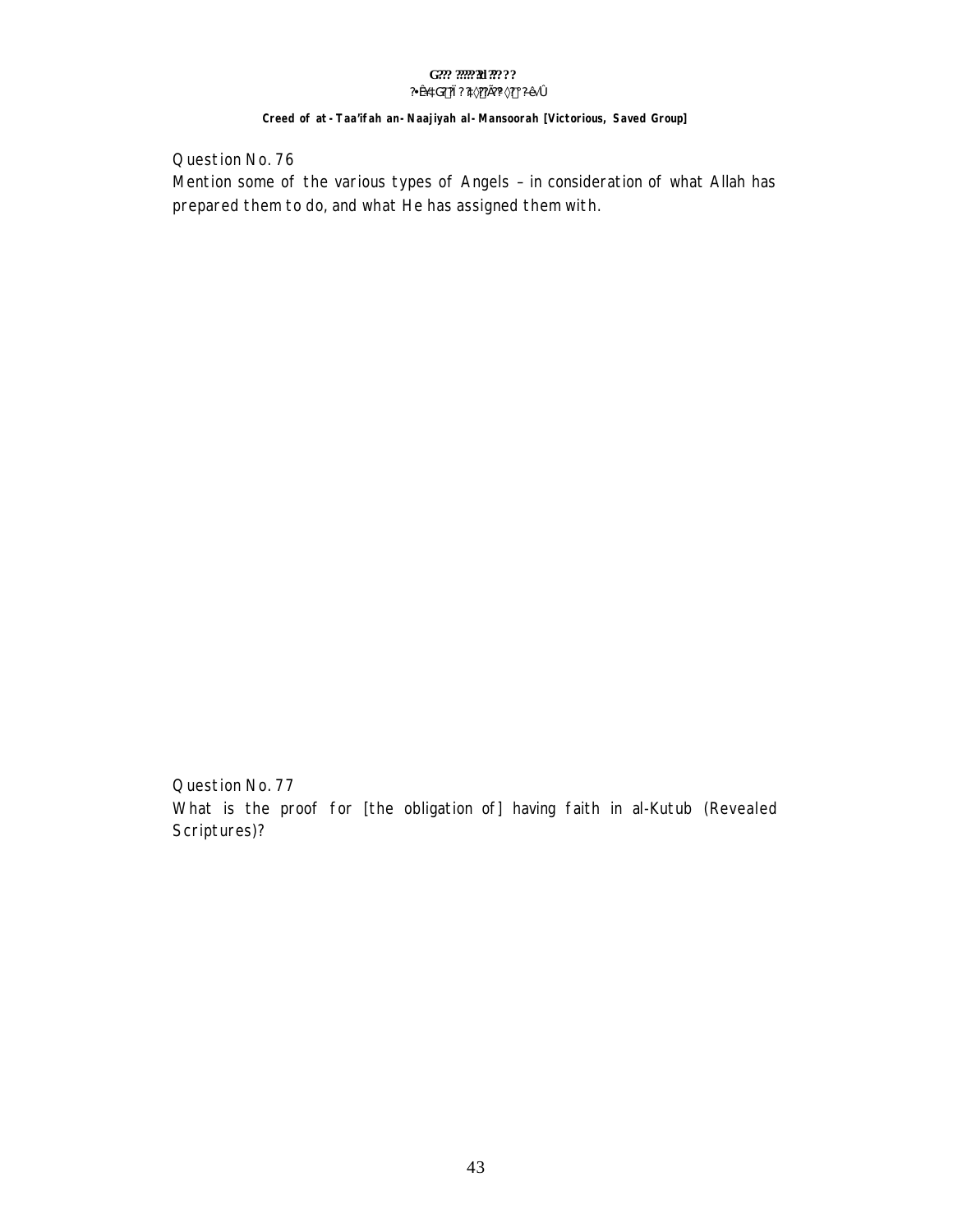#### G??? ??????!! ????? ?¥æ´àG? ?ì ? ?à×?? Ì ?¼×? ¡ ?ЕĂ Ó

#### Creed of at - Taa'ifah an - Naajiyah al - Mansoorah [Victorious, Saved Group]

Question No. 78 Have all of the Revealed Scriptures been named in the Qur'an?

Question No. 79 What is the meaning of al-Emaan bi-Kutubi Allah (Faith in Allah's Revealed Scriptures)?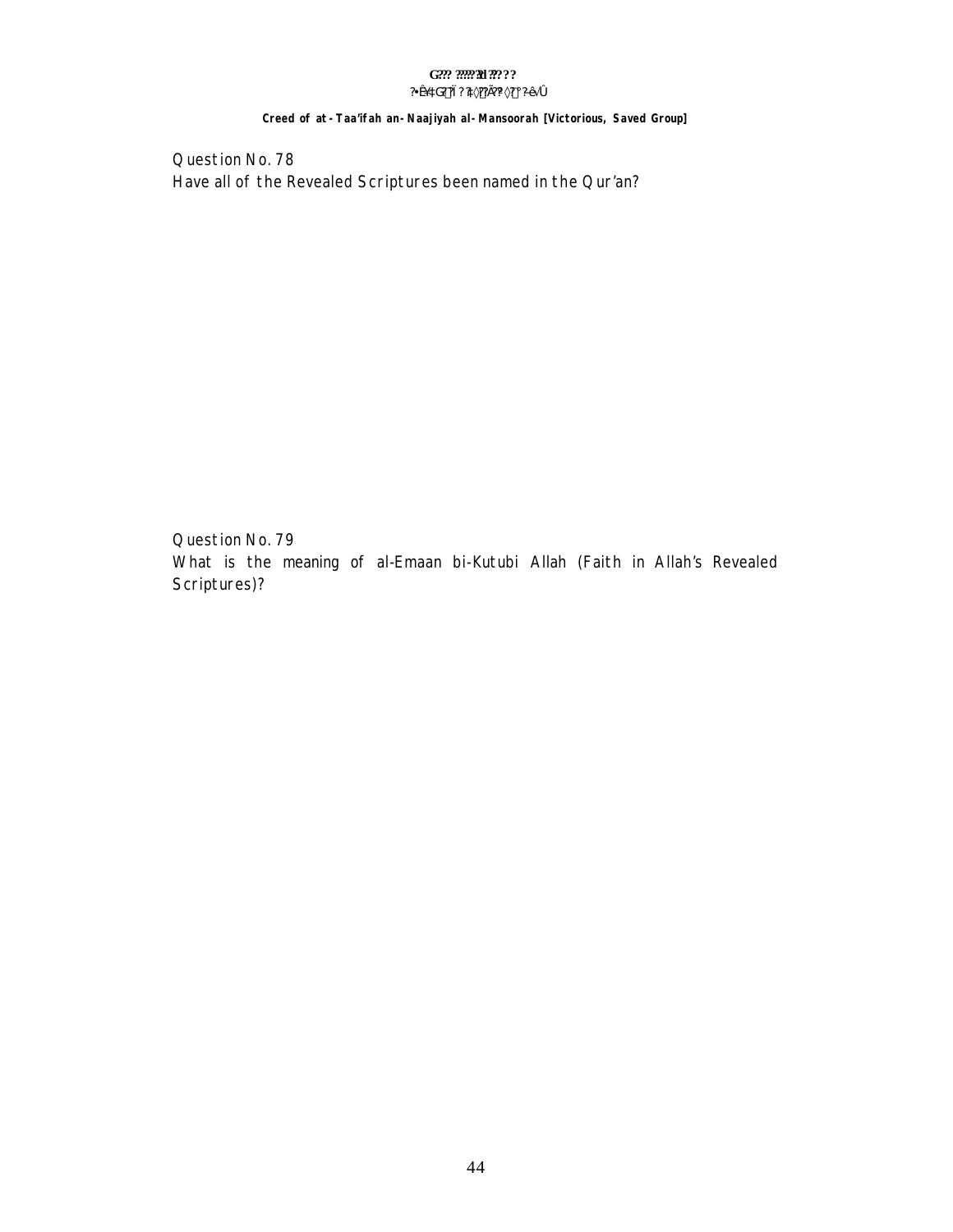### Creed of at -Taa'ifah an-Naajiyah al-Mansoorah [Victorious, Saved Group]

Question No. 80 What is the Manzilatu-I-Qur'an (status/rank of the Qur'an) in relation to the earlier scriptures?

Question No. 81 What is it that the whole of the Muslim Ummah (community) must adhere to concerning Haqqu-I-Qur'an (the rights of the Qur'an - over the believers)?

Question No. 82 What is meant by 'adhering to the Book and fulfilling its rights'?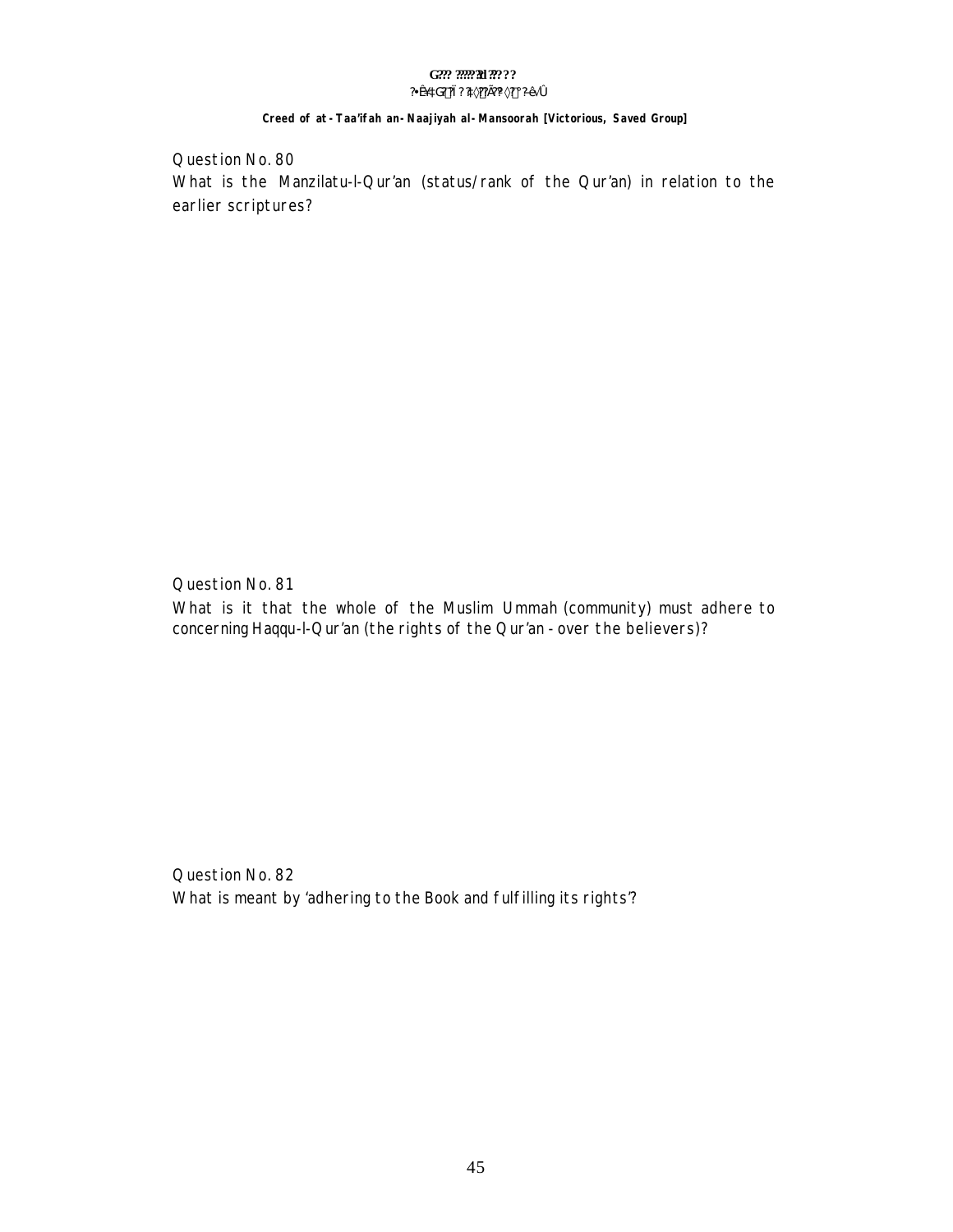#### G??? ????? 30???? ?¥æ´àG? ?ì ? ?à×?? Ì?¼×? ¡ ?Ð∙Ă Ó

#### Creed of at - Taa'ifah an - Naajiyah al - Mansoorah [Victorious, Saved Group]

Question No. 83

What is the Hukm (Ruling) concerning one who holds the opinion of Khalq al-Our'an (i.e. that the Qur'an is created)?

Question No. 84 Is the Sifatu-I-Kalaam (Characteristic of Speech) Dhaatiyah (related to Allah's Divine Being) or Fi'liyyah (related to His Actions)?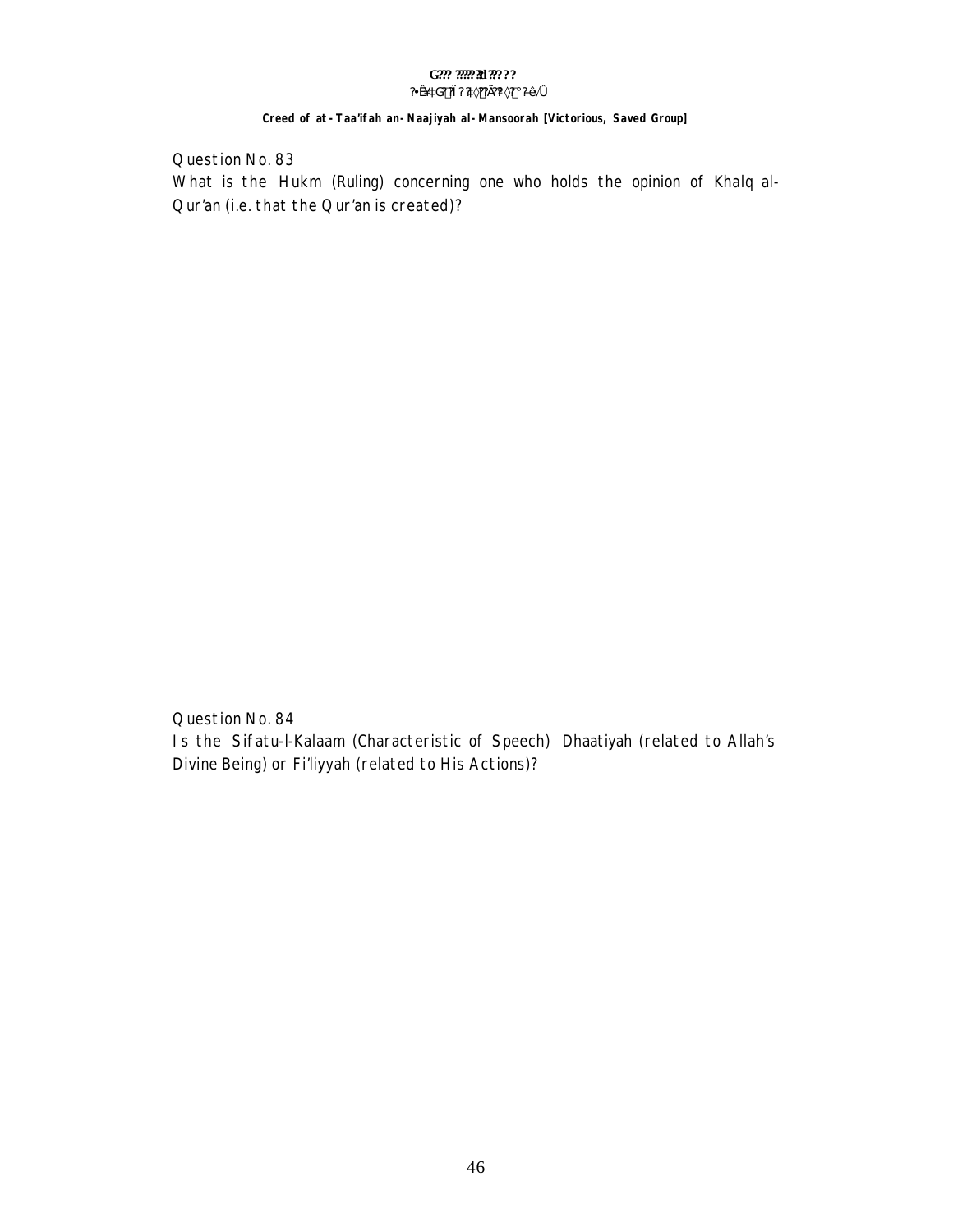#### G??? ????? 30???? ?¥æ´àG? ?ì ? ?à×?? Ì ?¼×? ¡ ?ЕÄ Ó

#### Creed of at - Taa'ifah an - Naajiyah al - Mansoorah [Victorious, Saved Group]

Question No. 85 Who are (the people known as) al-Waaqifah (i.e. those who stand back, without taking a position), and what is the Hukm (Ruling) concerning them?

Question No. 86

What is the Hukm (Ruling) concerning one who says: 'my expression [when reciting] the Qur'an is created?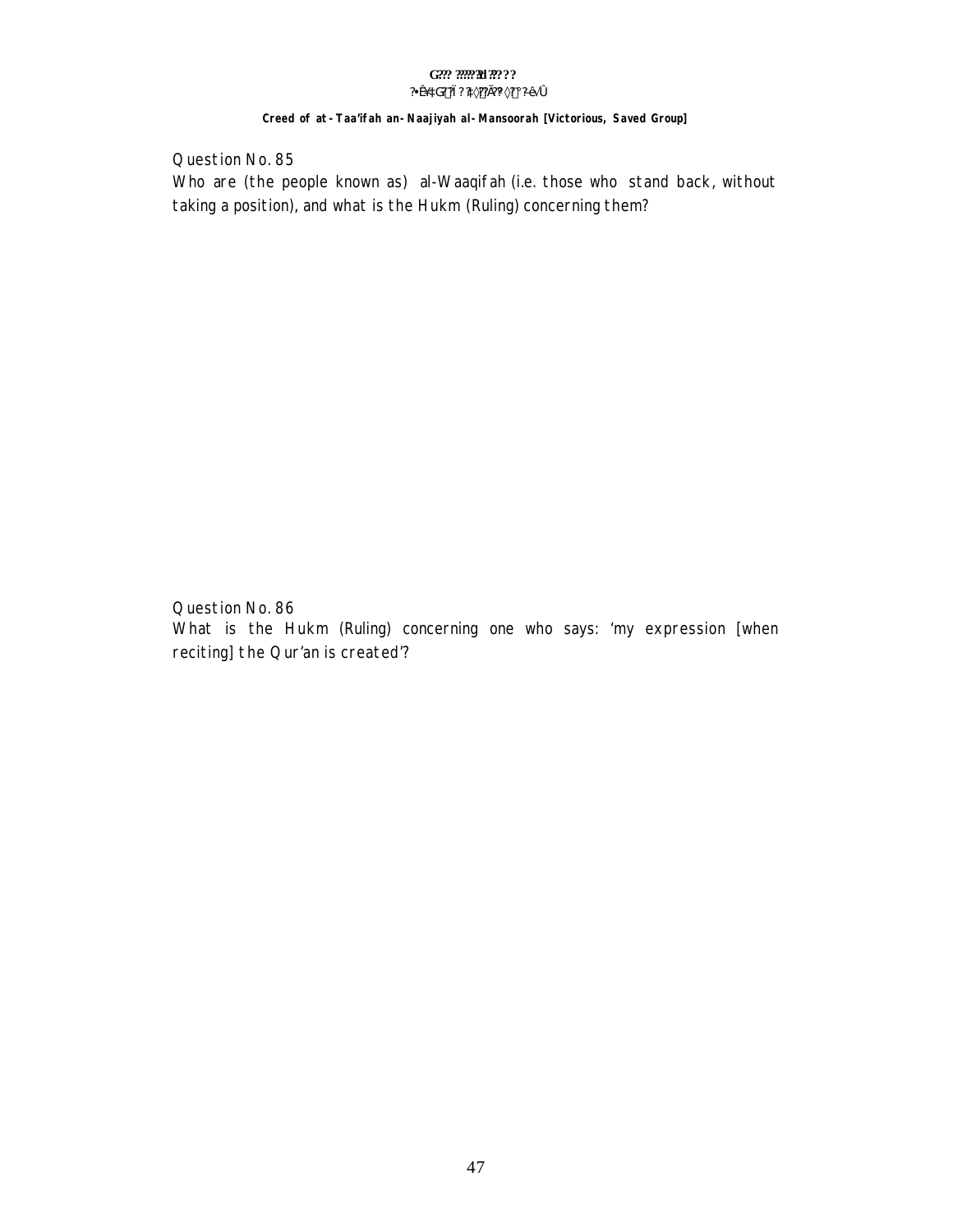#### G??? ????? 30???? ?¥æ´àG? ?ì ? ?à×?? Ì ?¼×? ¡ ?ЕĂ Ó

#### Creed of at - Taa'ifah an - Naajiyah al - Mansoorah [Victorious, Saved Group]

Question No. 87 What is the proof for [the obligation of] having faith in ar-Rusul (the Messengers of Allah)?

Question No. 88 What is the meaning of al-Emaan bi-r-Rusul (Faith in Allah's Messengers)?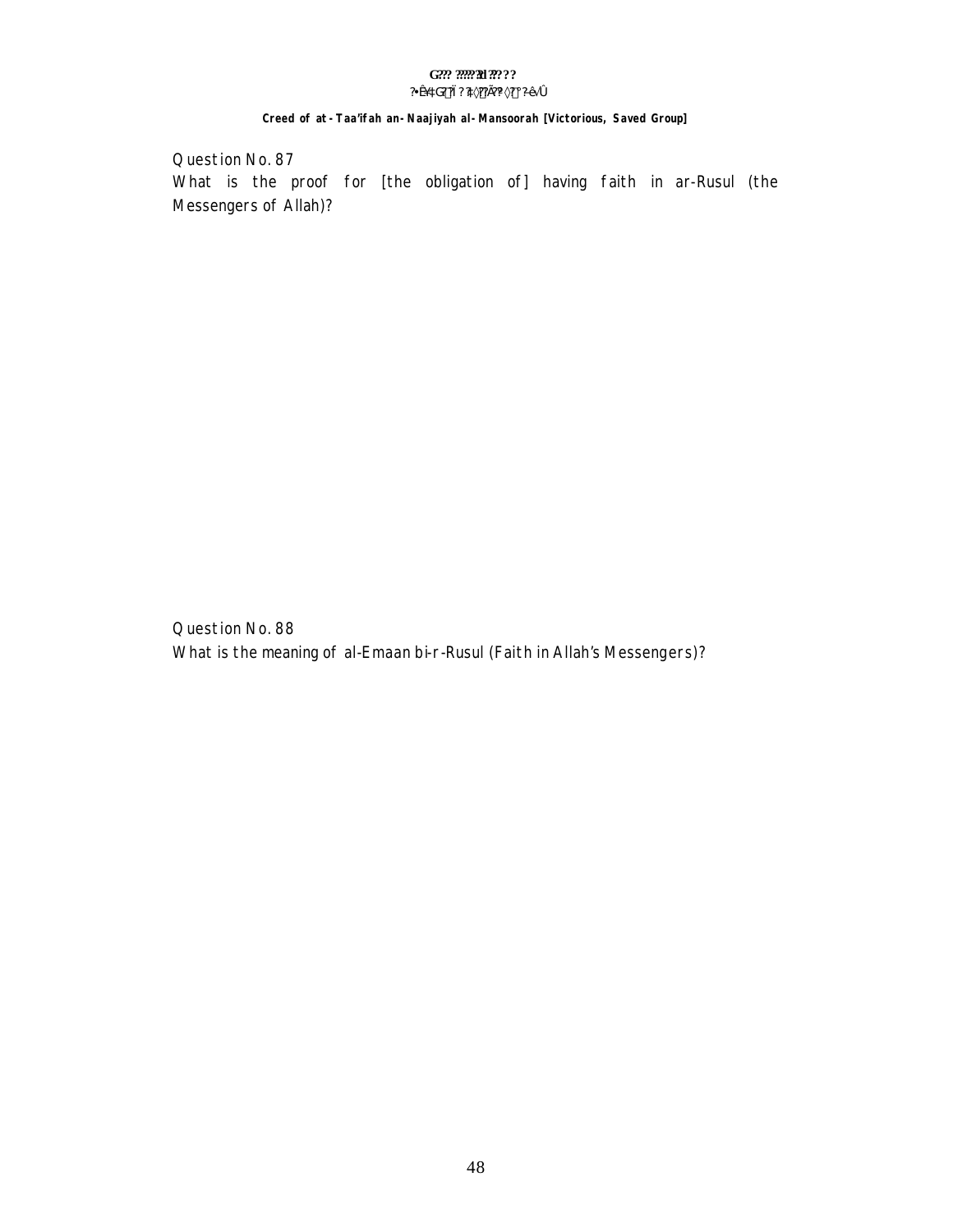#### G??? ????? 30????  $?4x^3dG?$  ? i ?  $2x^2$ ? i ?  $\frac{3x^2}{2}$  i  $\frac{3x^4}{2}$  i  $\frac{3x^4}{2}$  o

#### Creed of at - Taa'ifah an - Naajiyah al - Mansoorah [Victorious, Saved Group]

Question No. 89 Did the Da'wah (Call) of the Messengers agree with one another concerning what they have ordered and prohibited?

Question No. 90

What is the proof that the Da'wah of the Messengers was in agreement (Ittifaaq) concerning Aslu-I-I baadah (the Foundation of Worship, being for Allah alone) which has been mentioned above?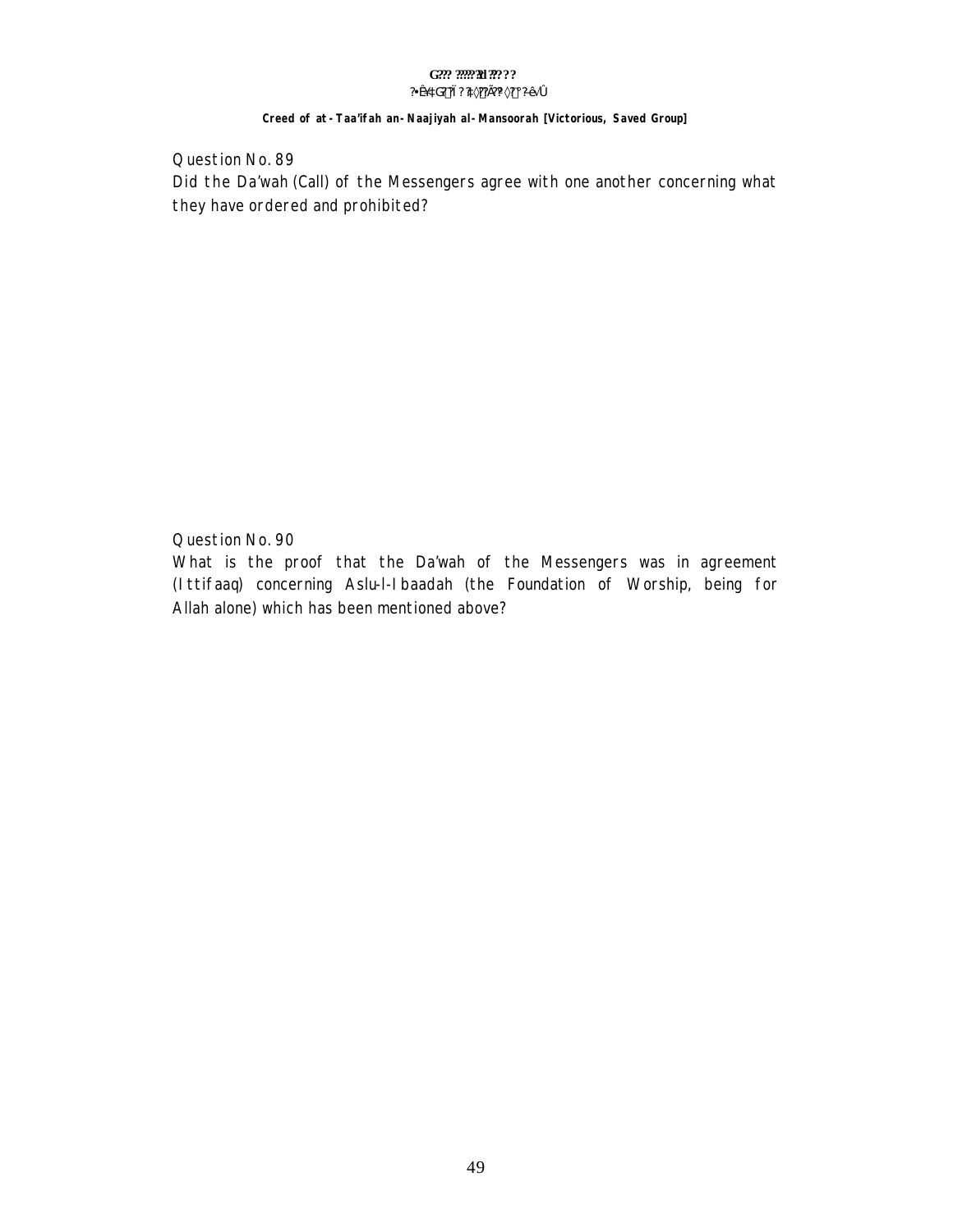#### Creed of at -Taa'ifah an-Naajiyah al-Mansoorah [Victorious, Saved Group]

Question No. 91

What is the evidence that there is Ikhtilaaf (differences) between their Sharee'ah laws in its Furoo' (branches/secondary matters) of al-Halaal (the Lawful) and al-Haraam (the Unlawful)?

Question No. 92 Has Allah mentioned the stories of all the Messengers in the Qur'an?

Question No. 93 How many of the Messengers have been named in the Qur'an?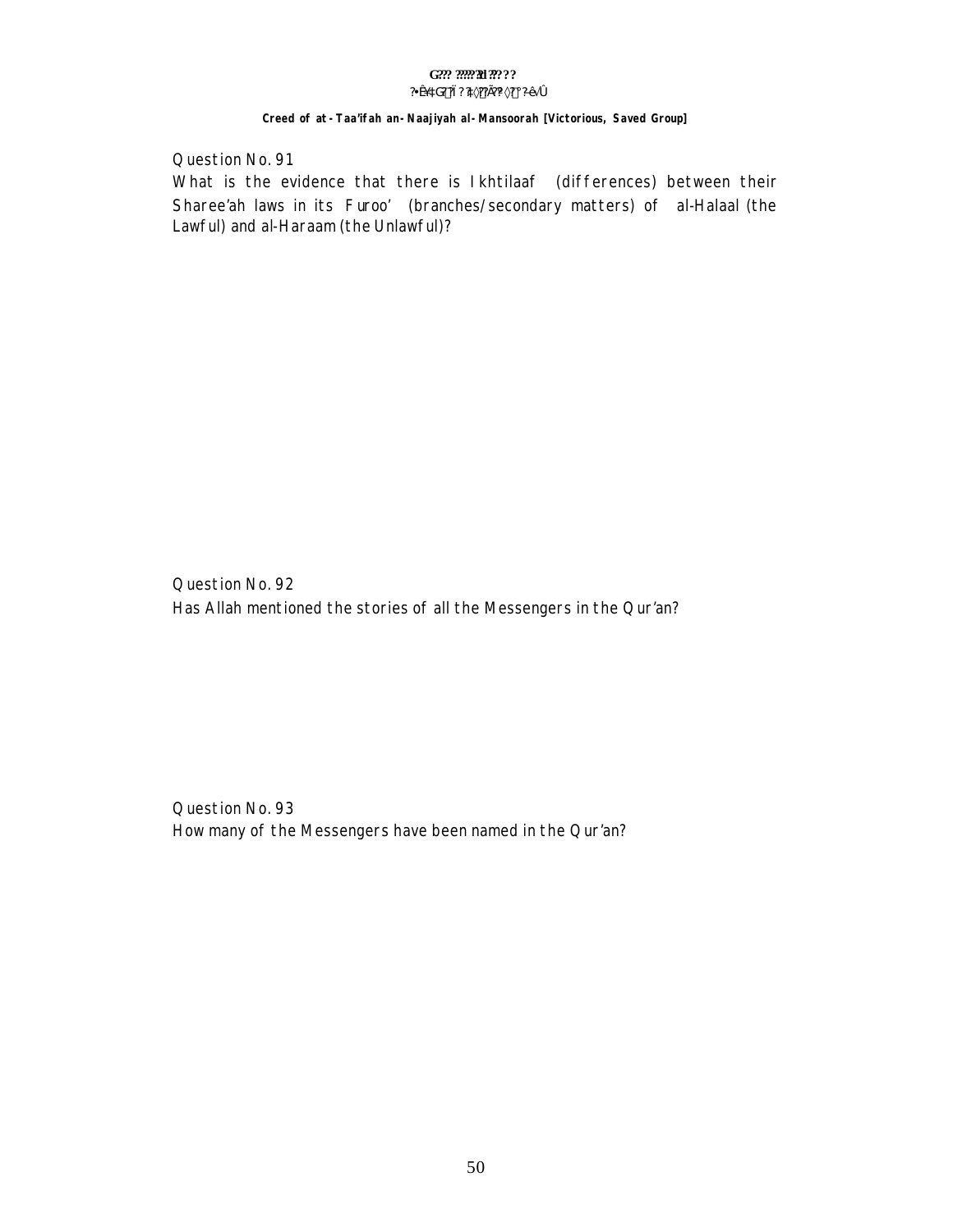### Creed of at -Taa'ifah an-Naajiyah al-Mansoorah [Victorious, Saved Group]

Question No. 94 Who are the Uloo al-'Azm (those possessing strong resolution) from amongst the Messengers?

Question No. 95 Who was the first Messenger?

Question No. 96 When did the Ikhtilaaf (differing and deviation from the Divine Law) take place?

Question No. 97 Who is the Khaatim an-Nabiyeen (Seal of the Prophets)?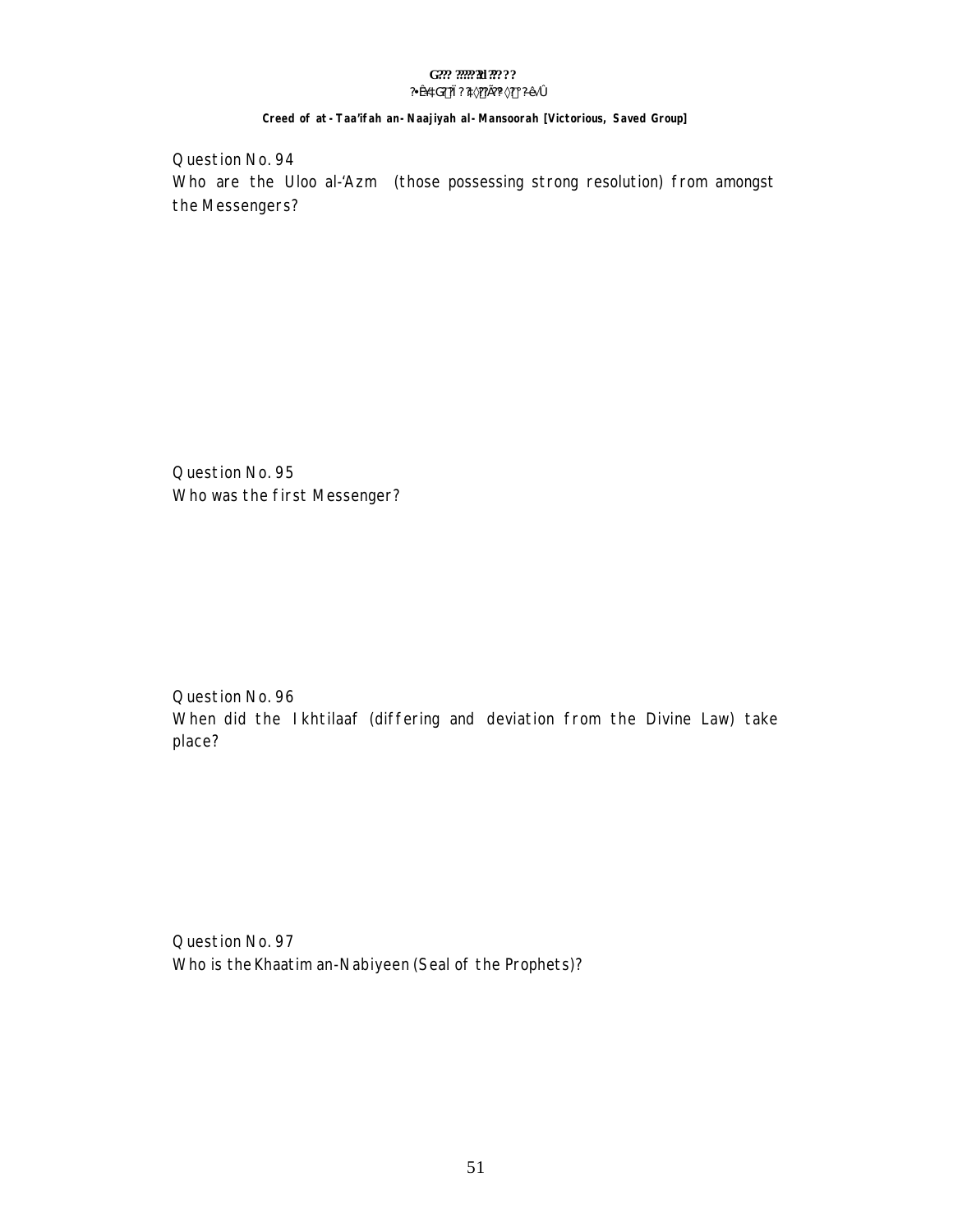#### G??? ??????!! ????? ?¥æ´àG? ?ì ? ?à×?? Ì ?¼×? ¡ ?ЕĂ Ó

Creed of at - Taa'ifah an - Naajiyah al - Mansoorah [Victorious, Saved Group]

Question No. 98 What is the proof of this?

Question No. 99 What has our Prophet Muhammad been distinguished with to the exclusion of the other Prophets?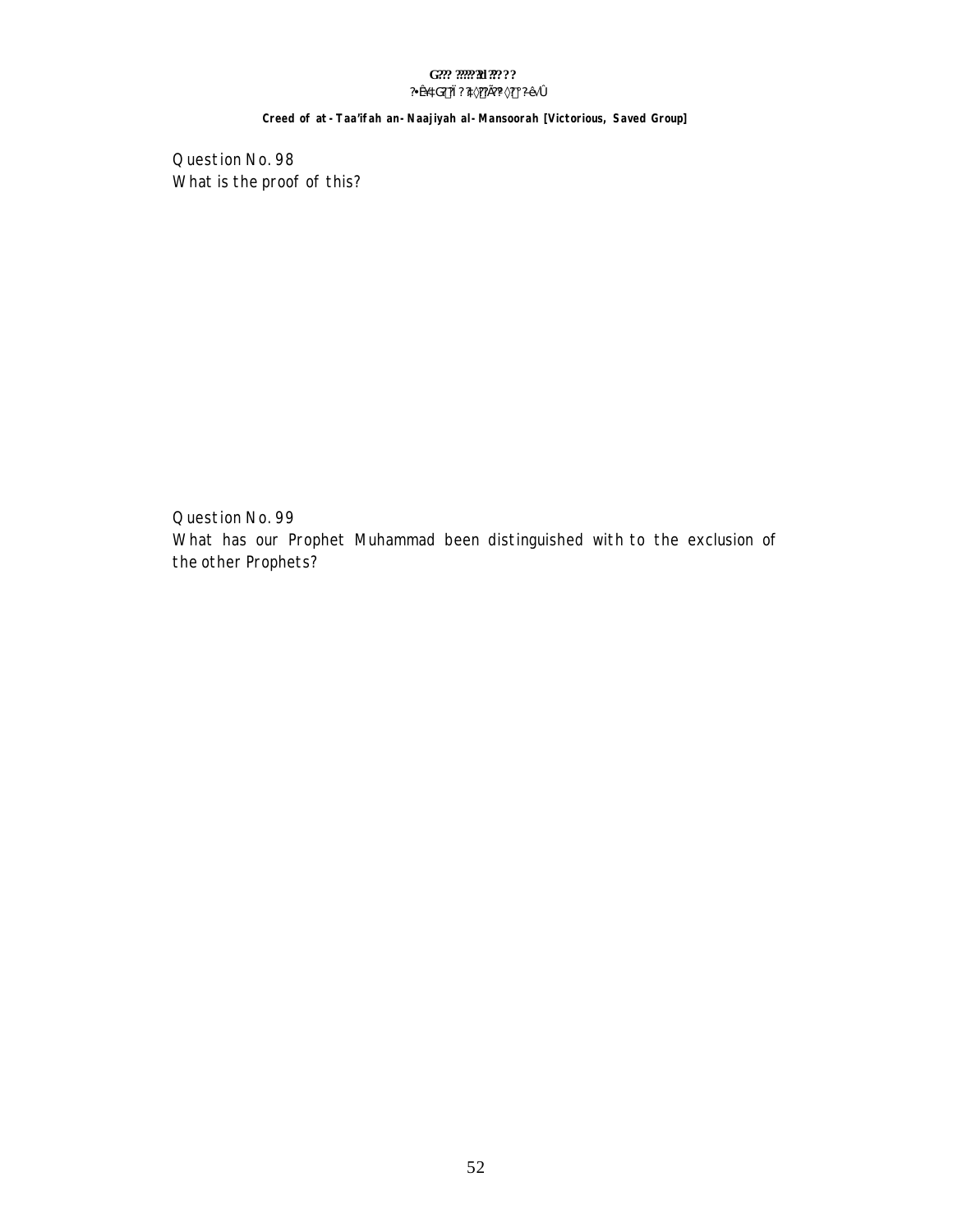#### G??? ????? 30???? ?¥æ´àG? ?ì ? ?à×?? Ì ?¼×? ¡ ?ЕĂ Ó

#### Creed of at - Taa'ifah an - Naajiyah al - Mansoorah [Victorious, Saved Group]

Question No. 100 What are the Mu'jizaat (Miracles) of the Prophets?

Question No. 101 What is the proof of I'jaaz al-Qur'an (the Miraculous Nature of the Qur'an)?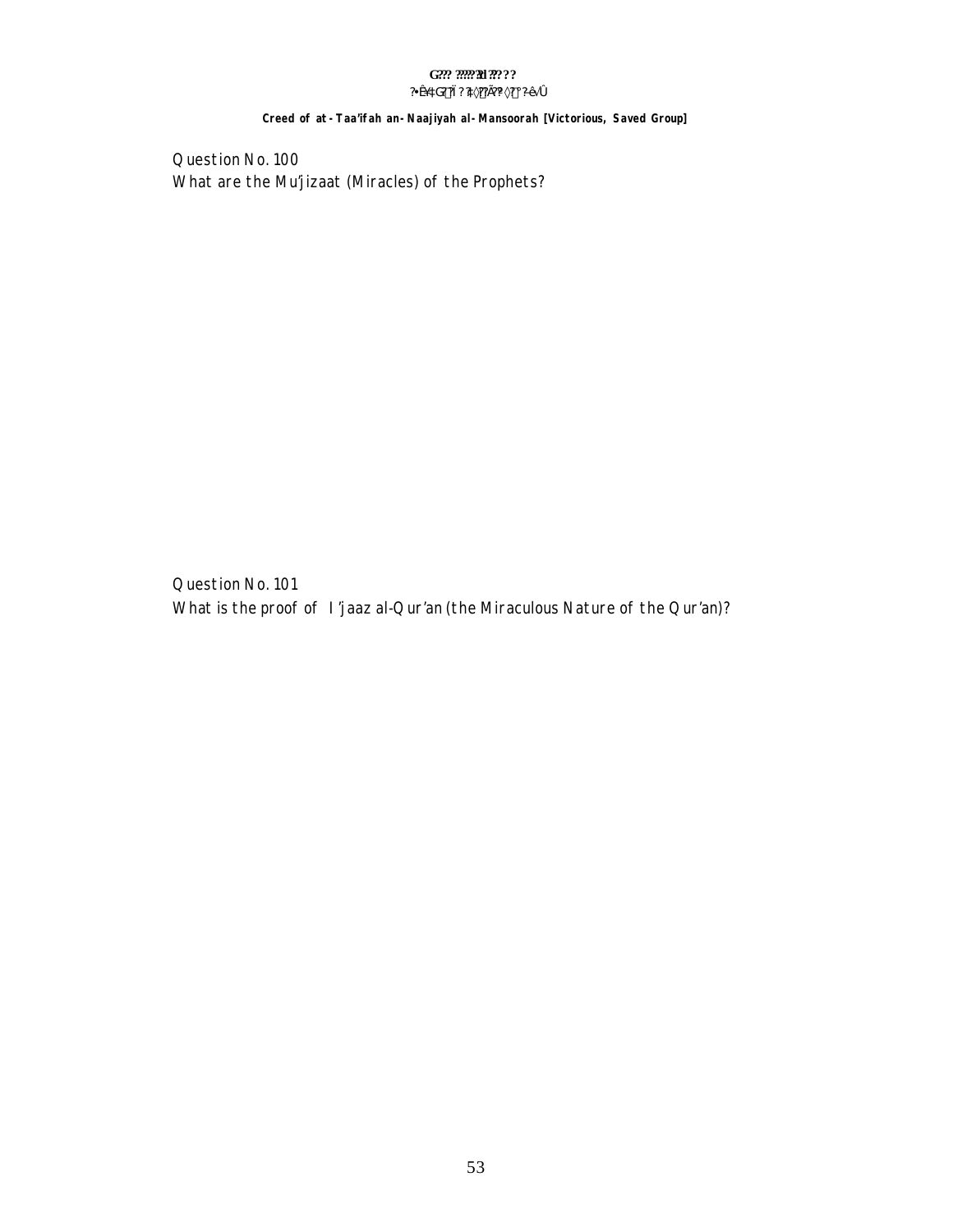Creed of at - Taa'ifah an - Naajiyah al - Mansoorah [Victorious, Saved Group]

# $2°T°?°P$

# Supplement

- The importance of Knowledge, and the Status of the  $\bullet$ **Scholars**
- Some of the Names By which the People of Truth are  $\bullet$ Known
- The Madhhab of Ahlu-s-Sunnah Concerning al-Emaan  $\bullet$
- The Conditions of Laa ilaaha ill Allah  $\bullet$
- Two Divisions of Shirk  $\bullet$
- Tawheed & Its Categories  $\bullet$
- Deviations in Tawheed al-Asmaa' was-Sifaat  $\bullet$
- Comprehensive Definition of al-'I baadah  $\bullet$
- An-Naseehah (Advice) for the Student  $\bullet$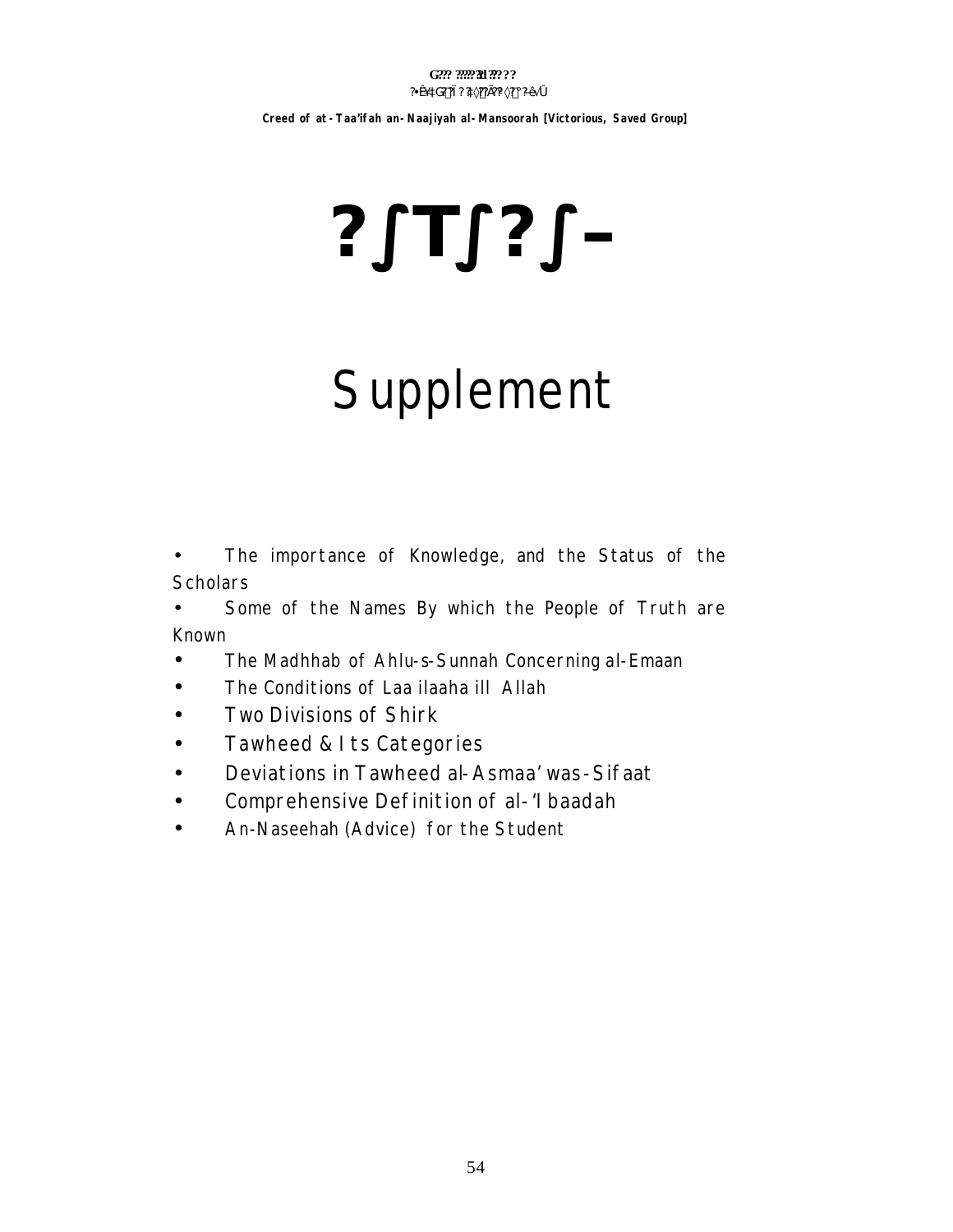#### G??? ????? 31 ?????  $?4x$  aG? ?i?  $x$ <sub>2</sub>??  $?W \times ?$  i  $D \times 10$

Creed of at - Taa'ifah an - Naajiyah al - Mansoorah [Victorious, Saved Group]

# The importance of Knowledge and the Status of the People of knowledge

Allah, the Most High, says:

...Say: Are those who know equal to those who do not know? I t is only men of understanding who will remember (take heed). [Az-Zumar 39:9]

Allah, the Most High, says:

It is only those who have knowledge among His slaves that fear Allah. Verily! Allah is All-Mighty, Oft-Forgiving. [Faatir 35:28]

Allah, the Most High, says:

Allah bears witness that none has the right to be worshipped but He, and the angels, and those having **knowledge** (also give this witness)... [Al-I mraan 3:18].

Allah, the Most High, says:

And those whom they invoke instead of Him have no power of intercession? except for those who bear witness to the Truth (i.e. believed in the Oneness of Allah, and obeyed His Orders), knowingly. [Az-Zukhruf 43:86].

The Prophet . said: Seeking knowledge is an obligation upon every Muslim. [I bn Maajah (Hadeeth Hasan)].

The Prophet . said:

He who dies knowing that there is no god worthy of worship except Allah shall enter Al-Jannah (Paradise). [Saheeh Muslim]

He & used to supplicate: O Allah! I ask of You beneficial **knowledge**...[Ahmad,I bn Maajah(Saheeh)]

He & also used to supplicate: O Allah! I seek refuge in You from knowledge which has no benefit, and from deeds which are not raised up to you and from a supplication which is not heard. [Saheeh I bn Hibbaan]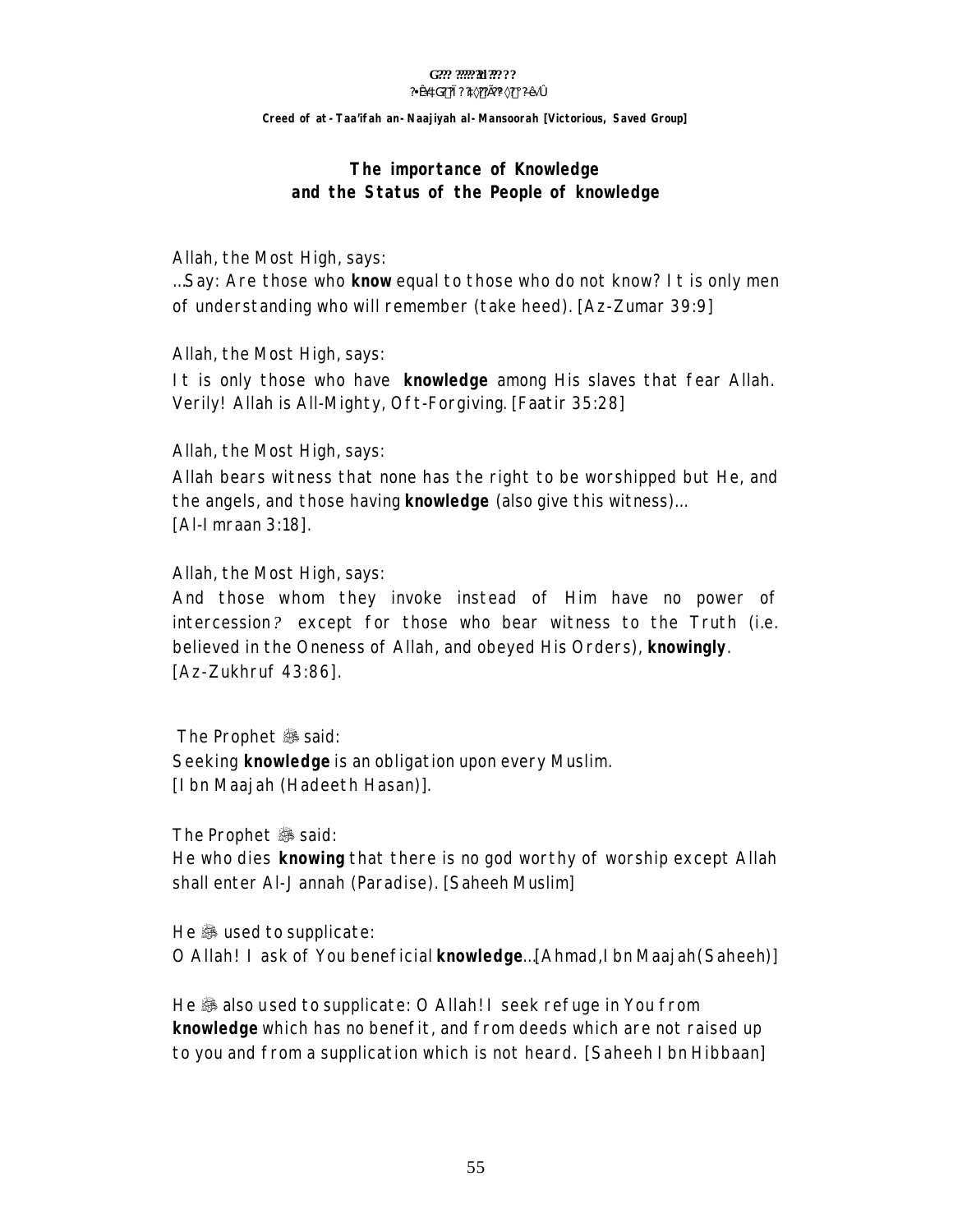#### G??? ????? 31 ?????  $?4x$  aG? ?i?  $?a \times ??$ ]? $% \times ?$  ;  $D A$  o

Creed of at - Taa'ifah an - Naajiyah al - Mansoorah [Victorious, Saved Group]

#### Some of the Names By which the People of Hagg (Truth) are Known

#### Ahlus-Sunnah wal-Jamaa'ah:

They are those who hold fast to that which the Prophet and his Companions were upon with regards to '*Ageedah* (belief), *Manhaj* (methodology) and all matters of the religion.

They are named "Ahl al-Sunnah" due to their adherence to, and following of, the Sunnah of the Prophet (peace and blessings of Allah be upon him).

They are named the *'Jamaa'ah'* because they are those who have *gathered upon the* **Truth** and have not divided into **sects** in the religion as did the innovated, misguided sects such as the *Khawaarij*, the *Mu'taazilah*, the *Ash'ariyyah*, the *Soofiyyah* and their likes.

They have gathered around the lawful rulers and have not revolted against them; and they have followed that which the Salaf (Early Generations) of this nation have unanimously agreed upon.

#### at-Taa'ifah al-Mansoorah

They are 'the Victorious Group' - in this world - which Allah will support with proofs and evidences or with material victory until they overcome their enemies.

#### al-Firgah an-Naajiyyah

They are 'the *Saved* Sect' who are saved from the punishment in the hereafter; those whom Allah has favored with right guidance, as opposed to the other seventy-two sects which deserve to be punished in the Hell-Fire.

#### as-Salaf as-Saalih

Predecessors (the Pious Predecessors). They are the early Muslims, those of the first three generations specifically: the Companions (Sahaabah), the Successors (Taabi'oon) and their successors (Atbaa' at Taabi'een), as well as those who are upon their way in belief and methodology, generally.

#### Ashaabul-Hadeeth

The People of Hadeeth. This is a description of whoever adheres to the *Prophetic* Narrations in accepting and deriving his belief, as opposed to Ahlu-l-Kalaam and Ahl al-Bid'ah (Innovators) who rely upon other than this.

#### Ahl al-Ittiba'

Since they alone, in exclusion to all others, are the *followers* of the *Sunnah* of the Messenger of Allah (peace and blessing of Allah be upon him), *following/adhering* to his path, they are also known as "Ahl al-Ittiba" (those who follow strictly).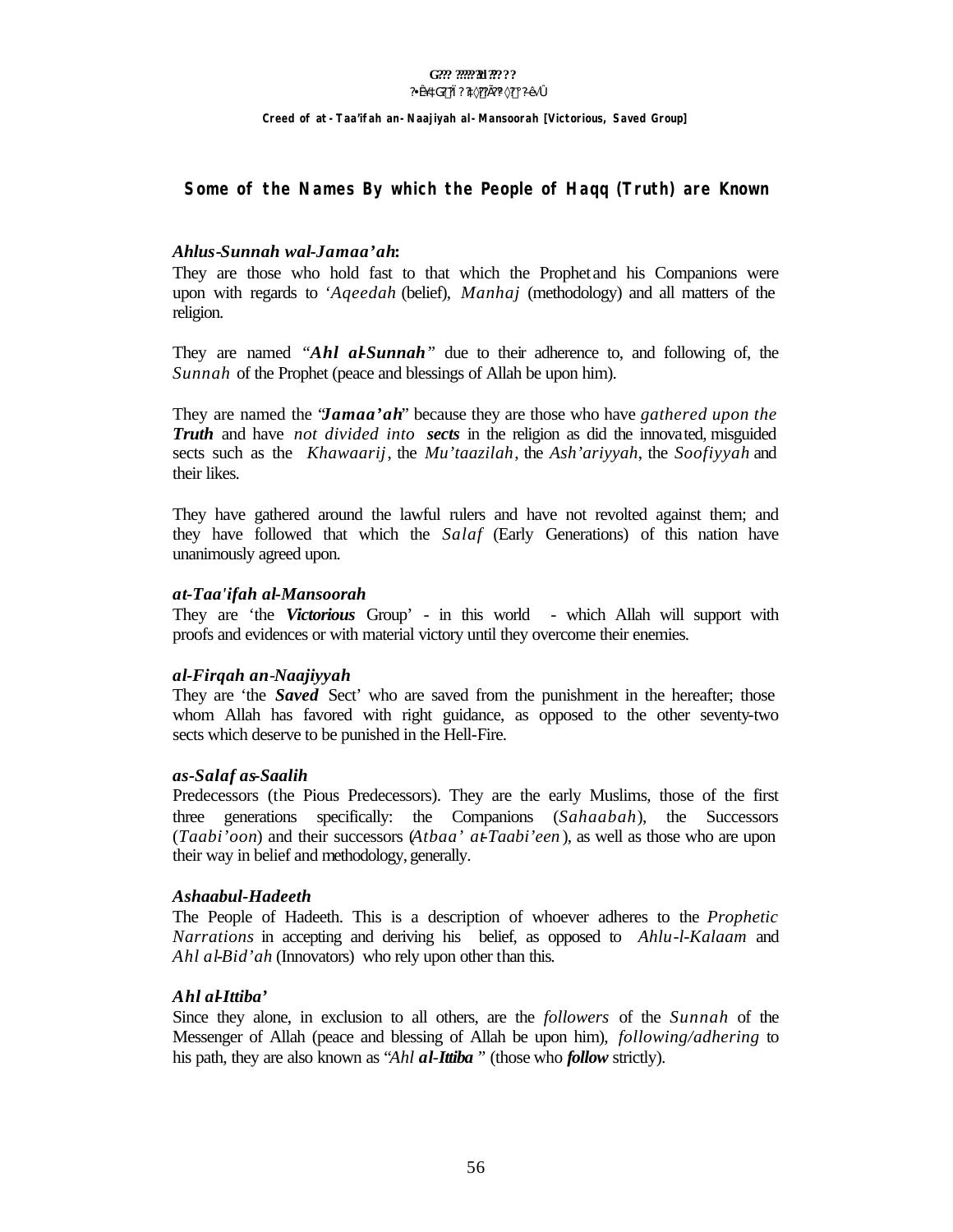#### G??? ?????**?!** ??????

#### **?¥æ´àG? ?ì? ?à×??Ì??¼×? ¡ ?ЕÃ ó**

#### **Creed of** *at-Taa'ifah an-Naajiyah al-Mansoorah* **[Victorious, Saved Group]**

#### **The** *Madhhab* **of Ahlu-s-Sunnah wa-l-Jamaa'ah Concerning** *al-Emaan*

The reality of *Emaan*, according to *Ahlu-s-Sunnah wa-l-Jamaa'ah* is:

- A. *Conviction* in the *Heart*,
- B. *Speech* on the *Tongue*, and
- C. *Actions* by the *Limbs* (body parts).

The *Daleel* (proof) for this statement is the saying of the Messenger of Allah:

*Verily, al-Emaan consists of seventy some odd branches; the highest of them is the saying: Laa ilaaha illa Allah (Nothing deserves to be worshipped except Allah); and the lowest branch is the removal of something harmful from the road; and al-Hayaa' (Modesty) is a branch of Emaan..* [al-Bukhaaree & Muslim]

**The Speech** upon the tongue is the saying: *Laa ilaaha illa Allah*. **The Action** of the limbs is *removing something harmful from the road*. **The Action** *of the heart* is *modesty*. **The Conviction** in the heart is believing in Allah, His Angels, His Scriptures, His Messengers, the Judgement Day, and the Divine Decree: the good and bad of it.

And this is based upon the saying of the Prophet: *Al-Emaan is to believe in Allah, His Angels, His Scriptures, His Messengers, the Judgement Day, and to believe in the Divine Decree, the good and bad of it.* [Saheeh Muslim, from Umar ibn al-Khattaab]

*Ahlu-s-Sunnah wa-l-Jamaa'ah* also hold that *al-Emaan increases* and *decreases*. The Qur'an points to its increase, while *rational necessity* points to the fact that everything which is confirmed to *increase*, must necessarily have the potential to *decrease*.

Allah says in the Qur'an: *And that the believers may increase in Emaan* [al-Muddaththir 74:31]

Allah says: *As for those who believe, it has increased their Emaan.* [at-Tawbah 9:124] [see also: *Aali 'Imraan* 3:173; *al-Anfaal* 8:2; *al-Ahzaab* 33:22; *al-Fath* 48:4; and the Chapter Heading (33) of Imaam al-Bukhaaree 1/76, no. 44: *Emaan Increases and Decreases*]

Since, *Emaan* also includes *speech* and *actions*, there is no doubt that the speech of the people differs, from one person to another. The one who says: *Subhaan Allah* (Allah is Free from all Imperfections), *wa al-Hamdu li-llah* (All Praise belongs to Allah)*, wa Allahu Akbar* (Allah is the Greatest) *one time* is certainly not like the one who says it *one hundred times*.

Likewise, the *Emaan* which is *conviction in the heart* also differs in *strength* and *weakness* from one person to another. The Prophet Ibraaheem said: *…My Lord! Show me how You give life to the dead. He (Allah) said: Do you not believe? He (Ibraaheem) said: Yes (I believe), but in order that the conviction in my heart will be stronger…*[al-Baqarah 2:260]

No doubt that which is *reported* is not like *witnessing* something with your *own eyes*. Hence, we say: *Emaan* increases and decreases: the righteous *actions* and *speech*, as well as the *conviction* which is in the Heart. And whoever denies this is in *opposition* to the *Sharee'ah* as well as the *reality* which one experiences in life.

#### **In Summary:**

*Al-Emaan* consists of *Conviction* in the *Heart*, *Speech* on the *Tongue*, and *Actions* by the *Limbs* (body parts). It *increases* with the increase in good deeds, and *decreases* with the commission of acts of disobedience.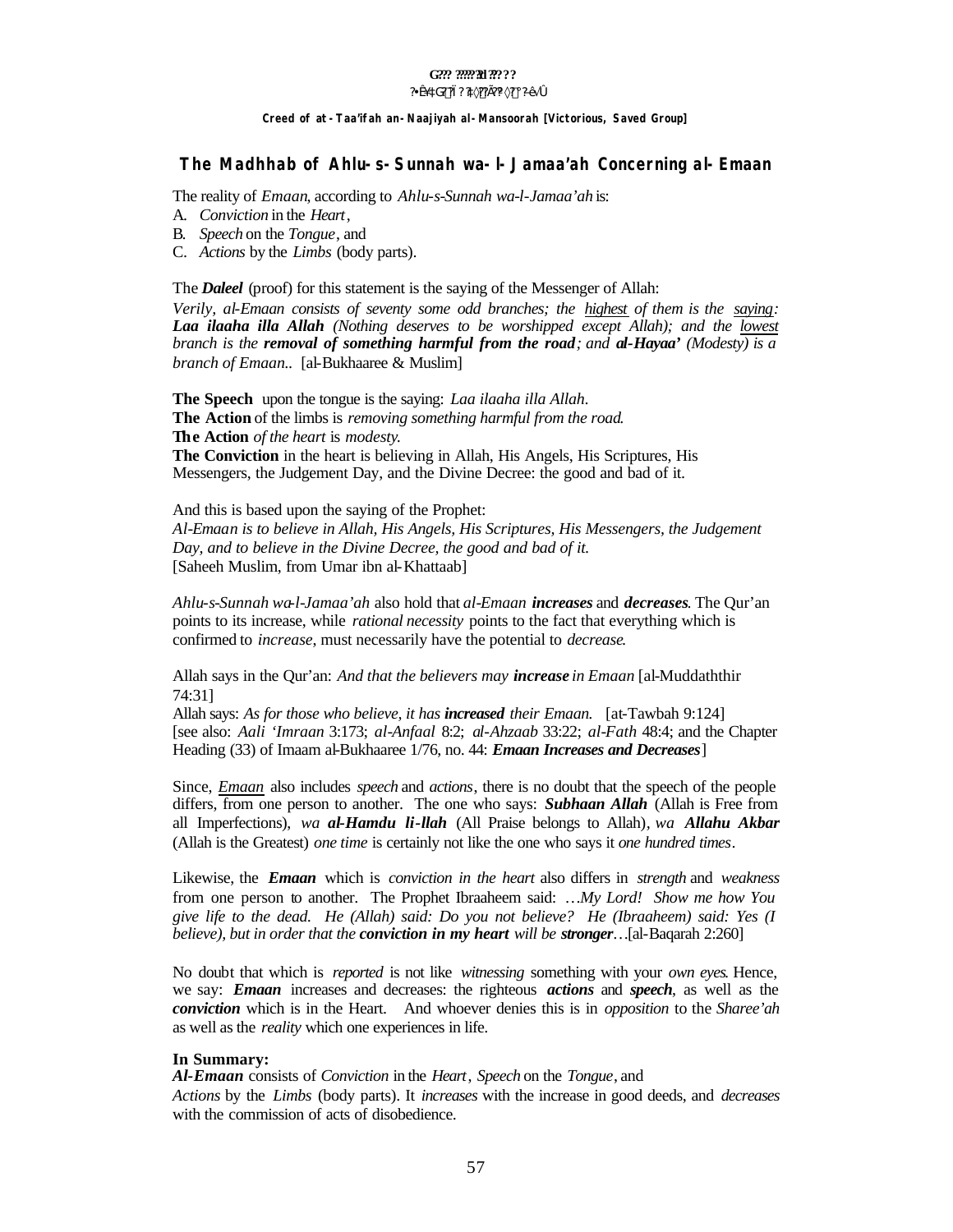**Creed of** *at-Taa'ifah an-Naajiyah al-Mansoorah* **[Victorious, Saved Group]**

# **The** *Shuroot* **(Conditions) of** *Laa ilaaha illa-llah*

#### 1. *Al 'Ilm: Knowledge,* which negates**ignorance** .

Knowledge of its meaning, and what it negates and affirms. If a person says it without knowing its meaning, nor what its requirements are, then he will not benefit by it, because he has not believed in what it requires. Rather, he is like someone who speaks in a language that he does not understand.

#### **Knowledge precedes both speech and actions**

Allah says: *So know (O Muhammad) that Laa ilaaha illa -llah (none has the right to be worshipped but Allah) and seek forgiveness for your sins…* [Muhammad 47:19]

And the Prophet said: *Whoever dies knowing that none has the right to be worshipped except Allah (i.e. laa ilaaha illa -llah) will enter paradise* [Muslim]

#### 2. *Al Yaqeen:* **Certainty,** which negates **doubt.**

The second stresses that our hearts must be absolutely certain of the truthfulness of the *Shahaadah*. There should be no wavering or doubt, since doubt is the opposite of certainty.

*The believers are only those who have believed in Allah and His Messenger, and afterward doubt not.* [al-Hujuraat 49:15]

Also the Prophet said: *No one meets Allah with the testimony that 'there is none worthy of worship except Allah and that I am the Messenger of Allah', and he has no doubt about that statement, except that he will enter Paradise.* [Muslim]

3. *Al Ikhlaas:* **Purity and Sincerity.** Worshipping Allah exclusively, which negates **shirk.** This is what *Laa ilaaha illa -llah* points to. *Al Ikhlaas* means that when we make the *Shahaadah* , we should do so solely for the sake of Allah, not for anyone else.

Allah says: *Worship Allah, making the Religion pure and sincere for Him.* [az-Zumar 39:3]

The Prophet said: *Allah has forbidden the Fire upon one who says Laa ilaaha ill Allah, seeking by this the Face of Allah (i.e. saying this sincerely for Allah Alone)* [al-Bukhaaree]

#### 4. *As-Sidq:* **Truthfulness,** which negates **hypocris**y (*nifaaq*).

The hypocrites uttered it with their tongues, but did not inwardly believe in what it means. We must be careful that we do not show this trait of the hypocrites when we say one thing and believe something else. Rather we must strive to always be truthful in our speech, most importantly when we testify to the *Tawheed* of Allah.

The Prophet said: *There is none who testifies truthfully from his heart that there is no deity (god) worthy of worship except Allah and Muhammad is His servant and His Messenger, except that Allah will save him from Hell-Fire.* [al-Bukhaaree]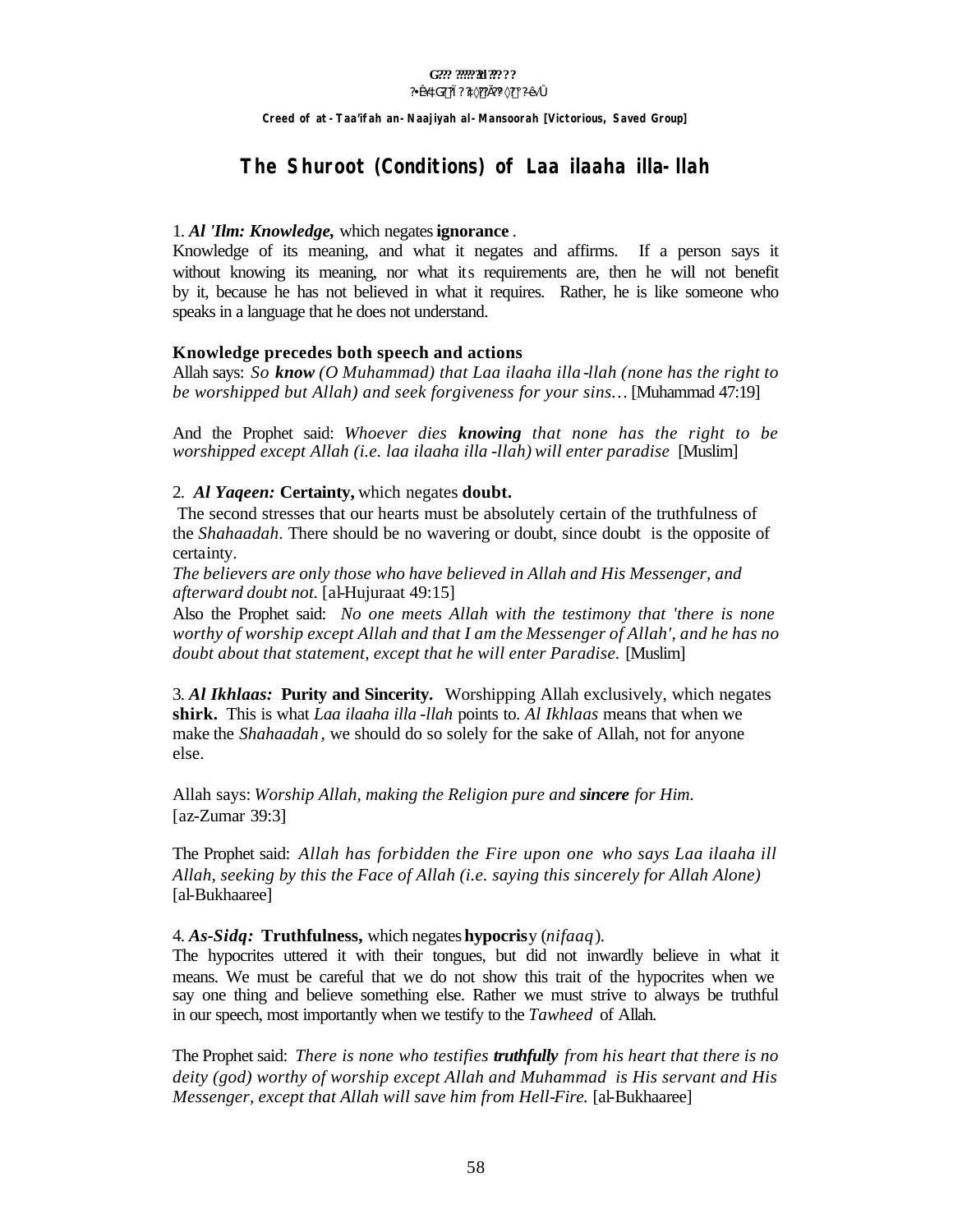# G??? ?????**?!** ??????

#### **?¥æ´àG? ?ì? ?à×??Ì??¼×? ¡ ?ЕÃ ó**

#### **Creed of** *at-Taa'ifah an-Naajiyah al-Mansoorah* **[Victorious, Saved Group]**

#### 5. *Al-Mahabbah:* **Love,** which negates **hate.**

Loving the meaning of *Laa ilaaha illa-llah* and whatever it entails, and loving the people of *Tawheed,* the people of *Laa ilaah illa-llah*, i.e.the Muslims who worship Allah Alone. And not only loving *At-Tawheed* and the people of *Tawheed*, but also hating those who oppose it, contradict it, go against it, or act in contradiction to it.

Allah says: *And of mankind are some who take [for worship] others besides Allah as rivals. They love them as they love Allah.. But those who believe love Allah more (than anything else).* [al Baqarah 2:65]

The true believer puts no one as an equal to Allah in his love. The Prophet said:

*Whoever possesses the following three characteristics will taste the sweetness of faith: (1) That he loves Allah and His Messenger more than anything else; (2) that he loves a person, and he only loves him for the sake of Allah; (3) and thathe hates to return to disbelief after being saved from it just as he would hate to be thrown into the Fire.* [Muslim]

### 6. *Al-Inqiyaad:* **Complete Submission** and **Compliance,** which negates **disobedience.**

The testimony of *laa ilaaha illa-llah* is more than a mere statement on the tongue, Rather, our testimony of faith must be followed by compliance with what the *Shahaadah* entails with respect to commands and prohibitions.

Allah says: *And whoever submits his face [i.e. himself] to Allah while he is a doer of good, then he has grasped the trustworthiest handhold [i.e. laa ilaaha illa -llah.*  [Luqmaan 31:22]

So, after **knowing** what *Laa ilaaha illa-llah* means, and saying it with **sincerity**, **truthfulness**, and **certainty**, while also having **love** for it, then one must **comply** with whatever this *Shahaadah* necessitates of action, the most important of these, of course, is the Prayer.

#### 7. *Al-Qubool:* **Acceptance,** which negates **rejection.**

Al Qubool means that when we are called to Islaam, we accept it. This is achieved by acting upon what Allah has commanded and abandoning whatever He has prohibited It is not enough to just recognize the beauty of Islaam.

Allah says: *Truly when it was said to them: 'laa ilaaha illa-llah', they puffed themselves up with pride (i.e. they denied it), and they said: Are we going to abandon our gods for the sake of a mad poet?* [as- Saaffaat 37:35, 36]

*And turn in repentance and obedience with true faith (Islaam Monotheism) to your Lord and submit to Him, (in Islaam) before the torment comes upon you, then you would not be helped.* [az-Zumar 39:54]

Note: the Shaykh Muhammad Abdul-Rahman al-Khumayyis says: The hypocrites were saying *Laa ilaah illa -llah,* and in spite of that, they would be below the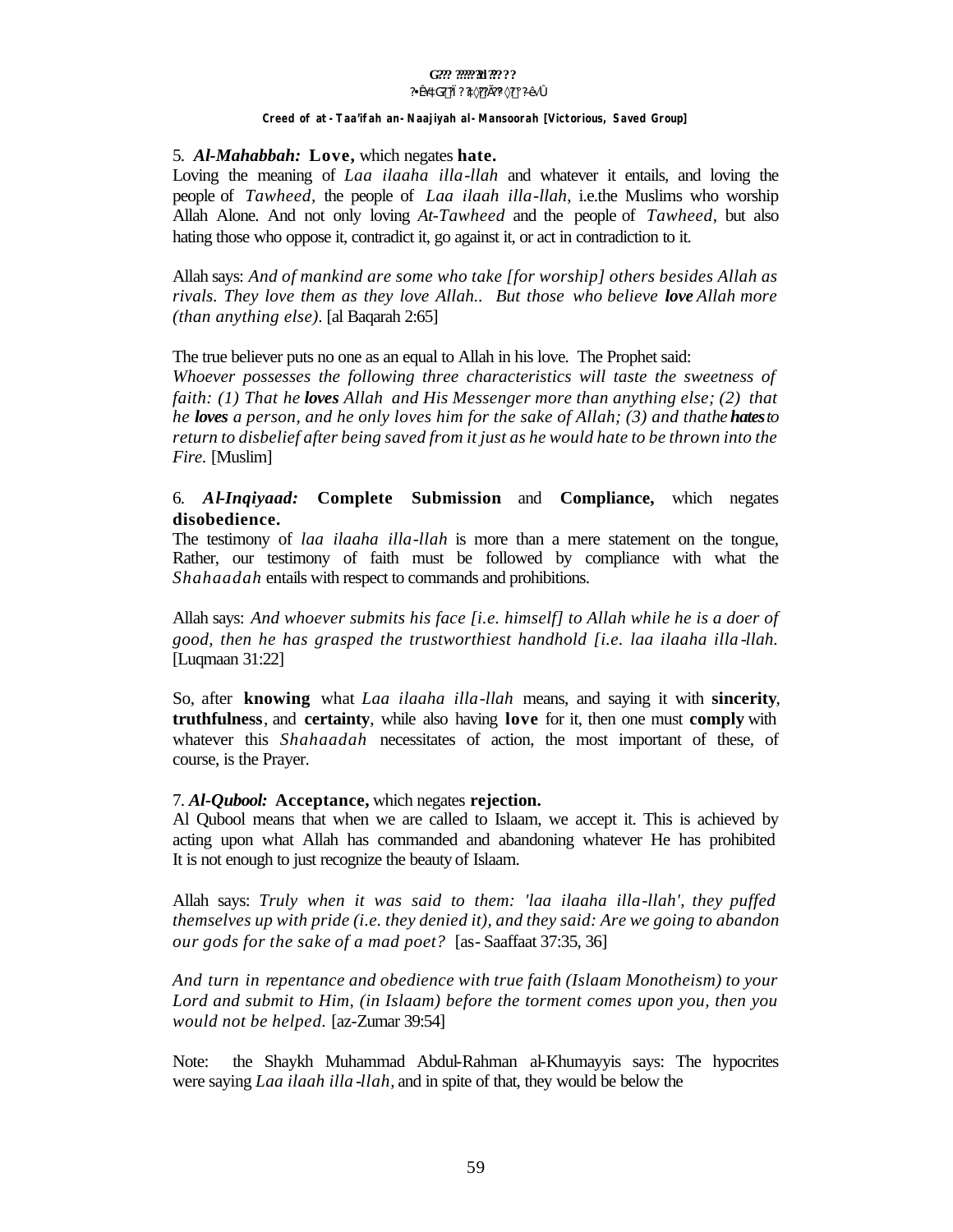#### G??? ?????**?!** ?????? **?¥æ´àG? ?ì? ?à×??Ì??¼×? ¡ ?ЕÃ ó**

#### **Creed of** *at-Taa'ifah an-Naajiyah al-Mansoorah* **[Victorious, Saved Group]**

disbelievers in the Hell-fire. They would be in the lowest place, in the most despicable place, in the lowest level of Hell-fire.

#### Allah says in sooratu-n-Nisaa' chapter 4 verse 145:

*So they would be in the lowest degree, in the lowest place of the Hell-fire, in spite of the fact that they were performing prayers with the Prophet and they were giving charity from their wealth.*

And in this way it is the same in every time and in every place that the hypocrites openly display Islaam. The openly perform the actions of the Muslims while the reality of their affair is that they are *Kaafirs* (disbelievers) and *Mushrikoon* (pagans).

So whatis required is that a person says *Laa ilaaha illa -llah* on the tongue while knowing in their heart - knowing and understanding its meaning, and believing in that which it indicates; meaning believing in the fact that Allah should be singled out as being Unique and Alone and nothing is equal to Him or similar to Him; nothing is comparable to Him and He Alone deserves to be worshipped.

Singling out Allah, that He is One and Unique in His Divinity; and He is also One and Unique in His right to be worshipped.

It is expected that the person should believe in his heart what is required or what is indicated by the meaning of *Laa ilaaha illa-llah*. The importance of that is singling out Allah with *Al Wahdaniyyah* (Uniqueness) and *Al Uboodiyyah* (Worship). This is the affirmation that Allah is Unique and Alone, and there is nothing like him in His Qualities or Characteristics (*Sifaat*) and His Actions (*Af'aal*) and that He Alone deserves to be worshipped.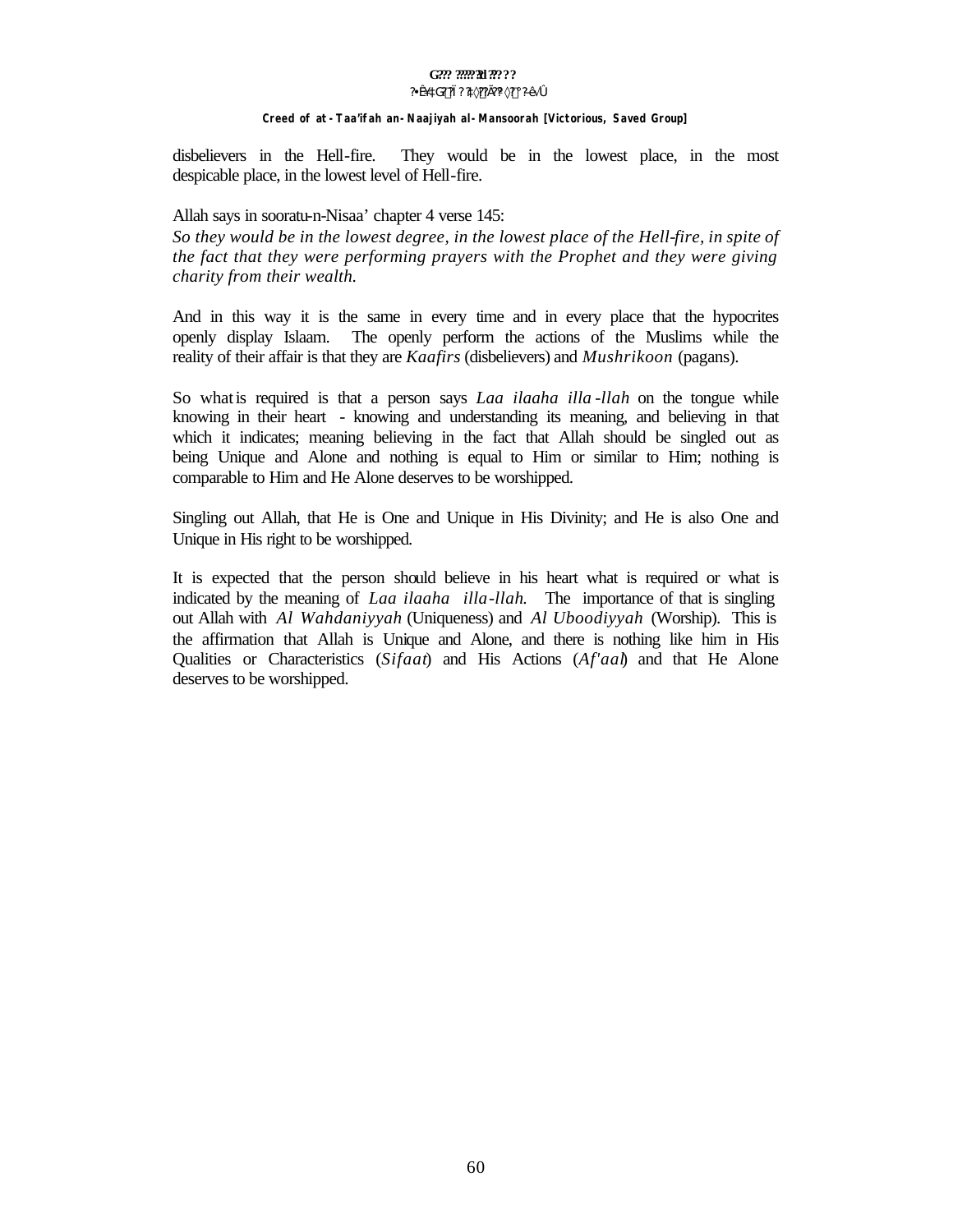# G??? ?????**?!** ??????

#### **?¥æ´àG? ?ì? ?à×??Ì??¼×? ¡ ?ЕÃ ó**

#### **Creed of** *at-Taa'ifah an-Naajiyah al-Mansoorah* **[Victorious, Saved Group]**

#### Two Divisions of Shirk

#### *Shirk Akbar*- Major Polytheism *Shirk Asghar*- Minor Polytheism

As for *Shirk Akbar* many of the scholars defined it in similar terminology saying It is when someone ascribes to Allah a partner or makes something or someone as an equal with Allah, especially in *Ibaadah* (worship).

It may be in any one of the types of *Tawheed,* especially if the Shirk is in Tawheed *Uloohiyyah* or *Uboodiyyah*, i.e. in matters of worship - that we offer any type of worship to someone or something other than Allah, as an equal to Him. Examples are:

*Supplicating* or calling on or asking our needs from other than Allah;

Having *hope* in other than Allah;

*Fearing* other than Allah;

*Loving* something or someone as we should love Allah Alone, i.e. with the love that is exclusive to Allah Alone;

Offering any other type of the types of *Ibaadah* (worship) that belongs to Allah Alone; and indeed, every type of *Ibaadah* it is the right of Allah Alone.

As for *Shirk Asghar* – the scholars have defined it in different ways:

(a) Some said: Every type of *speech* or *action* that leads to, or opens the way towards, *Shirk Akbar,* then it is *Shirk Asghar*.

For example, making an *oath* or *swearing* by other than Allah is considered *Minor Shirk* because it opens the way to someone to consider that thing which he swears by as being equal with Allah.

(b) Likewise a small amount or insignificant degree of *Riya* (showing off or ostentation) is also considered as a type of *Minor Shirk* .

(c) Likewise, one of the main guidelines to determining *Shirk Asghar* is when anyone considers something/someone as a *cause* or *reason* for something to happen - whether in gaining some benefit or repulsing some harm. They *hope* and *expect* and *believe* that this thing/person can protect them or give them some benefit – while this cause or reason is not legislated in the *Sharee'ah*.

Examples of this:

Someone who believes that praying near the grave of a so-called 'Saint' will assure their supplications being answered. Or someone who thinks that saying the name of 'Allah' – for example – one thousand times will relieve sickness etc. Likewise, if someone thinks that the *movement of the stars* controls the destiny of human being on earth, then this is also a form of *Minor Shirk.* The reason why these matters are considered Minor Shirk is because none of them have been identified in the *Sharee'ah* (Islamic Law) as a cause or reason to benefit or harm. Hence, it is unacceptable to consider them as such.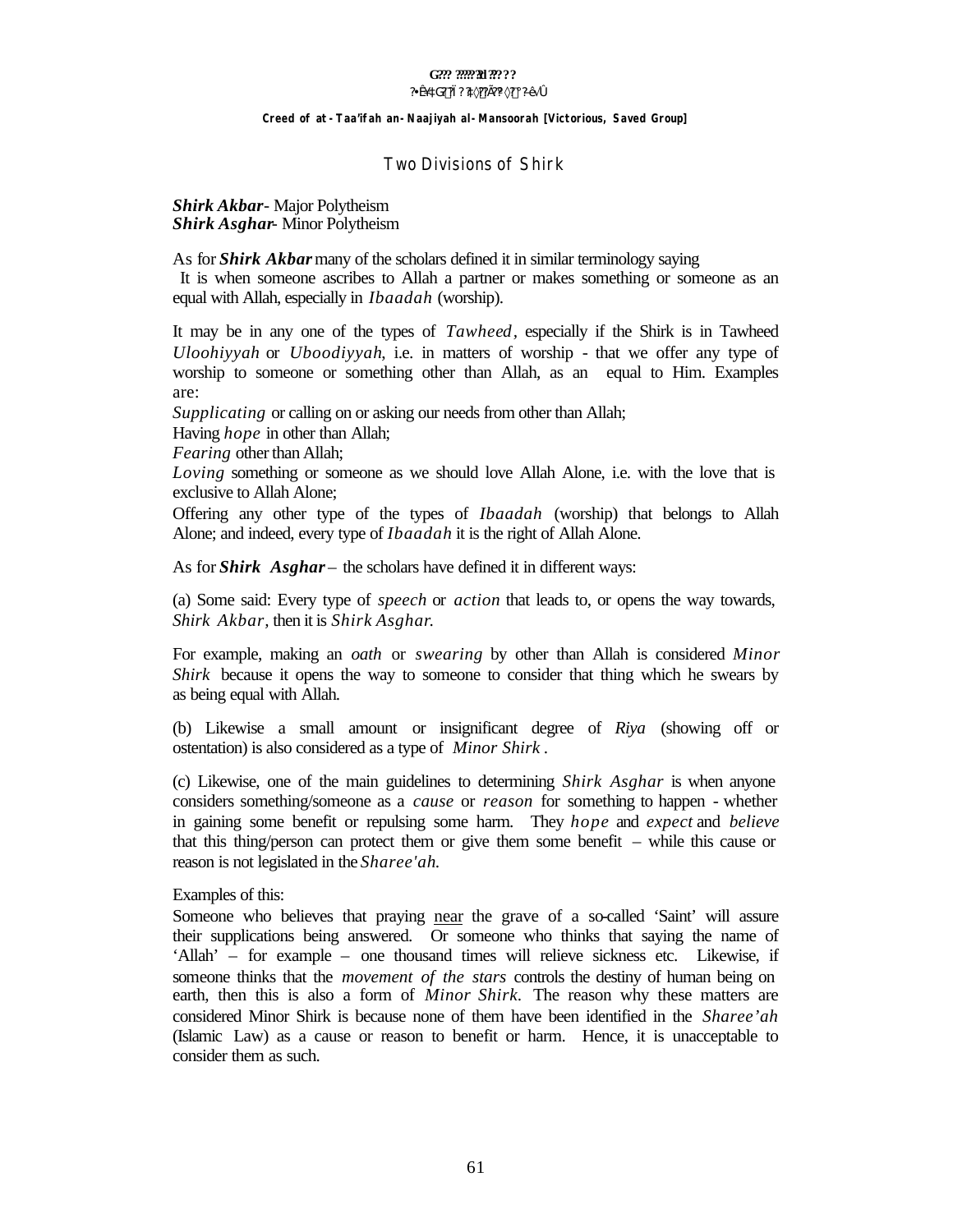# G222 2002220 222 22

#### ?\#@ ^aG? ?i ? ?a×??]??\4×? ; ?D+ 4 O

#### Creed of at - Taa'ifah an - Naajiyah al - Mansoorah [Victorious, Saved Group]

#### Tawheed & I ts Categories

#### Tawheed is to single out Allah Alone for worship, which is the purpose for which Allah created the world. As Allah says in the Noble Qur'aan:

# mmng R n n n n n n n

#### I have not created the Jinn and Mankind except to worship Me.

Worship here means: **Tawheed** in all types of worship, and singling out Allah for supplication.

The following types of Tawheed are derived from the Noble Qur'aan:

#### 1) Tawheed Ar-Ruboobiyyah (Lordship) -

Tawheed ar-Ruboobiyyah means: Allah's Uniqueness - that He is Alone - in His Lordship, or Tawheed of Allah with regard to His Actions which affect His Creation.

It is the acknowledgement that Allaah alone is the **Lord** and **Creator.**, Even the pagan disbelievers acknowledged this fact, but this did not cause them to enter into Islaam. Allah says:

וַ*וֹרִירְ וַחֲדְרָרִיךְ וַיְּחִיְחַתָּ* יִּחְיִרָּ וְרִחְיָתֵּיךָ וְרִחְיֹחָתָיךָ *הַיְרְחַתָּיִ* 

If you were to ask them who created the heavens and earth, they would most

certainly say:

'the Mighty, the All-Knowing has created them'.

Today, the Communists completely deny the existence of the Creator, so they are worse than the unbelievers of *Jaahiliyah* (i.e. the period of ignorance before Islaam).

In summery: Tawheed ar-Ruboobiyyah is to believe in the Uniqueness of Allah regarding *His actions.* It is the firm conviction that Allah Alone is the **Lord** of everything and its Owner, Creator, Sustainer and Provider, Cause of harm and Giver of benefit; He Alone Gives life and Causes death; He Alone Controls, Organizes, Plans and Arranges all affairs; the One who does whatever He Wills with His Creation, without the aid of any partners.

Allah has no partner in His Sovereignty. No one can reject his Command and no one can amend His Rulings. He has no rival, no one similar to Him, nor anyone with equal qualities. No one can contest or challenge Him in any aspect of His Ruboobiyyah, nor anything of al-**Mugtadiyaat** (or that which necessarily results from) His Names and Qualities or Characteristics.

The Tawheed Ar-Ruboobiyyah necessitates the belief in the Tawheed al-Uloohiyyah, that is, whoever believes in Allaah as the Rabb, as described above, confesses by necessity, that no one deserves to be worshipped except Allaah, and he therefore calls on Allaah alone, seeks His help, trusts Him alone, and dedicates the legitimate acts of worship to Him alone.

[See also Surah: 6:1, 1:1, 13:16, 30:40, 31:11, 52:35-36, 19:65, 17:111, 34:22-23,]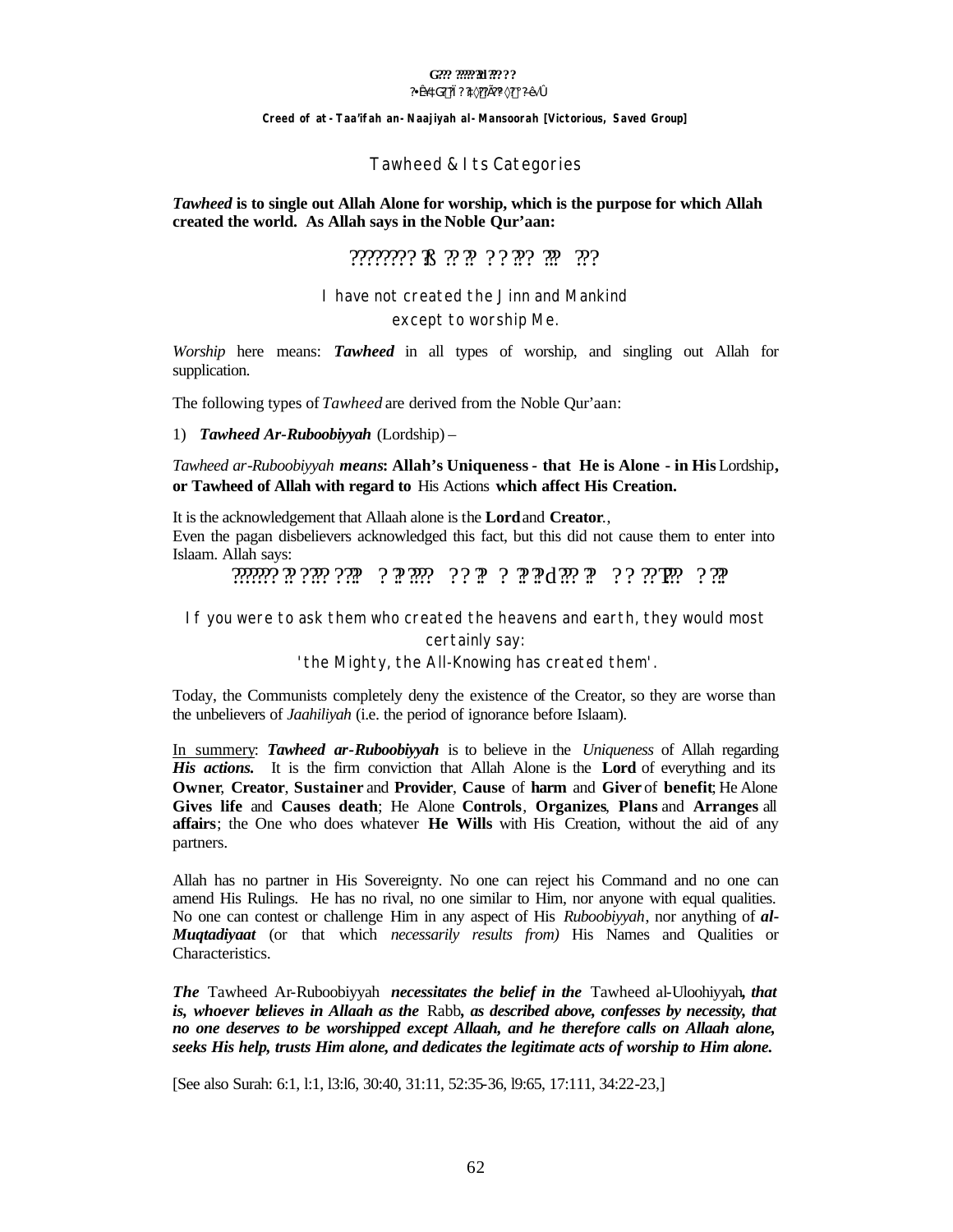#### G222 2002220 222 22 ?\#@ ^aG? ?i? ?ax??]?%x? ; ?D+ i O

#### Creed of at - Taa'ifah an - Naajiyah al - Mansoorah [Victorious, Saved Group]

2) Tawheed Al-'Uloohiyyah (Worship) –

#### Allah's Uniqueness - in Singling Him out for the Acts of Worship -Tawheed of Allah by the Actions of the Creatures (Their worship of Him).

It is the *Tawheed* of Allaah concerning all types of legislated *worship*, such as supplication, seeking help, *tawaaf* (circumambulating the *Ka'bah*), slaughtering, making vows etc...

This type of *Tawheed* was the one totally rejected by the unbelievers and it has been a source of dispute between the nations and their respective Messengers from the time of *Nooh* (Noah) to the time of *Muhammad*. Most of the chapters in the Noble Qur'aan emphasize *Tawheed* of worship and calling to Allaah alone. So in Soorah *al-Faatihah* we read:

# ???H?? ??? ???? ???

You alone do we worship, and You alone we ask for help.

This means: We single You out for *worship*, then we *supplicate* to You, and You alone, and we do not *seek help* from other than You!

*Tawheed* of worship includes singling Him out alone for *supplication* to Him, and *ruling* by His Qur'aan and *judging* by that which He has legislated. All of that is included in His Saying:

# יָוֹרְ וְיִוֹחֵיִ יִ יְחֵיּוֹיָ וְיְוֹחֵי וְיִוֹיָ וְי

Verily! I am Allaah, none has right to be worshipped except Me, so worship Me.

3) Tawheed Al-Asmaa was-Sifaat (Names & Attributes/Descriptions) – It is to have faith *(Eemaan)* in everything that is found in the Noble Qur'aan and the authentic narrations of Hadith regarding the *Attributes* of Allaah, by which He has described Himself and by which His Messenger described Him. It is to have faith in these Attributes in a literal manner without Tahreef (distortion) and without Ta'weel (reinterpretaion) and without *Tafweed* (saying: 'we accept the words but are ignorant of their meanings'), such as *Istiwaa'* (rising above His Throne), *Nuzool* (descending to the lowest heaven) and other than that from His Attributes and Descriptions.

We explain the Attributes in a way that is reported from the Salaf (Early Generations of the Muslims). For example, the explanation of *Istiwaa* has been reported from the *Tabi'een* (students of the Companions) in Saheeh al-Bukhaari, that it is 'elevation' and 'rising up' in a manner which befits His Majesty. Allah says in the Qur'aan:

There is nothing like unto Him, He is the All-Hearing, the All-Seeing.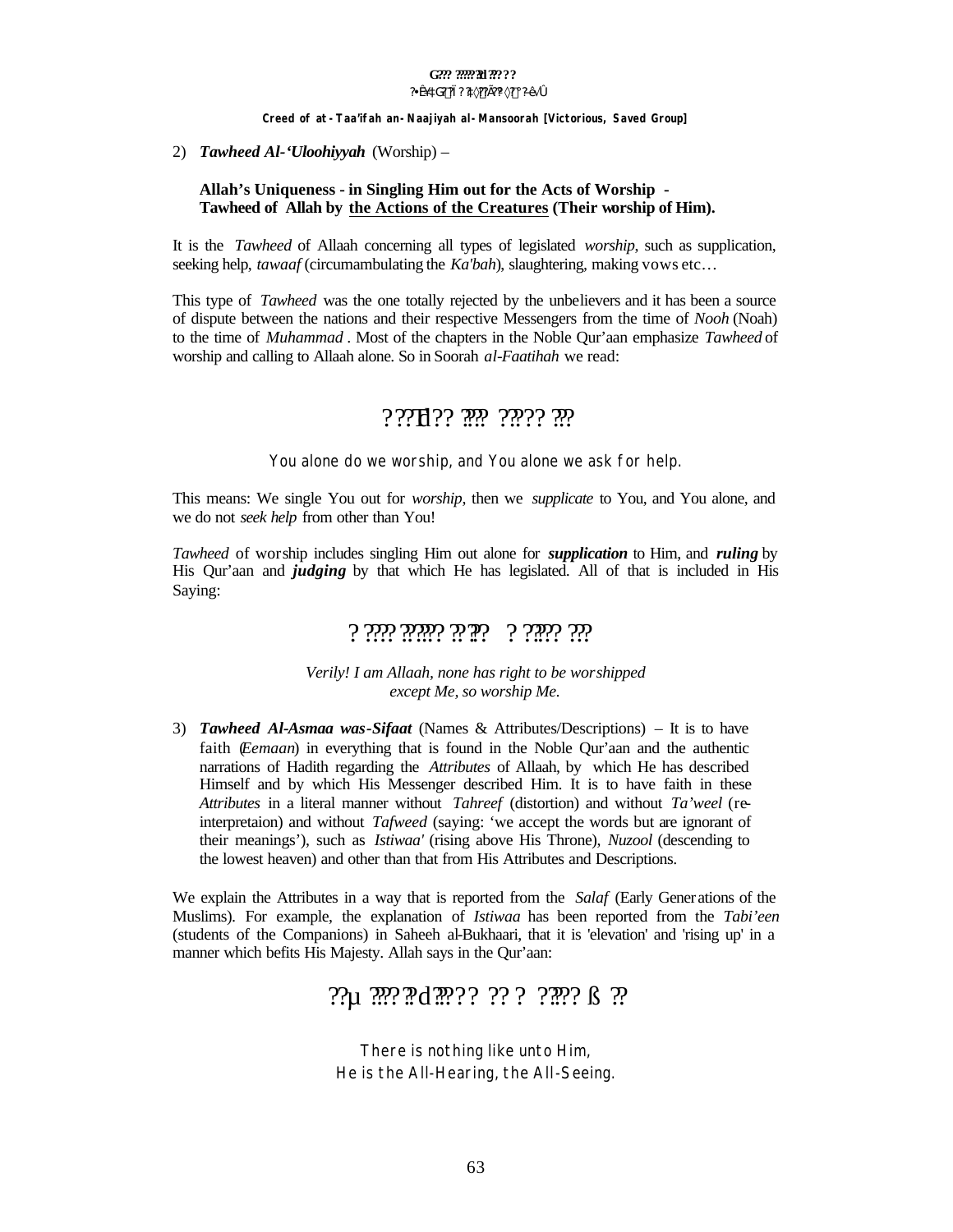#### G222 2002220 222 22 ?\#@ ^aG? ?i? ?ax??]?%x? ; ?D+ i O

Creed of at - Taa'ifah an - Naajiyah al - Mansoorah [Victorious, Saved Group]

Deviations in Tawheed al-Asmaa' was-Sifaat

- 1) **Tahreef** (distortion)  $-$  It is to change the meaning to that which is false, for example, changing the meaning of *Istiwaa* (rising) to mean *Istawlaa* (conquering).
- It is to deny and negate the Attributes of Allaah, such as the 2)  $Ta'teel$  (denial) 'Highness'  $(l-l'Uloo)$  of Allah above the heavens; the astray groups claim that Allah is not above the heavens, but instead He is in every place. Far removed is He from their lies.
- 3) Takyeef (asking how) It is to ask "how?" regarding the Attributes of Allah and thus inquire into the *manner* of it. So, regarding the 'Highness' of Allah above His Throne. it is not comparable to His creation and no one knows how He is above His Throne, except Allah.
- 4) Tashbeeh (likening) is likening (comparing) the Attributes of Allah with the attributes of His creation. So it is not to be said: "Allaah descends to the lowest Heaven in a similar manner as we descend." The hadeeth regarding descending is reported by Imaam Muslim in his Saheeh (authentic collection).

From the many lies fabricated against Shaikh-ul-Islaam Ibn Taymiyah is that he practised *Tashbeeh* (likening). However, we do not find this in his books, rather we find his rejection and rebuttal against *Tashbeeh* (likening, comparison) and *Tamtheel* (making examples). May Allah have Mercy upon him.

5) **Tafweed** (denying knowledge of the meanings of the Attributes of Allah) – The Tafweed of the Salaf (Early Generation of the Muslims) was to affirm the *meaning* of the attributes, while denying knowledge of the 'how' of it. So, *Istiwaa* for example is taken to mean *Highness*. However, no one knows 'the how' of it - i.e. the manner of His Highness above His Throne, except Allaah.

As for the *Tafweed* of the *Mufawidah* (the deviant people) - it was to deny both the knowledge of *the meaning* and *'the how'* of the attribute simultaneously. This is opposed to what is reported from the Salaf, such as Umm Salamah and Rabee'ah (the Shaikh of Imaam Maalik) and Imaam Maalik himself, since their statements agree upon the fact that *Istiwaa* is known and **how** it occurs is *unknown* and *Eemaan* (faith) in it is *obligatory* and *questioning* about it is an innovation (i.e. asking about *how* it occurs). This is because Imaam Maalik - in answering the one who questioned him about *how it occurs* - said that *Istawaa* is known.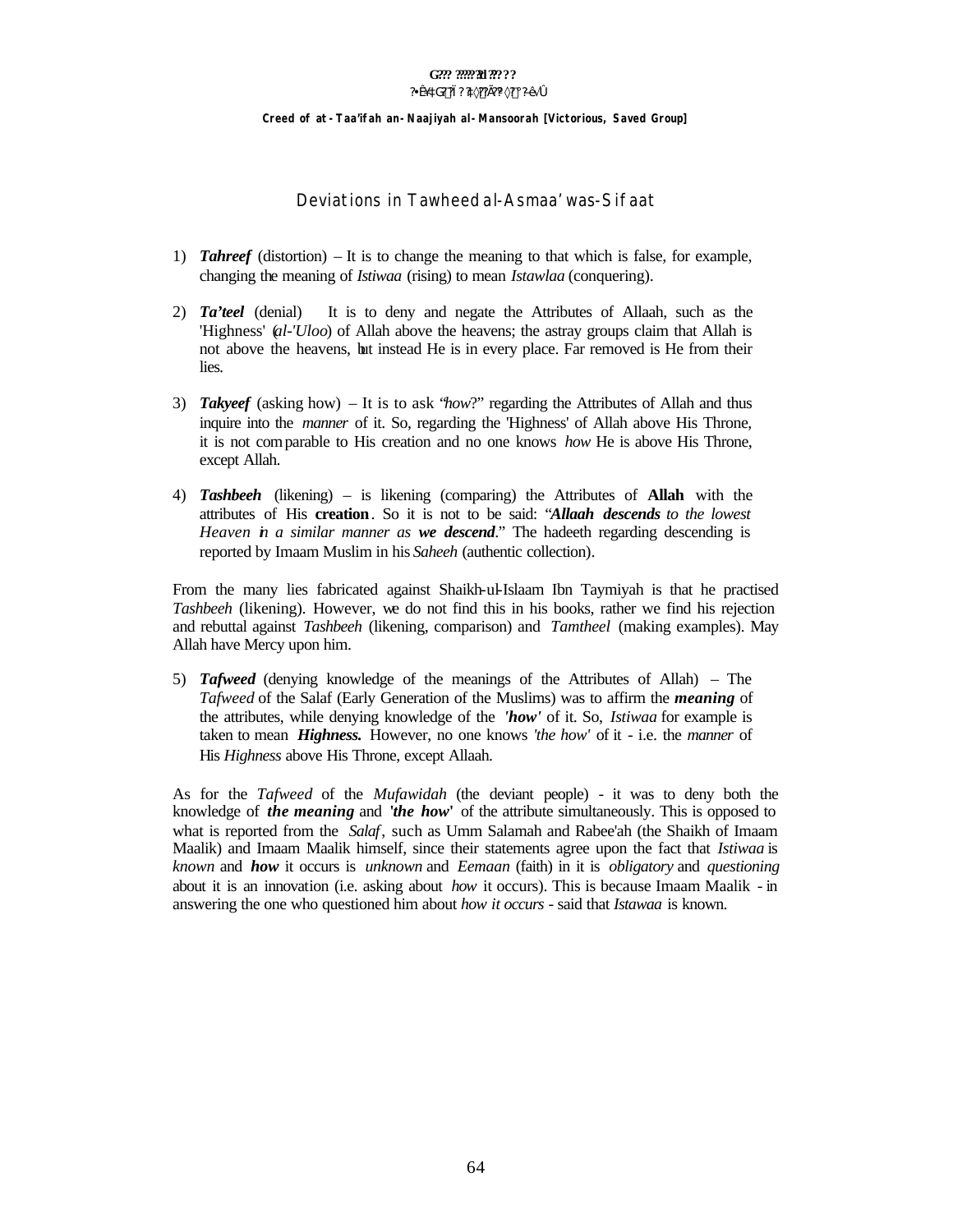#### G??? ????? 31 ????? ?\#@ ^aG? ?i ? ?a×??]??\4×? ; ?D+ 4 O

Creed of at - Taa'ifah an - Naajiyah al - Mansoorah [Victorious, Saved Group]

Comprehensive Definition of al-'I baadah

# **The Definition**

'Al 'Ibaadah is a comprehensive expression that includes everything that Allah loves and is *pleased* with whether *speech* or *actions*, whether it is that which is done *openly* (seen) or that which is done *secretly* (unseen).'

# Actions of the Heart, and Actions of the Limbs (i.e. body parts)

Hence, it includes the actions of the *heart*, such as love, hope and fear. And that which is *seen* such as *Salat* and *Hajj*; and that which is *heard*, such as *Du'a* or recitation of the Qur'aan.

# Not limited to the Ritual acts of Islam

As many of the scholars of the Sunnah said: Al 'Ibaadah is not limited to the rituals of *prayer* and *fasting* and *pilgrimage*; rather it includes everything that we do seeking to earn the pleasure of Allah – even our eating, sleeping and lawful pleasures - with the *condition* that it is done with *Ikhlaas* [sincerely for the sake of Allah Alone] and *Mutaaba'ah* [in accordance with the Sunnah of the Messenger of Allah].